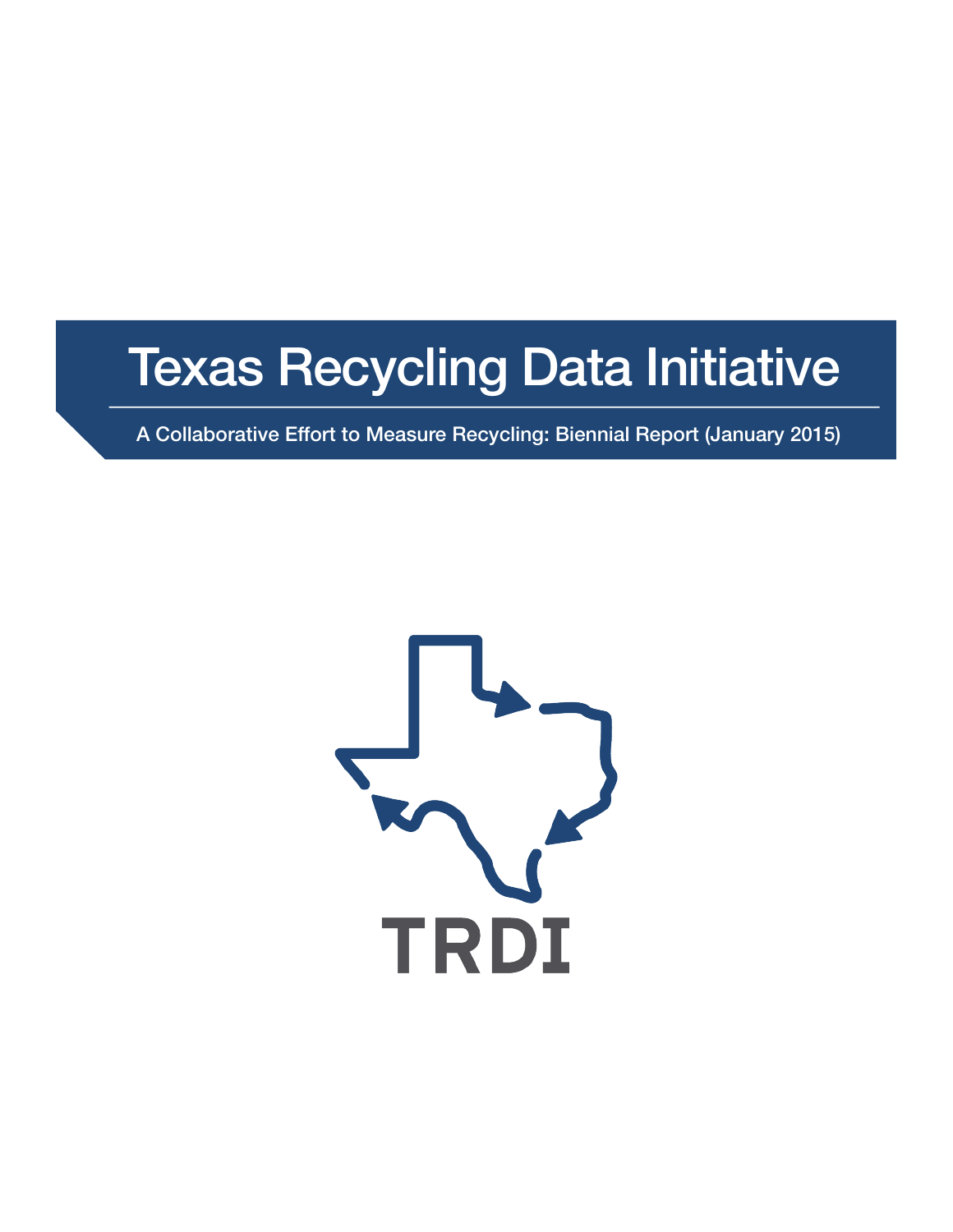This page is intentionally blank.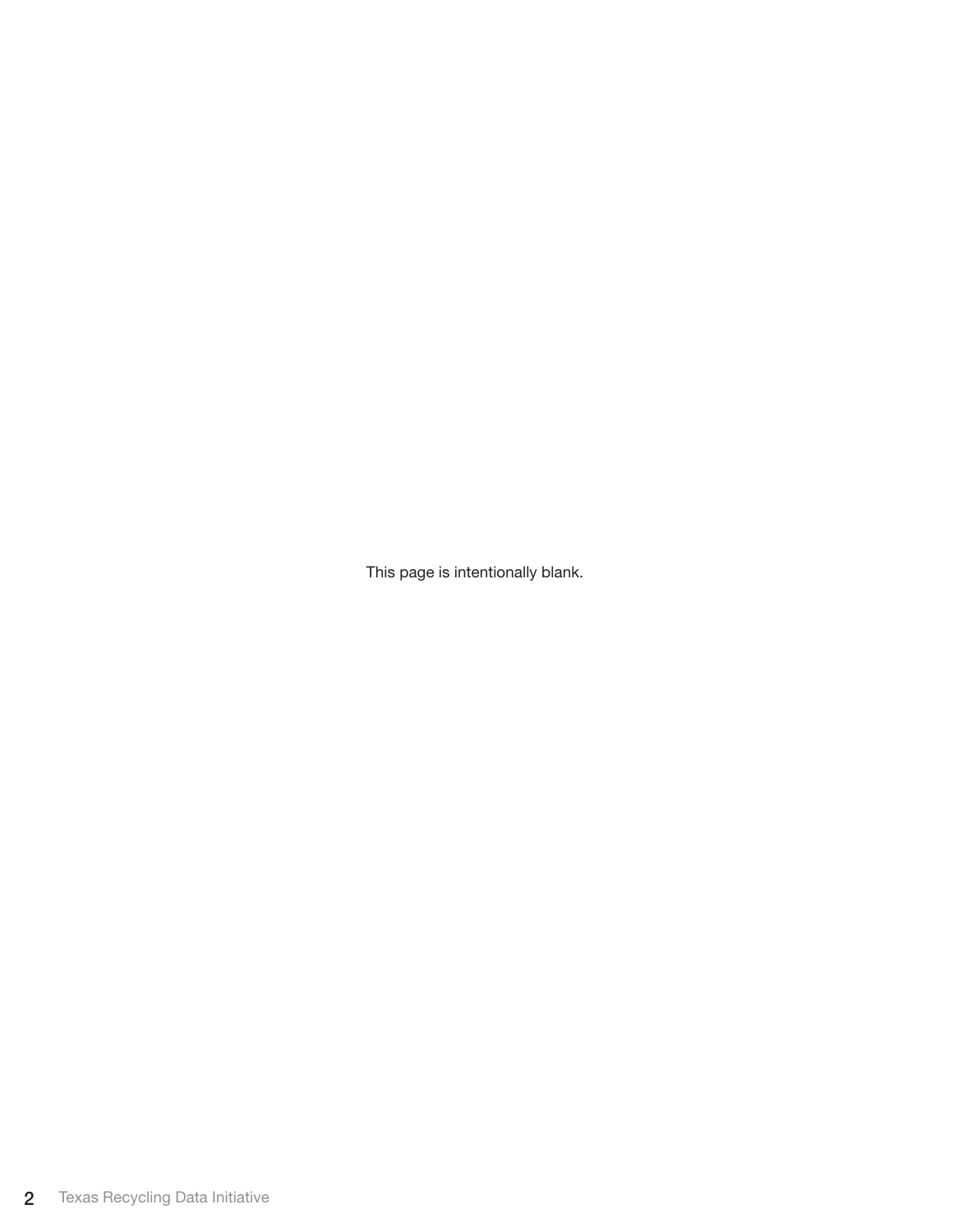# Texas Recycling Data Initiative

A Collaborative Effort to Measure Recycling: Biennial Report (January 2015)

## Table of Contents

| 3 - Recycled Tons and Recycling Rate  12 |  |
|------------------------------------------|--|
|                                          |  |
|                                          |  |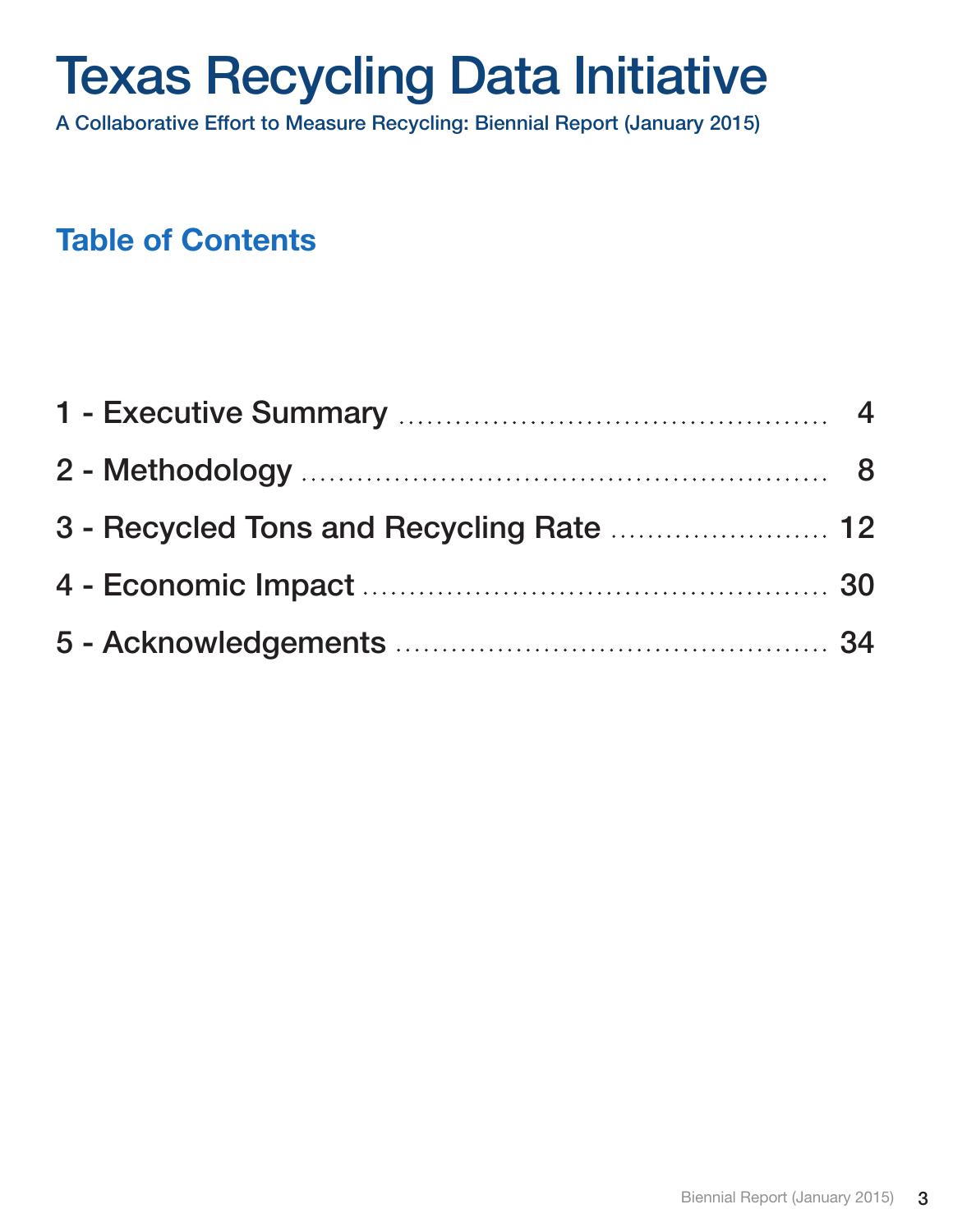# 1 - EXECUTIVE SUMMARY

## WHAT IS TRDI?

The Texas Recycling Data Initiative (TRDI) is a collaborative effort to measure recycling in the state of Texas. The effort was initiated by a consortium of many stakeholders and is led by the State of Texas Alliance for Recycling (STAR). The goal of TRDI is to quantify the amount of recycling in Texas to examine environmental, economic and policy issues of interest to businesses, citizens and governmental agencies. In addition, TRDI seeks to establish a baseline recycling rate to measure future progress.

## BRIEF HISTORY

In 2010, a group of stakeholders conducted a series of meetings to build the framework for a statewide recycling study. They concluded that since very little statewide data existed, the effort would require a broad survey of Texas recyclers. In 2011, the State of Texas Municipal Solid Waste Management and Resource Recovery Advisory Council (MSWMRRAC) passed a resolution supporting the study. The need for a statewide survey gained greater visibility during the 2011 and 2013 sessions of the Texas Legislature. In response, STAR and the Lone Star Chapter of the Solid Waste Association of North America (TxSWANA) partnered to develop the Statewide Survey Development Stakeholder Group. To build support for a new survey requesting sensitive business data, this diverse consortium of public, private and nonprofit stakeholders recommended a:

- Voluntary approach to data gathering;
- Confidential process to ensure protection of proprietary data; and
- Narrow focus on the most essential data from key business types (mainly processors plus selected end users) that are needed to be as complete as possible while preventing double counting, based on real-world material flows

TRDI received a strong response to this initial survey. In fact, the survey had one of the highest response rates ever recorded for a state-level, voluntary program managed through the Re-TRAC Connect data management platform.

## PROJECT LEADERSHIP

TRDI is led by STAR and a Steering Committee composed of representatives from across the recycling industry. Steering Committee members are recognized in Section 5 of this report, and their representative organizations are listed below.

| зI | <b>American Forest &amp; Paper Association</b>                                                              |
|----|-------------------------------------------------------------------------------------------------------------|
|    | <b>Carpet America Recovery Effort (CARE)</b>                                                                |
|    | <b>Carton Council</b>                                                                                       |
|    | <b>Construction &amp; Demolition Recycling Association (CDRA)</b>                                           |
|    | <b>Cooperative Teamwork and Recycling Assistance</b><br>(CTRA)                                              |
|    | <b>Curbside Value Partnership</b>                                                                           |
|    | Institute of Scrap Recycling Industries - Gulf Coast<br><b>Chapter and Scrap Tire Chapter</b>               |
|    | Municipal Solid Waste Management and Resource<br><b>Recovery Advisory Council (MSWMRRAC)</b>                |
|    | National Waste and Recycling Association (NWRA)                                                             |
|    | North American Hazardous Materials Management<br><b>Association (NAHMMA)</b>                                |
|    | <b>Recycling Council of Texas</b>                                                                           |
| è  | Solid Waste Association of North America Lone Star<br><b>Chapter (TxSWANA)</b>                              |
|    | State of Texas Alliance for Recycling (STAR), including:                                                    |
| ý  | o Greater DFW Recycling Alliance,<br>o Electronic Resource Recovery Council, and<br>o Texas Compost Council |
|    | <b>Texas Association of Regional Councils (TARC)</b>                                                        |
|    | <b>Texas Coal Ash Utilization Group</b>                                                                     |
|    | Texas Commission on Environmental Quality (TCEQ)                                                            |
|    | <b>Texas Product Stewardship Council</b>                                                                    |
|    | <b>Texas Retailers Association</b>                                                                          |
|    | U.S. Environmental Protection Agency (EPA) Region 6                                                         |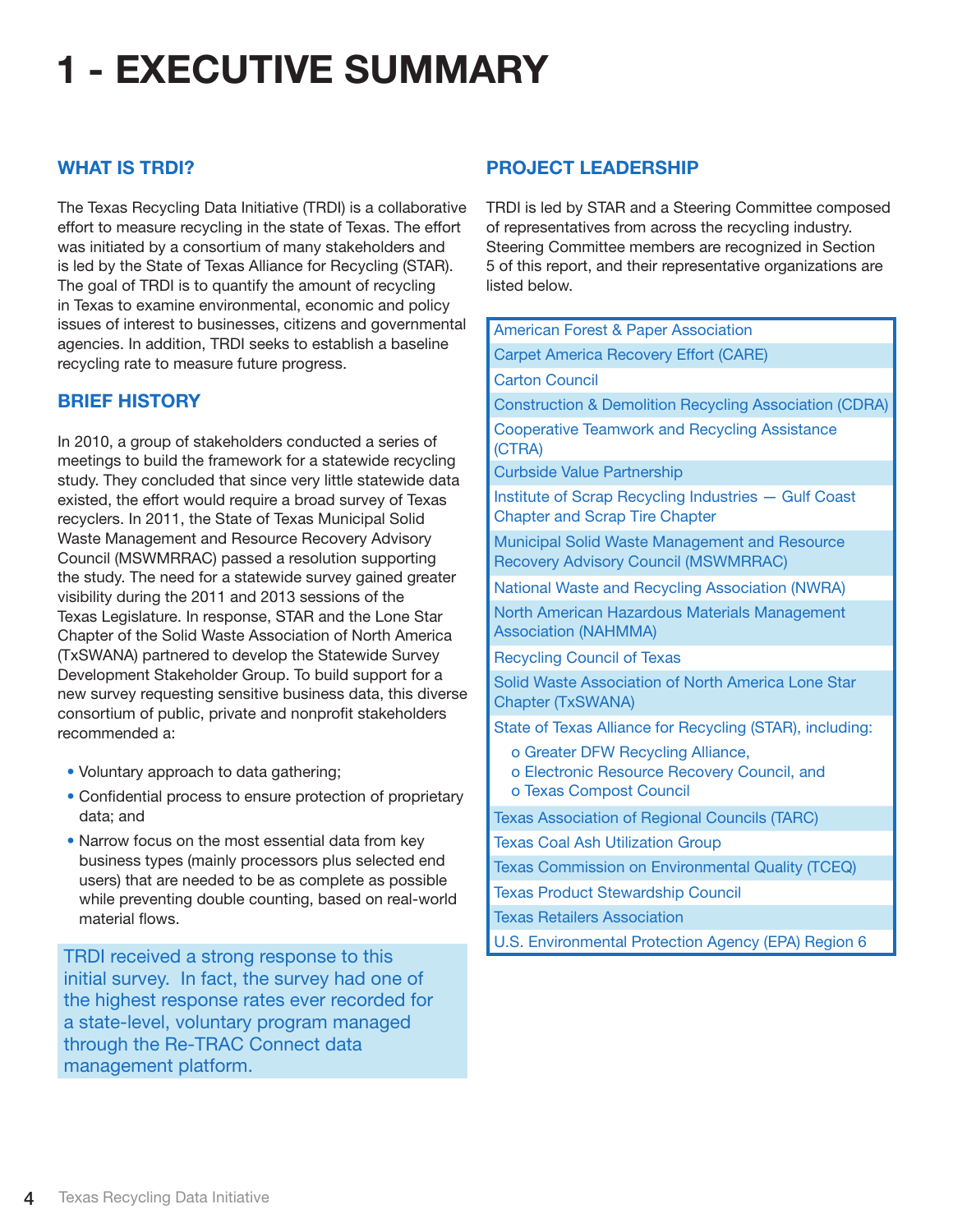## **METHODOLOGY**

TRDI conducted a voluntary, confidential statewide survey of processors and end users of recyclables, systematically reviewing pertinent data available from industry associations and government agencies. This report summarizes the results of this groundbreaking statewide study of recycling in Texas.

A number of states report recycling quantities and rates, but comparing this information across states is notoriously challenging. The EPA published a standardized methodology in 1997 to help alleviate this issue, but even when states explicitly follow these guidelines, comparisons may still be difficult. Readers should keep the following points in mind when comparing TRDI results to other states. The following table was compiled based on Project Team experience and research.

| <b>POINT TO CONSIDER</b>                                           | <b>TRDI APPROACH</b>                                                                                                                                                                                                                                   | <b>APPROACH FOR SOME</b><br><b>OTHER STATES</b>                                                                                                             |
|--------------------------------------------------------------------|--------------------------------------------------------------------------------------------------------------------------------------------------------------------------------------------------------------------------------------------------------|-------------------------------------------------------------------------------------------------------------------------------------------------------------|
| <b>Definition of Recycling</b>                                     | Developed a methodology based<br>on collecting data on municipal<br>solid waste (MSW) as defined in<br>Texas statute, and select non-MSW<br>streams. Excludes source reduction,<br>energy recovery and reuse.                                          | Some states may include reuse,<br>energy recovery, certain source<br>reduction activities, other<br>conversion technologies or non-<br><b>MSW</b> material. |
| <b>Voluntary or Mandatory</b>                                      | Approach was strictly voluntary.                                                                                                                                                                                                                       | <b>States that mandate local agencies</b><br>and certain businesses submit<br>recycling data may have a higher<br>response rate.                            |
| <b>Double Counting</b>                                             | <b>Systematically focused on specific</b><br>points in the material value chain to<br>minimize double counting.                                                                                                                                        | While some states take a similar<br>approach, other approaches may<br>not address double counting.                                                          |
| <b>Addressing Data Gaps/Extrapolation</b>                          | Did not extrapolate; employs<br>conservative estimates only in a<br>few key areas where essential to<br>produce consistent results.                                                                                                                    | States may use any number of<br>approaches to derive estimates<br>where needed to address<br>data gaps.                                                     |
| <b>Accounting for Residuals</b>                                    | <b>Accounted for residuals at materials</b><br>recovery facilities (MRFs) and end-<br>use facilities.                                                                                                                                                  | Some states may not account for<br>residuals disposed at MRFs and/or<br>at end-use facilities.                                                              |
| <b>Generators Included</b>                                         | Included all types of MSW<br>generators, such as residential<br>homes, commercial businesses<br>and institutions.                                                                                                                                      | Some states report only<br>residentially generated material,<br>and some include certain industrial<br>generators.                                          |
| <b>Counting Certain High-Volume</b><br><b>Industrial Materials</b> | Intentionally excluded industrial<br>material from MSW statistics, but<br>separately reported data on select<br>industrial streams (e.g., metals<br>and coal ash). Also, results may<br>include some incidental quantities of<br>industrial materials. | Some states count certain high-<br>volume industrial materials such<br>as metals, pre-consumer paper or<br>plastic manufacturing scrap.                     |

## Table 1.1 Statewide Recycling Rate Study Points to Consider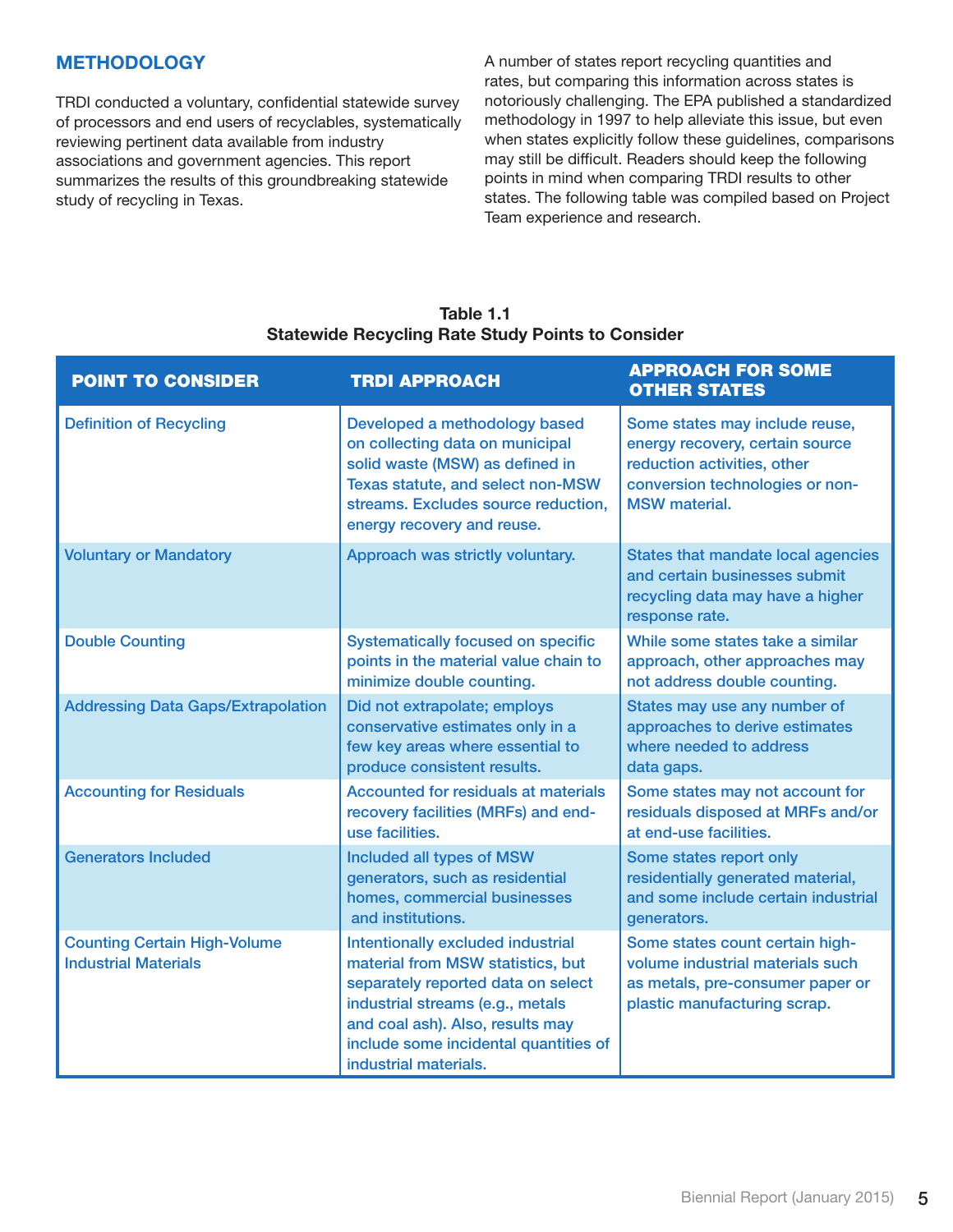## RECYCLED TONS AND RECYCLING RATE

## Material Recycled from MSW Sources

As shown in Table 1.2, approximately 6.1 million tons of material from MSW sources was recycled in 2013. The 6.1 million recycled tons shown in the table are based on data collected through the TRDI survey as well as supplemental data received from other sources. The data does not include any extrapolation of tons recycled but only what was documented through the overall TRDI effort. The Project Team would note that, because the TRDI survey employed a rigorous and conservative methodology, and because the survey was voluntary, the actual tons recycled in Texas in 2013 was likely higher than what could be accounted for through the TRDI study.

## Material Recycled from Non-MSW Sources

TRDI identifed three select material streams from non-MSW sources to include in the survey, including coal combustion products, non-MSW ferrous and non-ferrous metals, and organic materials. Survey respondents did not consistently report non-MSW organics separately from MSW materials; therefore, some non-MSW organics are included in the MSW number. Table 1.3 provides totals of all of the recycled material documented through the TRDI survey.

## Recycling Rate

An objective of TRDI was to not only measure recycling in Texas but also to develop a baseline MSW recycling rate against which future improvements can be measured. A recycling rate indicates what percentage of waste generated is recycled. Based on the tons of MSW recycled as measured by the TRDI survey, and state disposal data, the baseline MSW recycling rate calculated by TRDI for 2013 is 18.9 percent.

## Curbside Recycling Analysis

Curbside recycling programs, especially single-stream programs, have become the backbone of residential recycling programs for many communities across Texas. A total of 20 large and local MRFs reported that 554,598 tons of curbside recyclable material was processed in 2013. Of this material, the average residual or contamination rate was 13 percent. The average annual material generated per household is 503 pounds.

## ECONOMIC IMPACT

As an activity that makes use of locally generated raw material resources, recycling creates jobs and benefits local economies. Section 4 provides TRDI's estimates of employment related to processing MSW materials recycled in Texas. In addition to benefits directly attributable to recycling businesses, economic impact analysis also considers indirect benefits (e.g., jobs created by companies providing the goods and services that recycling businesses need to operate) as well as induced benefits (e.g., jobs created when employees of recycling businesses and their suppliers spend their salaries at local businesses). Including these direct, indirect and induced economic impacts, TRDI estimates that 12,678 Texas jobs are supported by processing materials recovered from the MSW stream to prepare them for use by recycling manufacturers. Since TRDI's economic impact analysis covers processing activities (but not collection and manufacturing) of the MSW recycling stream (but not non-MSW materials), this estimate is intentionally conservative.

## SUPPLEMENTAL INFORMATION

In lieu of an appendix, supplemental information referenced throughout this report may be found on the TRDI website, www.recyclingstar.org/cause/trdi.

## Table 1.3 Material Recycled from MSW and Non-MSW Sources in 2013

| <b>DESCRIPTION</b>                   | TONS       |
|--------------------------------------|------------|
| <b>Material from MSW Sources</b>     | 6,143,393  |
| <b>Material from Non-MSW Sources</b> |            |
| <b>Coal Combustion Products</b>      | 1,789,414  |
| Metals - Ferrous                     | 5,528,665  |
| Metals - Non-Ferrous                 | 458,345    |
| <b>Total</b>                         | 13,919,817 |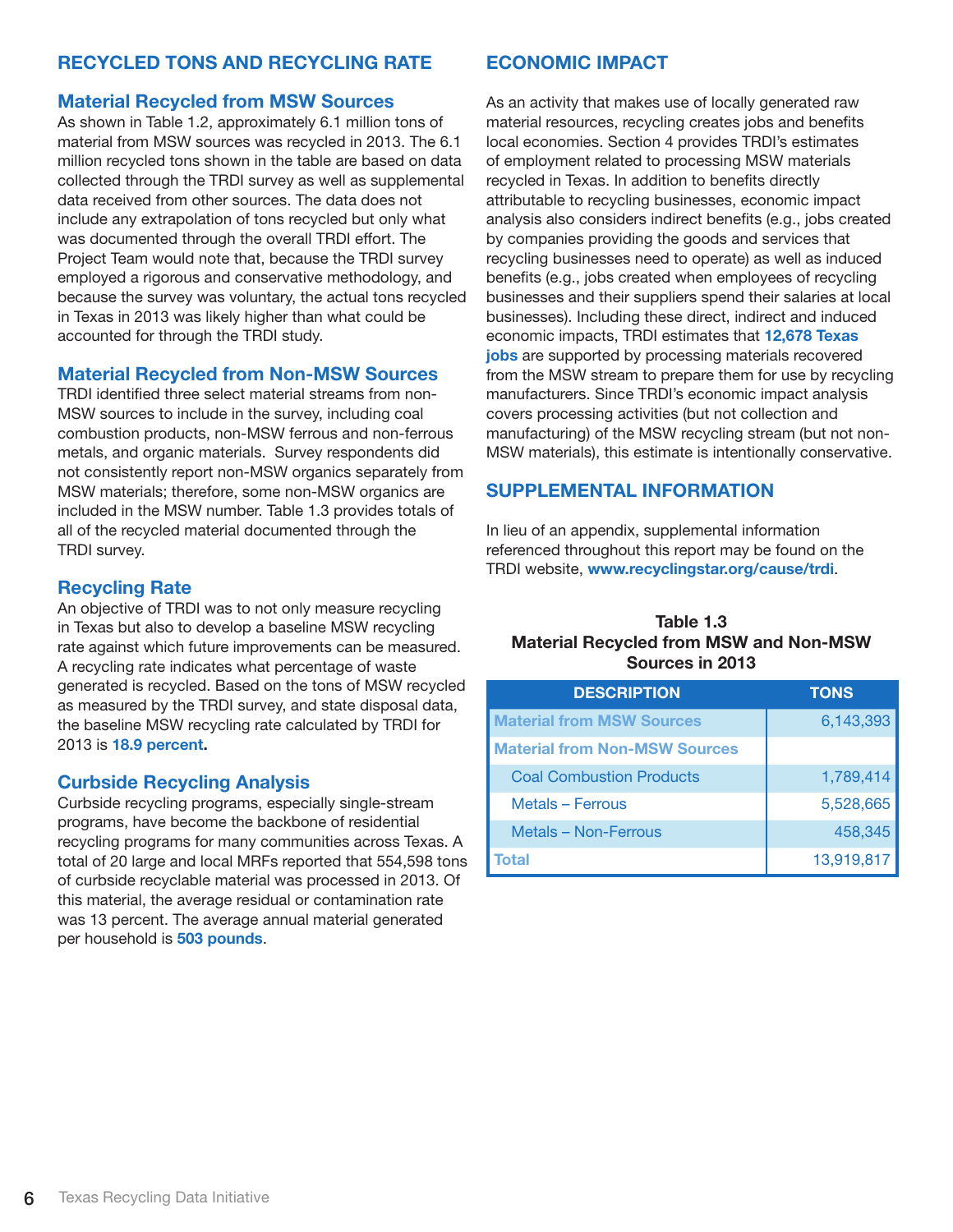Table 1.2 Material Recycled from MSW Sources in 2013



1. The number shown in the table represents the portion of material that is MSW.

2. Includes all materials classifed as "Other" by survey respondents. Respondents were required to provide a description. Respondents primarily reported commingled recyclables and commingled organic materials.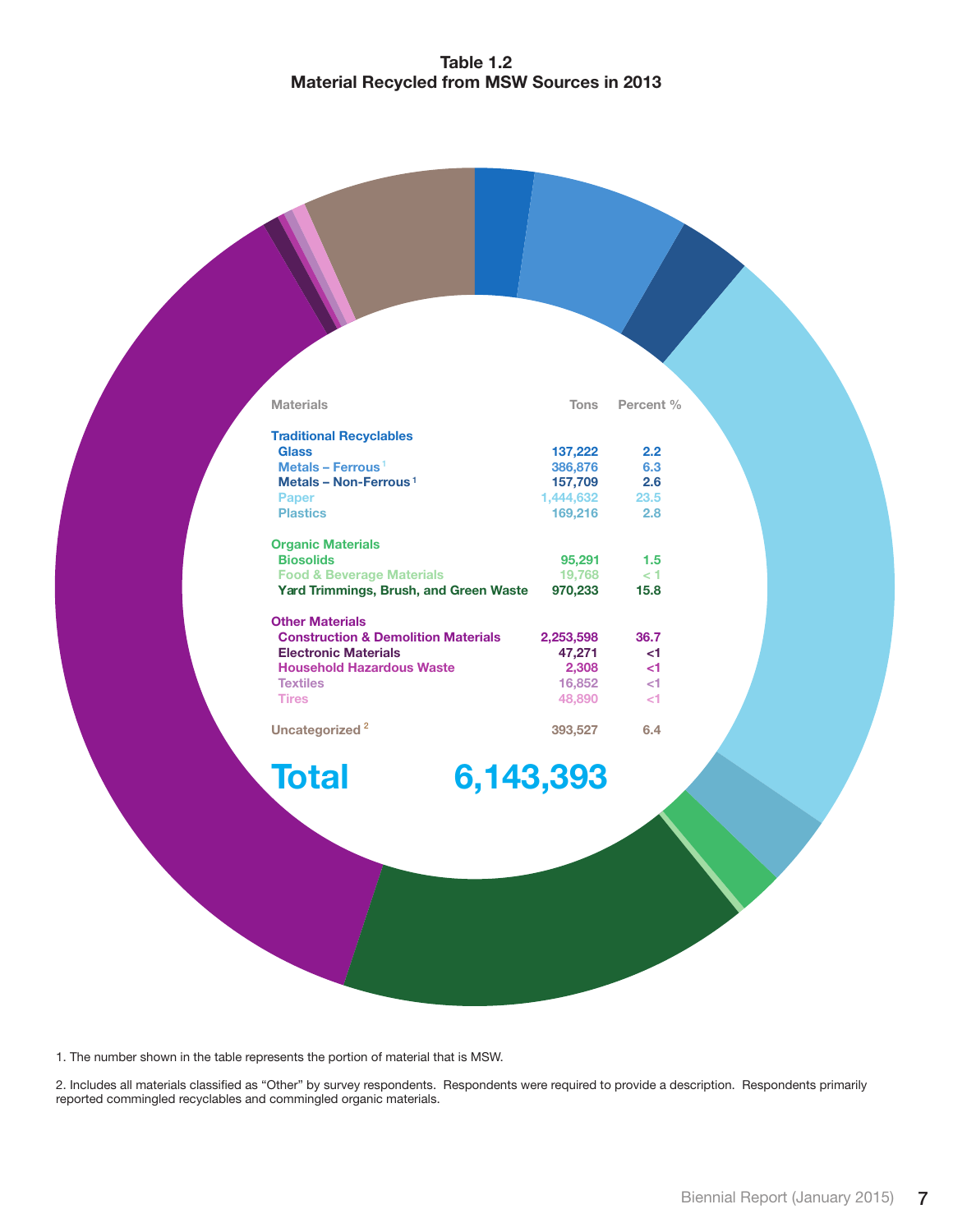# 2 - METHODOLOGY

## **OVERVIEW**

The TRDI methodology followed important guiding principles intended to maximize participation and produce the highest quality results for the first recycling measurement study in the state of Texas. The principles that guided the development of the TRDI methodology are listed below.

- Confidential: Designed to protect the confidentiality of individual responses
- Collaborative: Developed using input from a broad range of stakeholders
- Defensible: Consistent with accepted industry standards for measuring recycling
- Straightforward: Created to be simple while collecting meaningful data
- Voluntary: Developed with respect for respondents that participate on a voluntary basis End-Users & HHW Facilities

## CONFIDENTIALITY PLAN

A confidentiality plan protects the proprietary nature of individual responses. A copy of the confidentiality plan can be found on the TRDI website, ty plan pro

www.recyclingstar.org/cause/trdi.

## STAKEHOLDER ENGAGEMENT

TRDI is a collaborative effort, and its success depends on input, endorsement, and involvement from a broad range of recycling industry stakeholders, Industry

representatives, including Steering Committee members and others, were engaged throughout the TRDI project.

## What is recycling?

TRDI employed a rigorous methodology to ensure that the results are in accordance with widely accepted industry standards for measuring recycling. This is reflected in our focus on MSW, post-consumer recycled materials.

This initial TRDI study focuses on recycling in the state of Texas, defned as the series of activities by which material that has reached the end of its current use is processed into material utilized in the production of new products.<sup>1</sup> The study does not cover other effective and commonly used methods to divert material from disposal, such as:

- · Source reduction activities like green purchasing or home composting;  $\mathcal{C}$   $\mathcal{C}$  +  $\mathcal{C}$ 
	- of Refurbishment or reuse of products for the originally intended use, such as consumer electronics or clothing;
		- Conversion or combustion of materials to fuel or energy;
- Land application of biosolids;
	- Land reclamation or beneficial use projects using tire shreds or bales; or
	- Disposal or on-site use of material at a landfill for road s success depends stabilization or alternative daily cover.

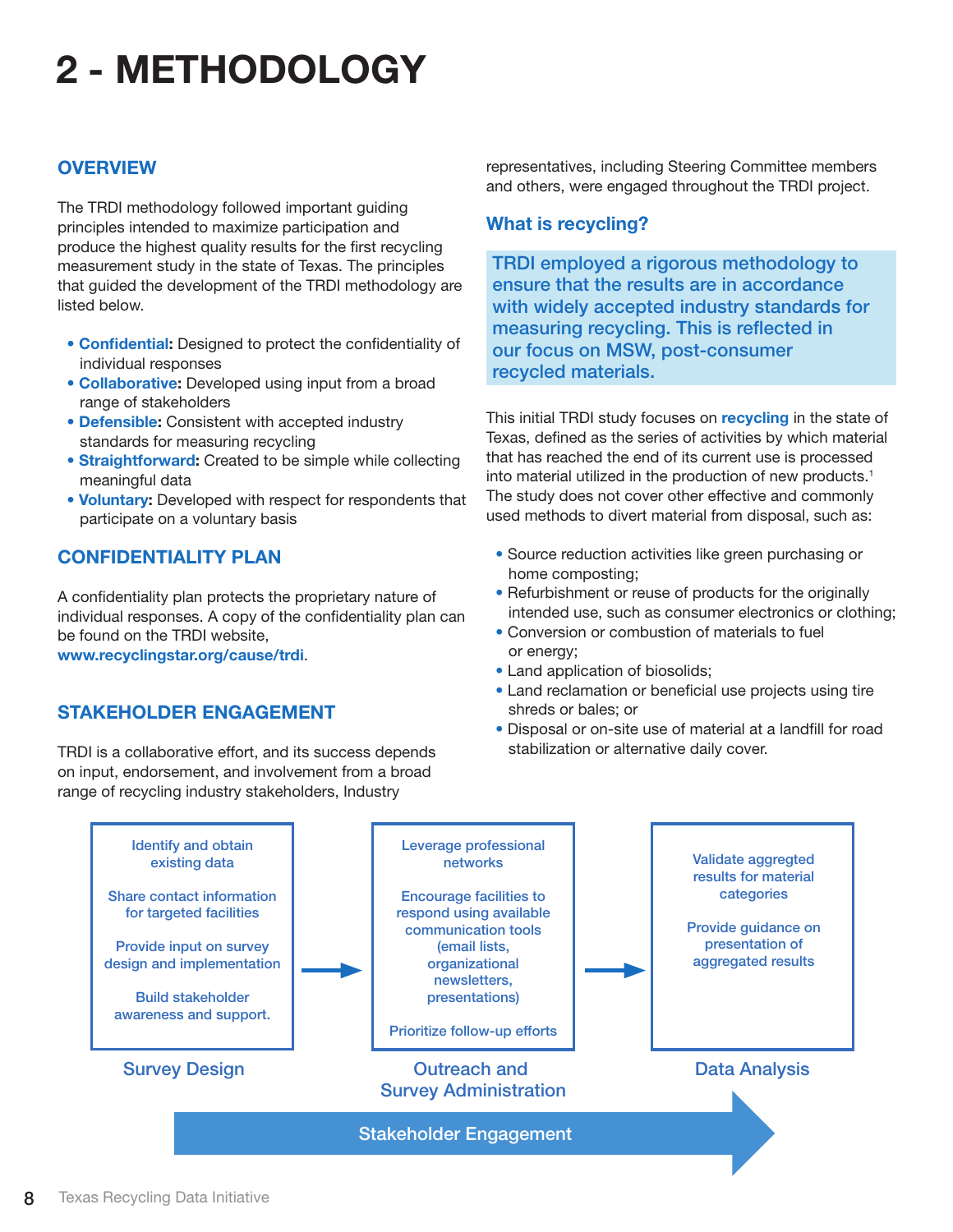## What materials are included?

The TRDI survey asked respondents to report on 14 types of materials that, if not recycled, would have been considered municipal solid waste (MSW), as opposed to non-MSW materials. According to the Texas Administrative Code, material is considered MSW if it is generated by residential, commercial or institutional sources.<sup>2</sup> Retailers, schools, hospitals, single-family homes, apartment buildings, public parks and sports complexes are all examples of MSW generators. The survey asked respondents to not report material that, if not recycled, would have been considered industrial solid waste, defined as the byproduct of industrial, manufacturing or agricultural processes.<sup>3</sup> TRDI did collect information on select industrial recycled materials based on input from the Steering Committee. These materials are coal combustion by-products, ferrous and non-ferrous scrap metal, and non-MSW organic material. These materials were selected because they are recycled on a large scale, and these recycling activities are quantifable.

The TRDI survey also asked respondents to report only post-consumer recycled materials, as opposed to preconsumer materials. One example of pre-consumer material is scrap generated in manufacturing facilities, which is commonly reused on-site or sold through wellestablished industry channels.

In addition, TRDI excluded any portion of recovered material that is disposed, such as process residuals or contamination. To accomplish this, TRDI asked processors to report the quantity of material shipped to brokers or end users, and asked end users to report the quantity of recycled material received and used to produce new products. Where necessary, the Project Team applied conservative estimates of typical residual rates to account for disposal at end-use facilities, in consultation with industry representatives.

Table 2.1 lists the material categories for the TRDI survey. Definitions are available on the TRDI website.

## What facilities participated?

The survey asked respondents to identify whether their facility is a processor and/or an end user of recyclable material. The survey also asked respondents to identify the types of processing and end-use activities that occur at their facility, selecting from seven types of standardized processing activities and four types of end-use activities, as listed in Table 2.2. In some cases, facilities reported more than one processing and/or **end-use activity**. For definitions of these recycling activities, please refer to the TRDI website.

## Table 2.1 Material Categories

| <b>TRADITIONAL RECYCLABLES</b>                                                             | <b>ORGANIC MATERIALS</b>                                                                                         | <b>OTHER MATERIALS</b>                                                                                                                                                                          |
|--------------------------------------------------------------------------------------------|------------------------------------------------------------------------------------------------------------------|-------------------------------------------------------------------------------------------------------------------------------------------------------------------------------------------------|
| Glass<br><b>Metals - Ferrous</b><br><b>Metals - Non-Ferrous</b><br>Paper<br><b>Plastic</b> | Biosolids (i.e. sludge)<br><b>Food and Beverage Materials</b><br><b>Yard Trimmings, Brush and Green</b><br>Waste | <b>Construction and Demolition</b><br><b>Materials</b><br><b>Electronic Materials</b><br><b>Household Hazardous Waste</b><br><b>Textiles</b><br><b>Tires</b><br>Other (respondent must specify) |

### Table 2.2 Recycling Activities

| <b>PROCESSING ACTIVITIES</b>                                                                                                                                                          | <b>END-USE ACTIVITIES</b>                                                                                                                                                                                                                                                                             |
|---------------------------------------------------------------------------------------------------------------------------------------------------------------------------------------|-------------------------------------------------------------------------------------------------------------------------------------------------------------------------------------------------------------------------------------------------------------------------------------------------------|
| <b>C&amp;D processing</b><br><b>Electronics processing</b><br>Household hazardous waste collection<br><b>Material recovery</b><br><b>Textile processing</b><br><b>Tire processing</b> | <b>Compost/mulch production</b><br><b>Glass beneficiation</b><br><b>Plastics reclamation</b><br>End product manufacturing, including:<br>• Glass containers<br>• Fiberglass<br>• Pulp, paper or paperboard<br>• Metals smelter or melter<br>• Plastics converter<br>• Other (respondent must specify) |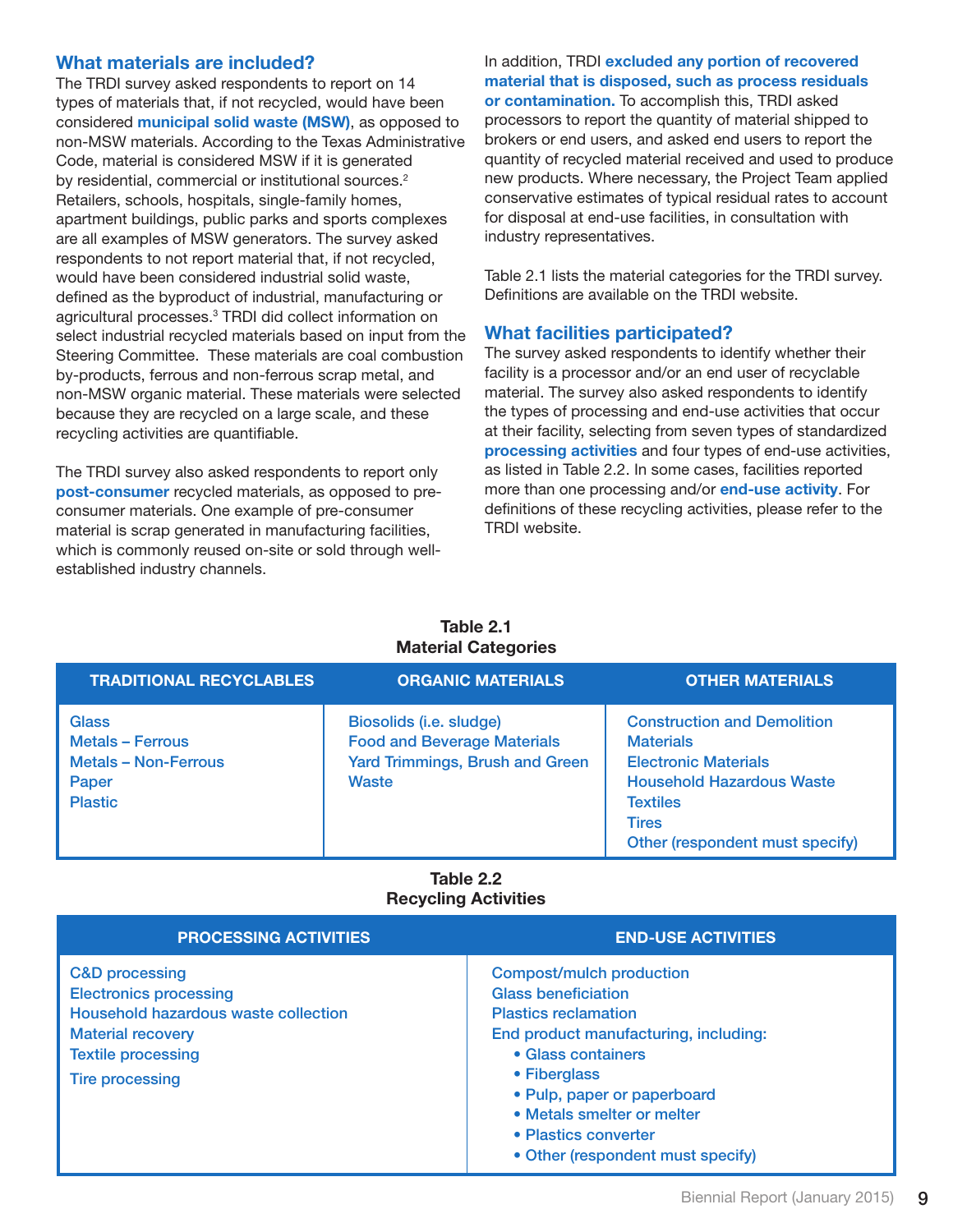## How is double counting prevented?

With any effort to collect recycling information, it is critical to avoid double counting material. Double counting can occur when material flows from one respondent to another and is reported by multiple entities.

The Project Team employed the following rigorous process to eliminate double counting:

- Confirmed understanding of the flow of materials in Texas. The Project Team included experts familiar with recycling markets who, during the stakeholder engagement process, confirmed their understanding of Texas-specific flows for each material included in the survey.
- Focused analysis on select points in the recycling value chain. Understanding the flow of materials allowed the Project Team to pinpoint specific facility types in the recycling value chain for each material. For instance, to collect data on recycled paper, the Project Team targeted material recovery facilities (MRFs). In addition, the Project Team targeted paper mills, suppliers and brokers to capture material that does not go through MRFs (i.e., direct-to-mill material).
- Asked respondents to report material shipped to other Texas-based processors rather than an end user. If a respondent indicated that it shipped material to other processors, the survey required the respondent to list the processors. After the close of data collection, the Project Team conducted a comprehensive doublecounting review using this information and removed all material that was reported by multiple entities.

## What is the reporting period?

The TRDI survey asked respondents to provide data for January 1 through December 31 of 2013. In the event that data for this reporting period was not available from a particular facility, respondents provided data for an alternate 12-month period. Several respondents provided data for the state's fiscal year of Sept. 1, 2012, through Aug. 31, 2013.

## How are imports and exports taken into account?

The intent of the TRDI survey is to capture recycled materials generated in Texas. To account for material generated in Texas that is transported outside of Texas for processing or end use (i.e., exported), the Project Team identifed key facilities outside of Texas to include in the survey. These facilities are primarily in surrounding states, including Oklahoma, Arkansas and Louisiana, plus a small number of facilities in other states. The Project Team did not target facilities outside of the United States to participate in the survey, but it did review export and

import data available through the U.S. Census Bureau, specifically for ferrous and non-ferrous metals.

To account for material generated outside of Texas that is transported to Texas for processing or end use (i.e., imported), the Project Team asked respondents to indicate on the survey the percentage of reported materials generated outside of Texas. These materials were excluded from the TRDI data.

## What are the reporting units?

In completing the survey, respondents could select from the following available reporting units: tons (preferred), pounds, compacted cubic yards, uncompacted cubic yards, gallons, tires, or other (must specify). The Project Team converted all reported units to tons.

## IDENTIFYING TARGETED FACILITIES

The Project Team gathered information from a variety of sources to compile the list of facilities targeted for the survey. It undertook significant efforts to verify and refine the list during the survey process. Many facilities were discovered that 1) had consolidated locations, 2) had discontinued operations, 3) did not meet the description of a facility targeted for the survey, 4) were not operational during the reporting period, 5) had been sold to another responding company, and/or 6) had duplicate records from multiple lists. Following are the key sources used to identify facilities.

## Regulatory Sources

The Texas Commission on Environmental Quality (TCEQ) maintains records and publishes an annual report listing MSW landflls and processing facilities that are permitted and registered.<sup>4</sup> The Project Team included the following types of such facilities in the TRDI survey.

- Composting facilities: All permitted and registered composting facilities were included in the TRDI survey.
- Recycling & Recovery facilities: All permitted and registered Recycling & Recovery facilities were included in the TRDI survey.
- Landfills reporting diversion: All MSW landfills are required to provide an annual report to TCEQ covering the types and quantities of waste disposed or processed at the facility. Many landflls divert material from disposal and report the quantities of diversion in the annual report. The Project Team surveyed all landflls that reported more than 100 tons of diverted material in their FY 2013 annual report. This list of landfills includes many landfills that operate on-site composting facilities.

Certain recycling facilities are not required to obtain a permit or registration but must only provide notification of intent to operate a recycling or composting facility. TCEQ provided a list of these facilities to include in the survey.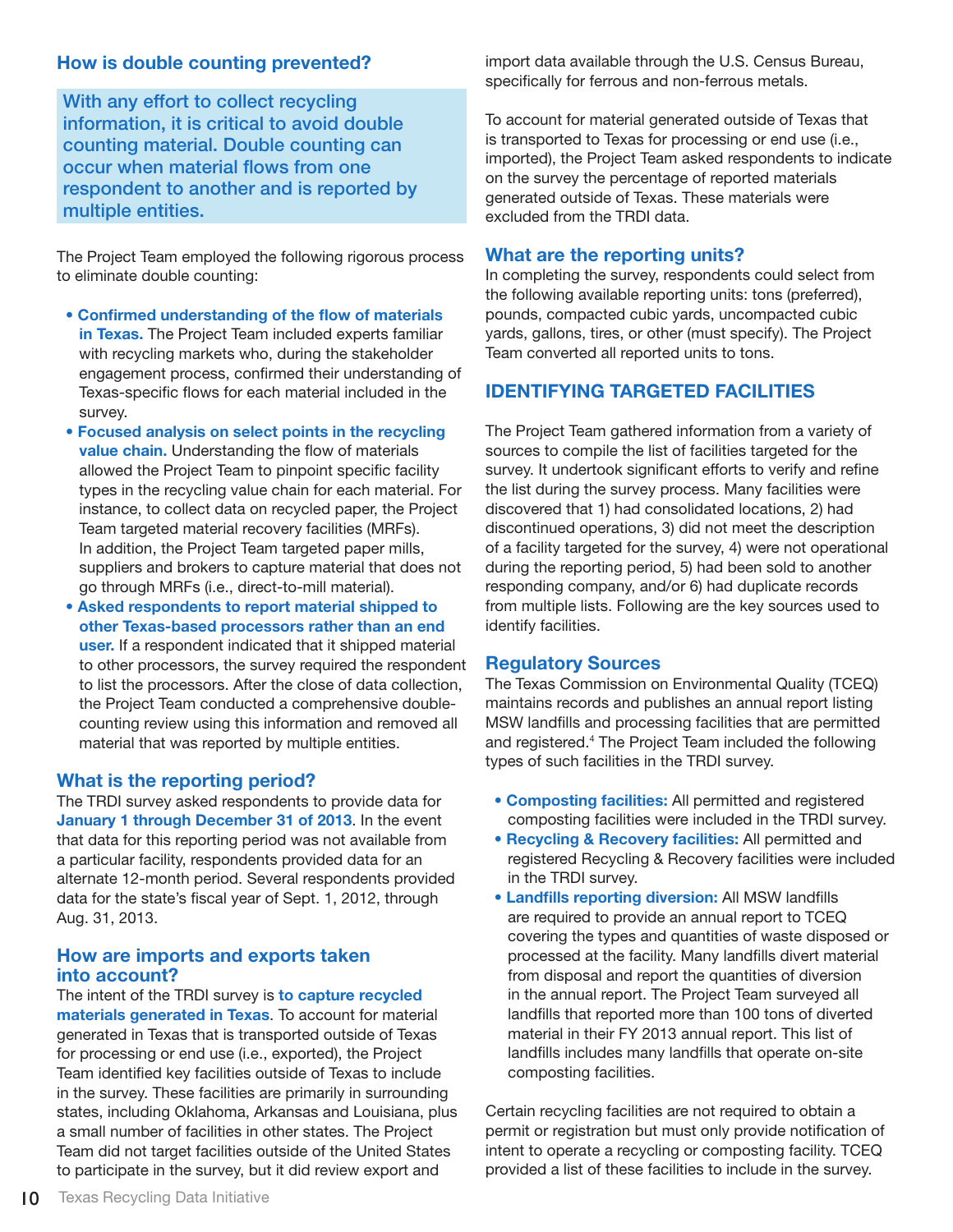It is important to note that, while TCEQ maintains records of permitted and registered recycling facilities and requires certain facilities to submit notification, these records cannot be considered a comprehensive list of recycling facilities in the state of Texas. There are factors that allow certain facilities to be exempt from permitting, registration and notifcation. To compile a comprehensive list of targeted facilities, as well as to obtain contact information for facilities identifed through regulatory sources, the Project Team relied on industry experience, the Steering Committee, and the supplementary sources of data described in this section.

Although scrap metal processing facilities were not targeted to participate in the TRDI survey, the Project Team also referenced the Department of Public Safety (DPS) list of active Metals Recycling Entities (MREs).

## Trade Organizations

The Project Team gathered available facility lists and contact information from trade organizations.

- Construction & Demolition Recycling Association (CDRA) — Provided a list of Texas members.
- Electronic Resource Recovery Council (ERRC) Provided a list of all Texas-based facilities that have completed the E-Stewards and R2 certifcations.
- Texas Compost Council (TCC) Provided a membership list.
- Lone Star Chapter of the Solid Waste Association of North America (TxSWANA) — Cross-referenced the TRDI list with membership list.
- National Waste and Recycling Association (NWRA) Cross-referenced the TRDI list with membership list.
- North American Hazardous Materials Management Association (NAHMMA) — Provided a list of household hazardous waste (HHW) programs in Texas.
- American Forest and Paper Association (AF&PA) Provided a list of members involved in paper stock processing and an estimate of recovered paper consumption by Texas mills.
- Association of Postconsumer Plastics Recyclers (APR) — Provided information on plastic reclaiming facilities and material flows in and near Texas.
- Glass Packaging Institute (GPI) Provided a list of members in Texas.
- STAR membership list, including glass container manufacturers and glass beneficiation facilities.
- Rubber Manufacturers Association (RMA) Provided a list of key tire processors in Texas.

## Councils of Government

Some Texas Councils of Government (COGs) have compiled lists of recyclers or companies involved in recycling. The Project Team requested that COGs provide any available lists of facilities as well as contact information.

## Other Sources

In addition to the sources listed above, the Project Team consulted publicly available facility information and lists identifed through web-based search. The Project Team also referenced professional contacts for individual Project Team members and Steering Committee members.

## SURVEY ADMINISTRATION

## Pre-Survey Outreach

The Steering Committee and Project Team raised awareness and informed potential respondents about TRDI prior to the release of the survey. Individual Steering Committee members communicated within their professional networks to increase awareness about the upcoming survey and encourage members of their respective organizations to respond. In addition, the Project Team conducted outreach with trade organizations as part of the stakeholder engagement process. TRDI was also the subject of a keynote presentation at the STAR Summit in October 2014, one week prior to release of the survey. Sara Nichols of STAR wrote an article in the June 2014 issue of Resource Recycling magazine describing TRDI and the upcoming survey.<sup>5</sup> This article is posted on the TRDI website.

## Distribution and Follow-Up

The TRDI survey was developed using the Re-TRAC Connect™ online platform, and the Project Team distributed the link to the survey via email.<sup>6</sup> All targeted respondents with valid email addresses received an initial survey notice, including survey link, during the week of Oct. 15, 2014. Many more respondents received emails after they were obtained as part of telephone outreach. The survey deadline was Nov. 21, 2014. During the fiveweek survey period, potential respondents received an average of one follow-up communication per week, by phone and/or email.

When Project Team members made follow-up calls to potential respondents, the purpose was to 1) identify the appropriate point of contact for that facility, and 2) secure an oral commitment to complete the survey. Once the Project Team received an oral commitment for a facility to complete the survey, the focus of future follow-up calls shifted to reminding the potential respondent of the survey deadline.

In certain cases, respondents expressed unwillingness or inability to log into Re-TRAC Connect to complete the survey. In those cases, Project Team members collected data over the phone or via a brief email questionnaire. When respondents submitted surveys, a lead Project Team member reviewed each submitted survey to verify and ask for clarification as needed on any reported information.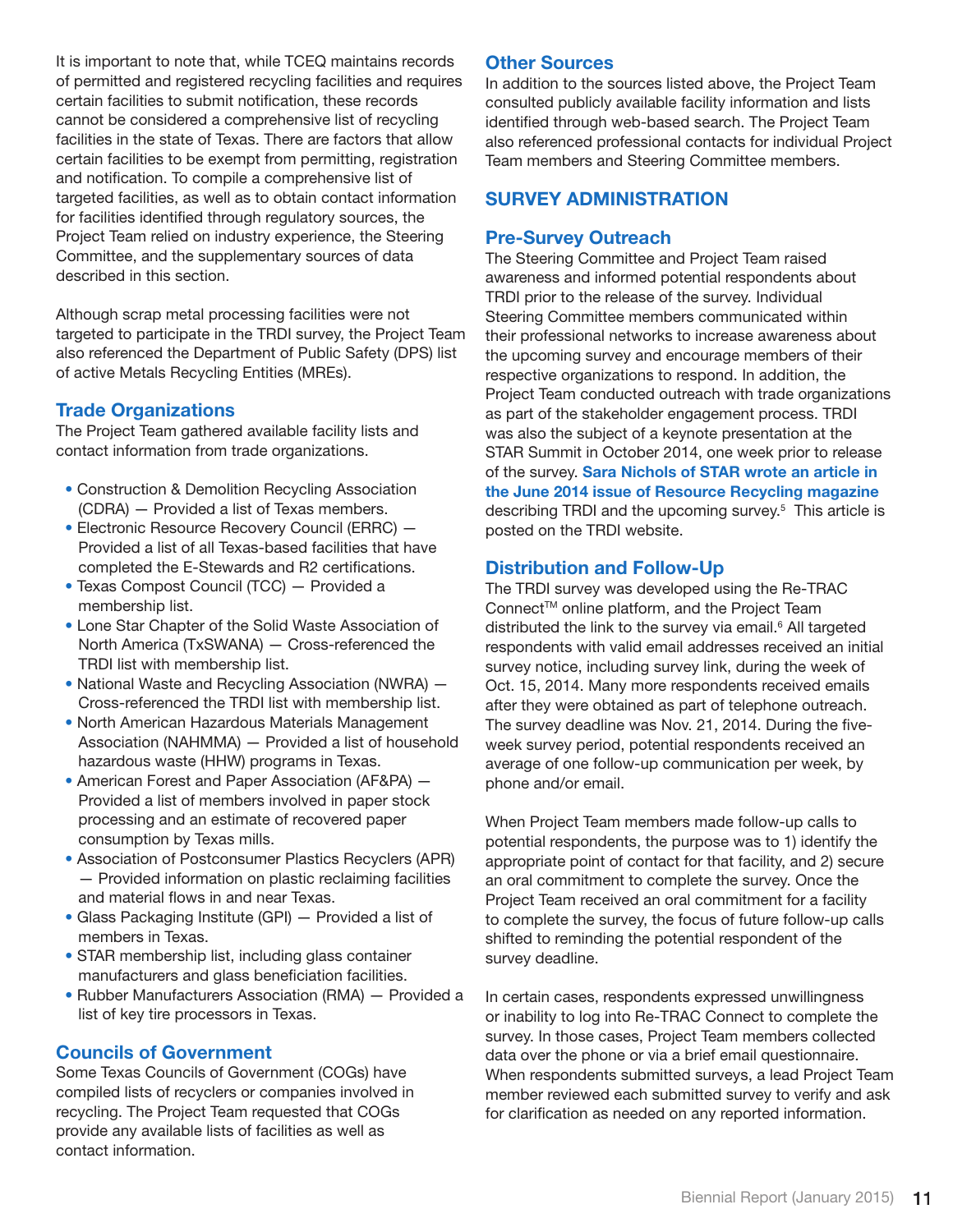# 3 - RECYCLED TONS AND RECYCLING RATE

## TOTAL RECYCLED FROM MSW SOURCES IN 2013

As shown in Table 3.1, approximately 6.1 million tons of Texas material was recycled in 2013.

The 6.1 million Texas-recycled tons are based on data collected through the TRDI survey as well as supplemental data received from other sources. The data does not include any extrapolation of tons recycled but only what was documented through the overall TRDI effort.

## TOTAL MATERIAL RECYCLED INCLUDING NON-MSW SOURCES

TRDI identifed select material streams from non-MSW sources to include in the survey, including coal combustion products, non-MSW ferrous and non-ferrous metals, and organic materials. Survey respondents did not consistently report non-MSW organics separately; therefore, non-MSW organics are included in the MSW number. Table 3.2 below totals all of the recycled material documented through the TRDI survey. The remainder of this section provides a detailed discussion of the data reported in Table 3.1 and 3.2.

### Table 3.2 Material Recycled from MSW and Non-MSW Sources in 2013

| <b>DESCRIPTION</b>                   | <b>TONS</b> |
|--------------------------------------|-------------|
| <b>Material from MSW Sources</b>     | 6,143,393   |
| <b>Material from Non-MSW Sources</b> |             |
| <b>Coal Combustion Products</b>      | 1,789,414   |
| Metals - Ferrous                     | 5,528,665   |
| Metals - Non-Ferrous                 | 458,345     |
| <b>otal</b>                          | 13,919,817  |

## RECYCLED MATERIAL VALUE CHAIN

Figure 3.1 is a conceptual illustration of the recycled material flows analyzed by TRDI. The Project Team's intent was to measure the quantity of material generated in Texas that ultimately is recycled, whether inside or outside of Texas. To measure this, the Project Team focused primarily on surveying Texas-based processors and, for certain materials, end users. In addition, the Project Team collected data on recycled HHW from HHW collection facilities. Last, the Project Team identifed key out-of-state processors and end users to participate in the survey to capture material that is transported out of state that would have otherwise been missed.

## **Generators**

Generators of MSW recyclables include residential homes (such as single-family dwellings and apartment buildings), businesses (such as restaurants, office parks and retail stores) and institutions (such as hospitals, universities and government facilities). As discussed in Section 2, the focus of TRDI is to collect data on materials that, if not recycled, would have been considered MSW. Therefore, non-MSW materials, such as industrially generated waste, were not included in the survey.

## Table 3.1 Material Recycled from MSW Sources in 2013

| <b>Materials</b>                               | Tons           | Percent % |
|------------------------------------------------|----------------|-----------|
| <b>Traditional Recyclables</b>                 |                |           |
| <b>Glass</b>                                   | 137,222        | 2.2       |
| Metals - Ferrous <sup>1</sup>                  | 386,876        | 6.3       |
| Metals - Non-Ferrous <sup>1</sup>              | 157,709        | 2.6       |
| Paper                                          | 1,444,632 23.5 |           |
| <b>Plastics</b>                                | 169,216        | 2.8       |
| <b>Organic Materials</b>                       |                |           |
| <b>Biosolids</b>                               | 95,291         | 1.5       |
| <b>Food &amp; Beverage Materials</b>           | 19,768         | $\leq$ 1  |
| Yard Trimmings, Brush, and Green Waste         | 970,233        | 15.8      |
| <b>Other Materials</b>                         |                |           |
| <b>Construction &amp; Demolition Materials</b> | 2,253,598      | 36.7      |
| <b>Electronic Materials</b>                    | 47,271         | <1        |
| <b>Household Hazardous Waste</b>               | 2,308          | اح        |
| <b>Textiles</b>                                | 16,852         | $<$ 1     |
| <b>Tires</b>                                   | 48,890         | <1        |
| Uncategorized <sup>2</sup>                     | 393,527        | 6.4       |
|                                                |                |           |



1. The number shown in the table represents the portion of material that is MSW.

2. Includes all materials classifed as "Other" by survey respondents. Respondents were required to provide a description. Respondents primarily reported commingled recyclables and commingled organic materials.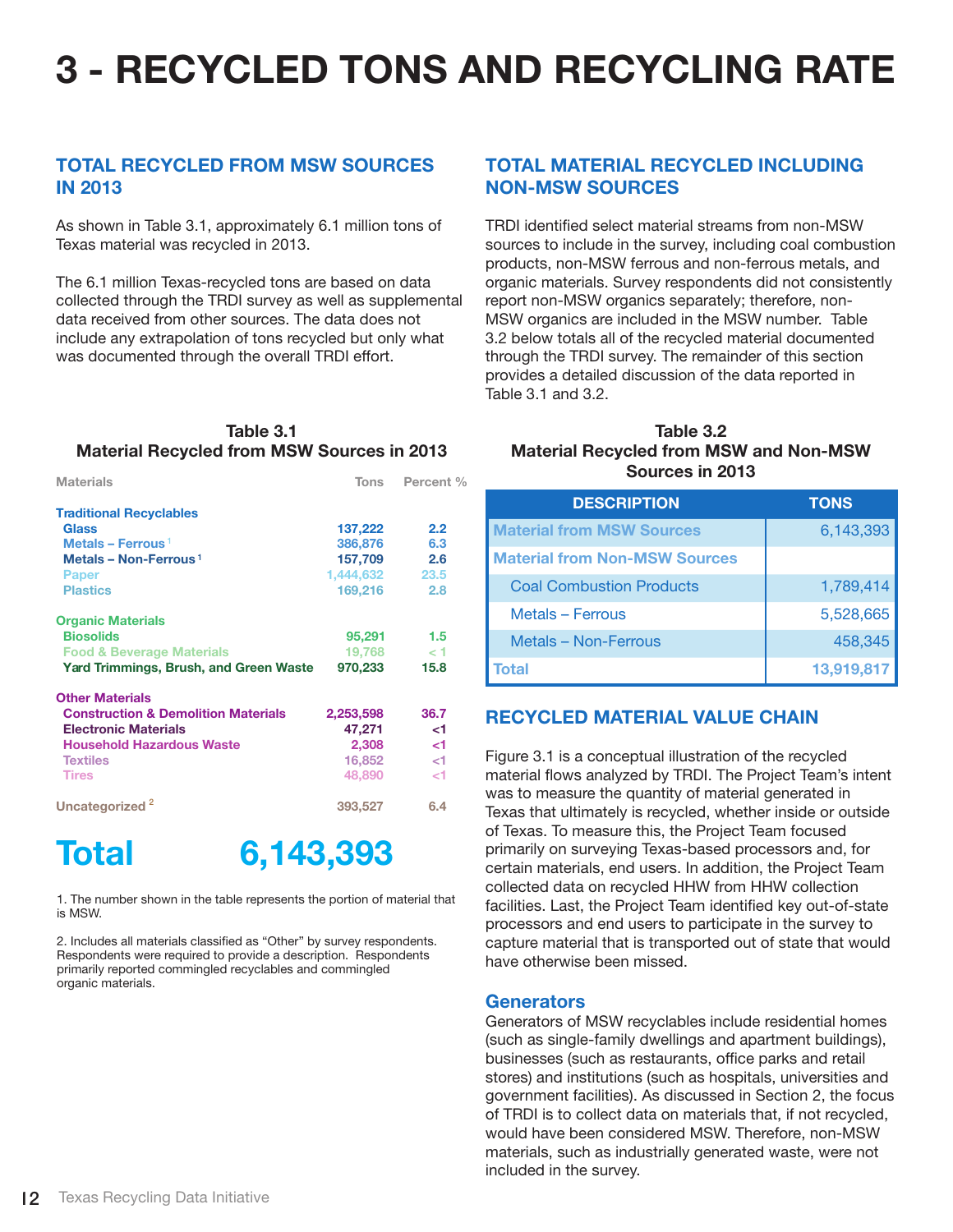## Figure 3.1 Recycled Material Value Chain

## **Texas-Based** Out of State States, the vast r



## Legend:



Facilities selectively surveyed by TRDI

Facilities comprehensively surveyed by TRDI

Facilities not surveyed by TRDI

## Collectors/Transporters

The recycling industry in Texas has a dynamic collection infrastructure that includes hundreds of private and public enterprises providing collection and hauling services such as: residential recyclables from municipal curbside and drop-off recycling programs; paper from office buildings; and metals from auto shops and commercial facilities. It also includes large retailers and grocery stores that bale material, mostly cardboard, and transport it directly to end users.

For efficiency and to prevent double-counting in measuring Texas recycling, the Project Team primarily focused on gathering data from processors, not collectors/ transporters. However, in collaboration with industry stakeholders, the Project Team determined that Texasbased HHW collection facilities (rather than processors) would be the best sources of data on HHW recycled. Therefore, for the HHW material category, the Project Team surveyed collection facilities rather than processors.

## Texas-Based Processors

As reflected in Figure 3.1, Texas-based processors were a key focus of the TRDI survey effort. Processors of recyclables (such as MRFs, C&D MRFs, electronics processing facilities, textile processing facilities, and tire

processing facilities) focus on disassembling, sorting, shredding, baling and/or otherwise preparing recycled materials to be sold to end users. While some recyclables may be exported to processing facilities in neighboring states, the vast majority of Texas-generated recyclables are shipped to facilities within the state. The survey asked respondents to identify the percentage of their processed material that was imported from outside of Texas.

MRFs processing traditional recyclables — glass, metals, paper and plastic - were a significant source of data for this study. The Project Team identified and targeted 25 large, commercial MRFs to participate in the survey. These facilities process large quantities of material through long-term processing agreements with municipalities as well as commercial accounts. Of these 25 top-priority MRFs, 22 responded to the TRDI survey. For the three unresponsive facilities, the Project Team was able to obtain partial data from major customer cities. Therefore, the data presented in this report includes either complete or partial data for all of the large, commercial MRFs in the state of Texas. In addition to large, commercial MRFs, there were seven small, local MRFs that responded to the TRDI survey, representing approximately 40 percent of the local MRFs surveyed by the Project Team.

## Texas-Based End Users

Although large quantities of Texas-generated recyclables are shipped to other states or countries for use in manufacturing, the state is home to several important end users. These include: two glass container manufacturing plants, two fiberglass insulation plants, several paper or paperboard mills, fve steel mills, dozens of small foundries and smelters consuming ferrous or non-ferrous scrap, and a variety of plastics converters. Texas is also home to two glass beneficiation facilities, several plastics reclamation facilities and a large number of compost and mulch production facilities. These three categories are sometimes classifed as processors in recycling studies (and are included in TRDI's processing employment estimates in Section 4), but were defned as end users in the TRDI survey because it helped to simplify responses in the online form. End users were included in the survey primarily to capture material that does not flow through a processing facility but comes in directly from generators. In some cases, end-user responses also helped to validate recycling quantities based on processor responses alone.

## Out-of-State Processors

As reflected in Figure 3.1, a relatively small quantity of material that is generated in Texas is transported outside of Texas to be processed. Therefore the Project Team, in coordination with stakeholders, identifed key out-of-state processing facilities to participate in the survey.

## Out-of-State End Users

There are several key end users outside of Texas that source recyclables generated in Texas. Therefore the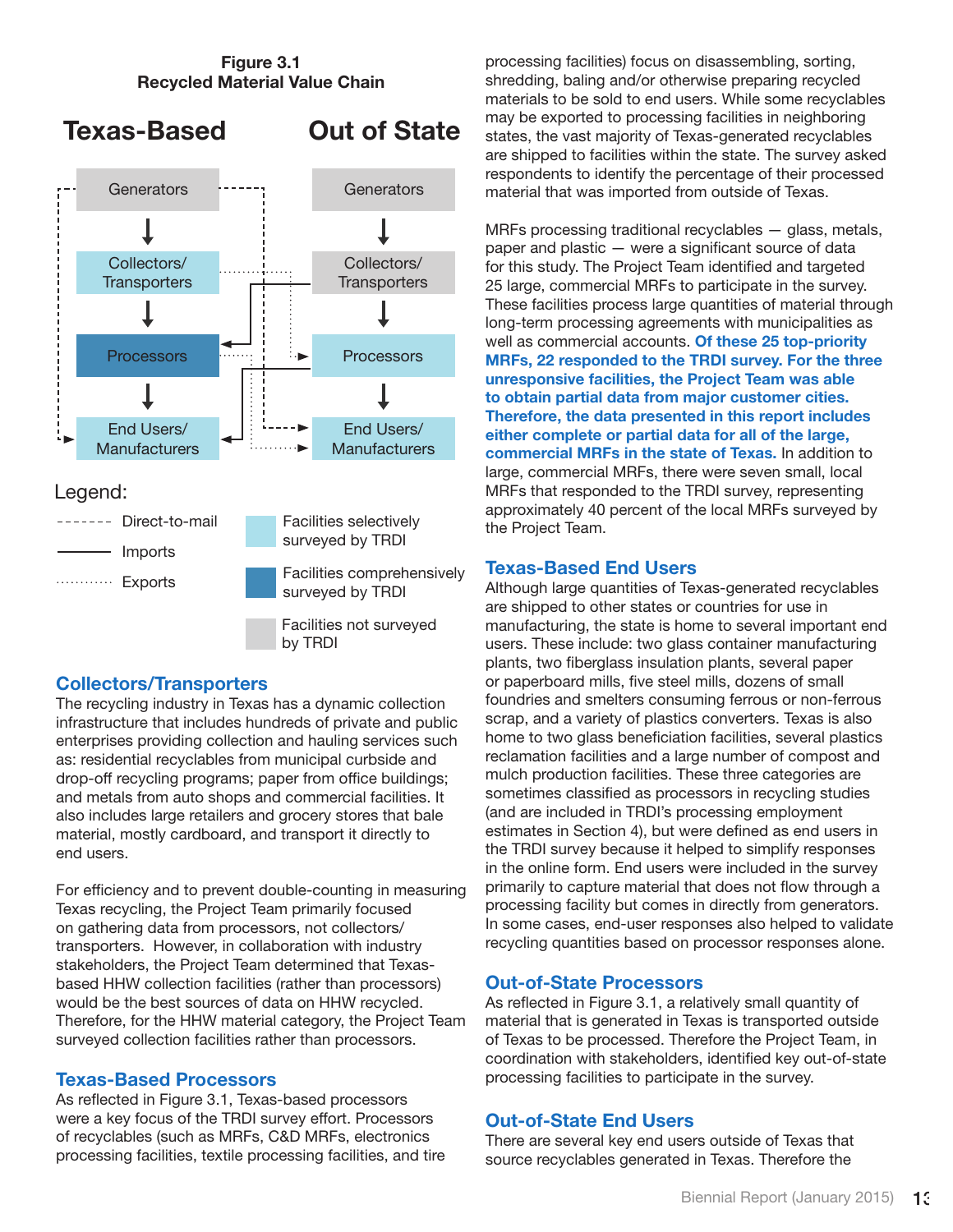key out-of-state end users and manufacturers to participate in the survey.

## CURBSIDE RECYCLING ANALYSIS

Curbside recycling programs, especially single-stream programs, have become the backbone of residential recycling programs for many communities across Texas. Because of this, the Project Team included survey questions in order to gather information specific to these programs. Specifically, the Project Team asked respondents to identify how much material processed at their facility came from curbside recycling programs, what is the residual or contamination rate for the material, and how many households generated the material.

A total of 20 large and local MRFs provided details concerning quantities of curbside collected materials. They reported that 554,598 tons of curbside recyclable material was processed in 2013. Of this material, the average residual or contamination rate was 13 percent. This tonnage is generated by at least 900,000 households in Texas; however, it should be noted that several of the facilities were not able to provide information on the number of households, so this figure is understated. The average annual material generated per household is 503 pounds (note that this is based on only 12 of the reporting facilities)

The TRDI survey also asked respondents to report, if possible, the percentage of households using bags, bins or carts for set-out. This data was not widely reported by responding MRFs, so the Project Team is not able to report any average fgures. However, based on facilities that did report this information, there is a trend toward using carts for curbside collection. This trend is consistent with other similar Texas studies, such as the Regional Recycling Rate Benchmarking Study for the North Central Texas Council of Governments (NCTCOG).<sup>13</sup> This study found cities with cart-based programs have higher annual pounds per household than programs using bins or bags for collection.

## RECYCLING RATE

An objective of TRDI was to not only measure recycling in Texas but also to develop a baseline MSW recycling rate against which future improvements can be measured. A recycling rate indicates what percentage of waste generated is recycled and is typically calculated using the formula in Figure 3.2.

To calculate a recycling rate, the Project Team determined the tons of MSW disposed during the survey time period of Jan. 1 through Dec. 31, 2013. TCEQ requires MSW landflls to submit annual and quarterly reports of tons disposed according to the state's fiscal year of Sept. 1 through Aug. 31. Using this data provided by TCEQ, the Project Team calculated average monthly disposal for the FY 2013, the first quarter of 2014, and the second quarter of 2014. The

Project Team combined the average monthly disposal numbers from the applicable months to estimate tons disposed in calendar year 2013.

It should be noted that the disposal numbers reported by MSW landflls in Texas include non-hazardous industrial waste as well as tons imported from out of state, but the Project Team was able to exclude these streams from the estimate shown in Table 3.3.

Based on the tons of recycling measured by the TRDI survey, the baseline recycling rate calculated by TRDI for 2013 is 18.9 percent, as shown in Figure 3.2. Many states have developed statewide recycling rates that can be compared to this rate calculated by TRDI; however, it is critical to consider potential methodology differences, as summarized in Table 1.1 of this report, when comparing recycling rates across states. In addition to differences in study methodology, there are many other reasons that recycling rates will differ from state to state, including economic variables (e.g. relative cost of disposal) and regulatory factors (i.e. legislative mandates related to recycling).

## Figure 3.2 2013 TRDI Recycling Rate

## Total Recycled / (Total Recycled + Total Disposed) = % Recycling Rate



## = 18.9% Recycling Rate

| <b>Description</b>               | Tons      |  |
|----------------------------------|-----------|--|
| <b>Material from MSW Sources</b> | 6,143,393 |  |
| <b>Non-MSW Sources</b>           |           |  |
| <b>Coal Combustion Products</b>  | 1,789,414 |  |
| <b>Metals - Ferrous</b>          | 5,528,665 |  |
| <b>Metals - Non-Ferrous</b>      | 458,345   |  |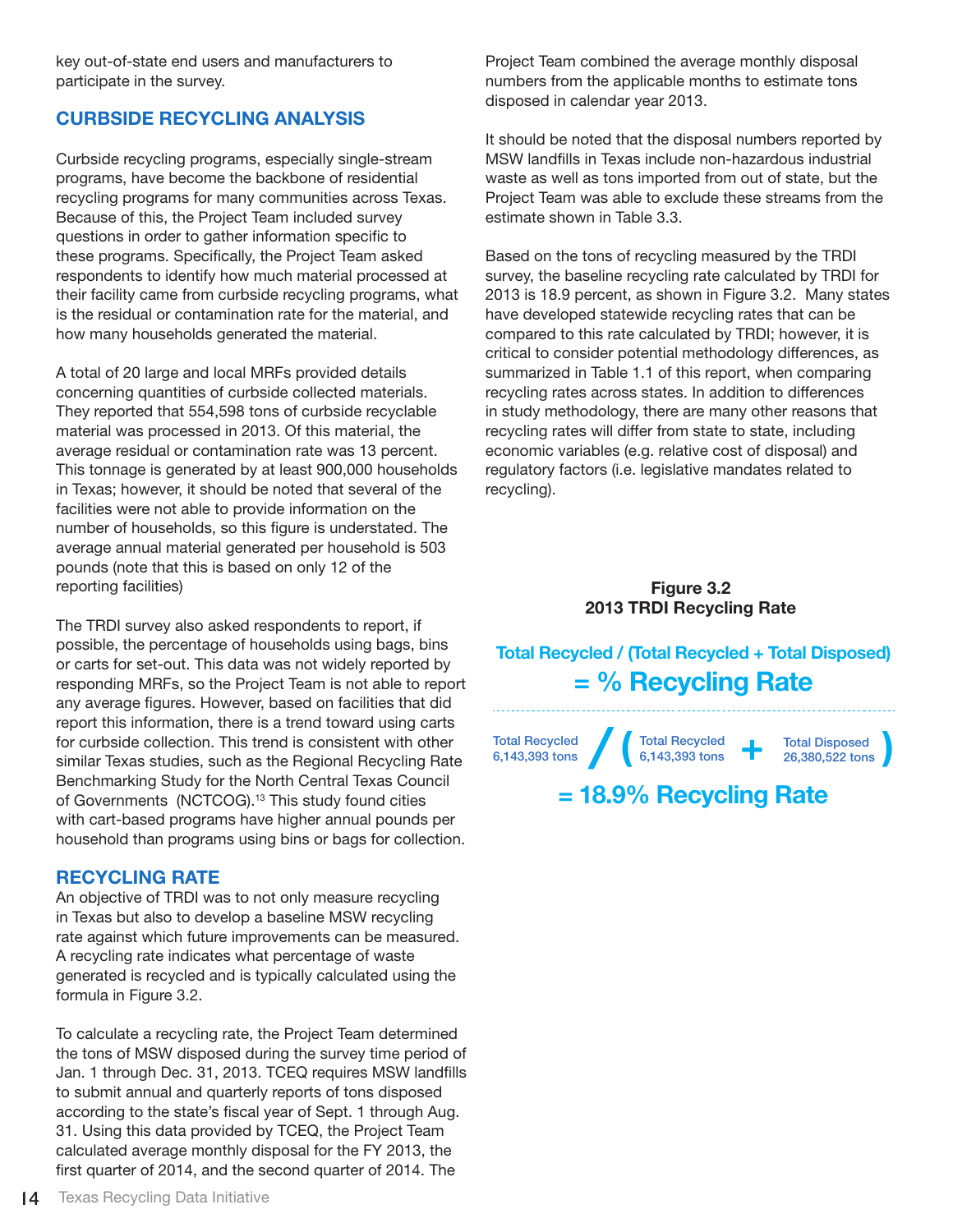Table 3.3 Estimated MSW Disposed — Jan. 1-Dec. 31, 2013

| <b>TIME PERIOD</b>       | <b>MONTHLY TONS</b> | <b>NUMBER OF MONTHS</b> | <b>TOTAL TONS</b>      |
|--------------------------|---------------------|-------------------------|------------------------|
| Jan. $1 - Aug. 31, 2013$ | 2,326,700           |                         | 18,613,600 1           |
| Sep. 1 – Nov. 30, 2013   | 1,956,283           | 3                       | 5,868,849 <sup>2</sup> |
| Dec. 1 – Dec. 31, 2013   | 1,898,073           |                         | 1,898,073 3            |
| Total                    | N/A                 | 12                      | 26,380,522             |

1. Source: Municipal Solid Waste in Texas: A Year in Review, FY 2013 Data Summary and Analysis

2. Source: TCEQ quarterly reports, Q1 FY 2014

3. Source: TCEQ quarterly reports, Q2 FY 2014

## MATERIAL SUMMARIES

The following sections provide material-by-material scorecards of the tons documented through TRDI and the relative quality of data received. For each material, the Project Team has included:

- Total Tons: Includes tons reported through the TRDI survey and tons reported through supplemental data sources. Pie chart quantities are consistent with the information provided in Table 3.1.
- The Story: Provides a summary of the major material flows and the types of facilities targeted for the TRDI survey.
- TRDI Survey Data: Includes the number of tons reported through the TRDI survey, the number and types of facilities represented, and a discussion of quality of data received and potential remaining data gaps.
- Supplemental Data: Includes the number of tons documented through supplemental data sources and the number of facilities represented.

For each material category, the Project Team provides the number of facilities that did not respond to the survey. Based on the number of unresponsive facilities, the quality of data received, and the possibility for remaining data gaps, the Project Team assigned each material category a relative confidence level of Strong or Moderate.

TRDI received a strong response to this initial survey. In fact, the survey had one of the highest response rates ever recorded for a state-level, voluntary program managed through the Re-TRAC Connect data management platform.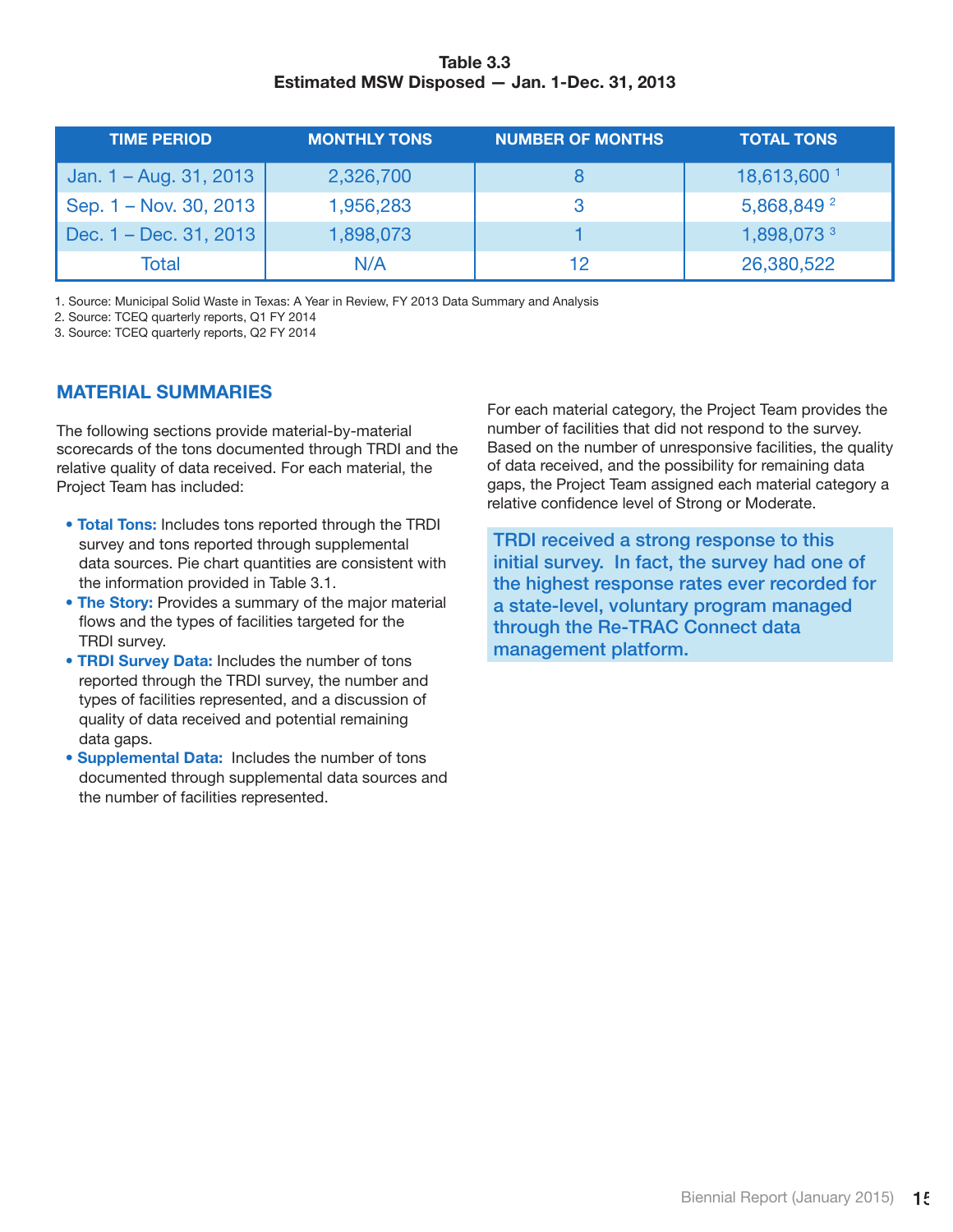## Glass



### The Story

Much of the recycled glass in Texas flows through commercial and local MRFs to a small number of glass beneficiation facilities, which provide secondary processing to further prepare the material for end users. While most recycled glass in Texas flows through MRFs, some (mainly commercial window and plate glass) flows directly from generators to beneficiation facilities. To obtain a complete understanding of the quantity of glass recycled in Texas, the Project Team surveyed MRFs, glass beneficiation facilities (secondary processors), and end product manufacturing facilities (including two container and three fiberglass insulation plants).

Confidence: Strong

Facilities Responding: 39 total facilities, including:

- 25 commercial MRFs (includes 3 MRFs with partial data)
- 10 landfills, local MRFs and transfer/collection stations
- 4 end-use facilities, including glass beneficiation and end product manufacturing facilities

TRDI Survey Data: 137,222 tons<br>As previously mentioned, the Project Team obtained data from 25 large, commercial MRFs in Texas (including three facilities with partial data), with only a small number of small, local MRFs not responding to the survey (17 facilities). Large commercial MRFs process material via long-term processing agreements with municipalities as well as commercial accounts. Therefore, the glass survey data presented above represents the vast majority of Texas glass that was recycled through MRFs in 2013.

> The Project Team also received responses from four of six glass end users. Based on discussions with industry representatives, where necessary the Project Team assumed a glass beneficiation residual rate of 20 percent. Based on these responses, the Project Team determined that the vast majority of Texas recycled glass flows were captured.

**Supplemental Data: None** The Project Team relied on the TRDI survey to collect all data related to glass and did not identify available supplemental sources of statewide data covering Texas.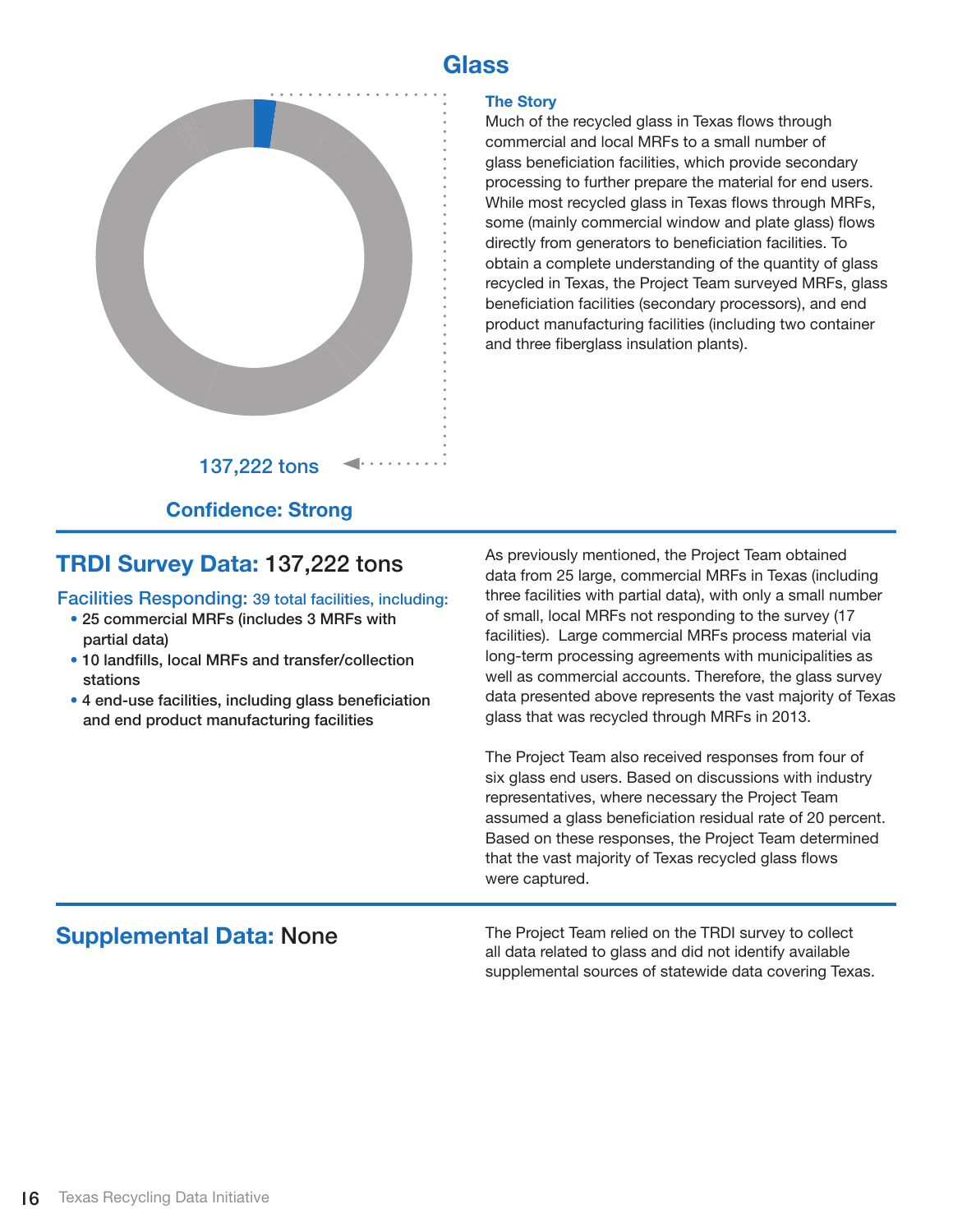## Metals — Ferrous



## 386,876 tons estimated from MSW sources (5,915,541 tons from all sources)

## Confidence: Strong

## Facilities Responding: 83 total facilities, including:

- 39 landfills
- 25 commercial MRFs (includes 3 MRFs with partial data)
- 4 local MRFs and transfer stations
- 10 C&D processing facilities
- 4 electronics processors
- 1 HHW collection facility

## The Story

Ferrous scrap is generated from a wide variety of sources and includes auto bodies, appliances, industrial equipment, and other discarded parts and products, as well as relatively small quantities of steel cans that are used as packaging. While steel cans are likely to be processed at MRFs, most other ferrous scrap is collected by one of the state's 655 registered scrap metal processors (as of December 2013). Many of these processors are small and may sell their material to a small number of larger processors. Ferrous scrap flows to one of five steel mills in Texas or to one of numerous small foundries in the state. Significant quantities are also shipped to consumers in other states or countries.

Due to the availability of existing government data sources, the complexity of material fows, and the signifcant confdentiality concerns in the scrap metal industry, the Project Team used a combination of TRDI survey data and supplemental data to estimate the total amount of ferrous metal recycled.

**TRDI Survey Data: 99,270 tons** Most of the ferrous metals reported through the survey came from responsive commercial and local MRFs, with some material also reported by other facility types. The Project Team obtained data from 25 large commercial MRFs in Texas (including three facilities with partial data). Large commercial MRFs process material via long-term processing agreements with municipalities as well as commercial accounts. However, most ferrous metals are processed by scrap metal processing facilities, which the Project Team determined were not feasible to comprehensively survey. Consequently, supplemental data was used.

## Supplemental Data: 5,816,271 tons Based on existing data obtained by the Project Team

## Facilities Represented in Data

- 5 steel mills
- 655 registered scrap metal processing facilities
- Steel foundries

from the U.S. Geological Survey (USGS) and the U.S. Census Bureau (USCB) and interviews with numerous ferrous metal processors, the total quantity of Texasgenerated ferrous scrap recycled in 2013 was estimated to be 5,915,541 tons. However, this estimate includes material that does not meet the definition of MSW used in this study. To calculate the portion of this total that should

be considered MSW, the Project Team divided the EPA's most recent estimate for ferrous metal MSW recycled (5.55 million tons7 ) by the Institute for Scrap Recycling Industries' (ISRI) most recent estimate for all ferrous scrap processed (84.9 million tons<sup>8</sup>). Using this methodology, the Project Team considered 6.54 percent of total recycled ferrous scrap, or 386,876 tons, to be recycled MSW as defned in this study. Therefore, 287,606 tons of recycled ferrous metals from the MSW stream were not accounted for through the TRDI survey and were added to the tons reported through the survey for a total of 386,876 tons from the MSW stream.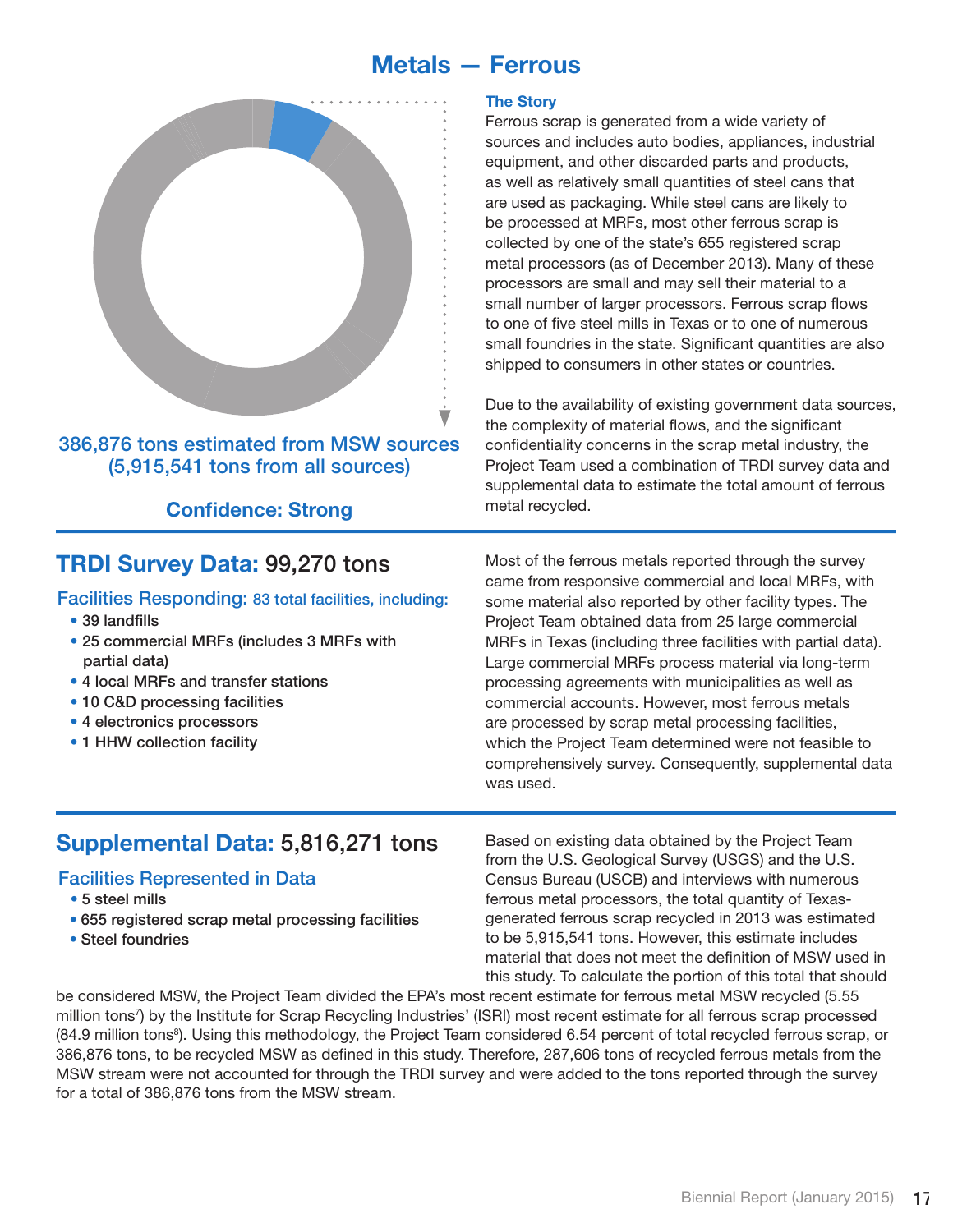## Metals — Non-Ferrous



## Confidence: Strong

Facilities Responding: 69 total facilities, including:

- 25 commercial MRFs (includes 3 MRFs with partial data)
- 18 non-ferrous processors (aggregated by industry representative and provided to TRDI)
- 11 C&D processing facilities
- 8 landfills
- 3 local MRFs
- 3 electronics processors
- 1 HHW collection facility

## The Story

Non-ferrous scrap is generated from a wide variety of sources and includes industrial equipment, miscellaneous parts and products, and aluminum cans and other packaging. While aluminum cans are likely to be processed at MRFs, most other non-ferrous scrap is collected by one of the state's 655 registered scrap metal processors. Most of these processors are small and may sell their material to larger processors. Small amounts of non-ferrous scrap are consumed by processors in Texas, but the vast majority is shipped to consumers in other states or countries.

Due to the complexity of material flows and the significant confdentiality concerns in the scrap metal industry, the Project Team developed an alternative survey approach in which Steering Committee representatives independently interviewed more than 20 large scrap metal processors, end users and others involved in the Texas scrap metal recycling industry.

**TRDI Survey Data: 616,054 tons** Based on industry interviews, the Project Team was able to estimate the total amount of non-ferrous metal recycled by the 18 largest non-ferrous processors. Based on this, the Project Team estimated that 616,054 tons of Texas-generated non-ferrous scrap was recycled in 2013, including copper, nickel, aluminum, lead, zinc, tin, and stainless steel. However, this number includes non-MSW scrap. Of this amount, TRDI estimates that 25.6 percent, or 157,709 tons, can be considered recycled municipal solid waste as defned in this study. To calculate this percentage, the Project Team divided the EPA's most recent estimate for non-ferrous metal MSW recycled<sup>9</sup> by the Institute for Scrap Recycling Industries' (ISRI) most recent estimate for all non-ferrous scrap processed<sup>10</sup>.

**Supplemental Data: None** The Project Team relied heavily on information provided by several large processors as well as data collected through the TRDI survey. Similar to the ferrous metals methodology, the Project Team also considered data on nonferrous exports and imports from the U.S. Census Bureau, but no other useful third party existing data sources covering Texas were available.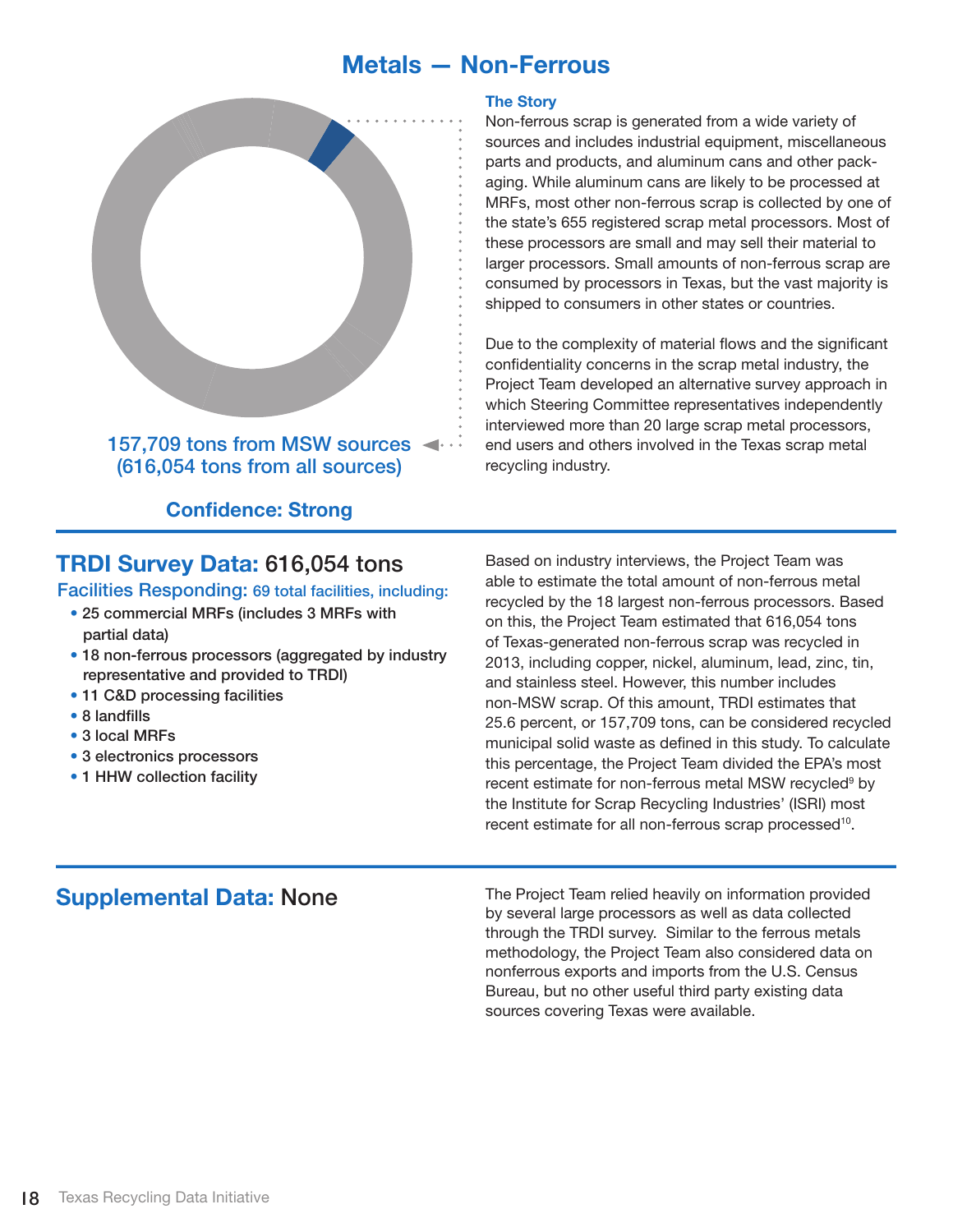## Paper



## Facilities Responding: 60 total facilities, including:

- 25 commercial MRFs (includes 3 MRFs with partial data)
- 16 landfills and transfer/collection stations
- 9 paper mills and mill-affiliated supply operations in Texas, Oklahoma and Louisiana
- 5 paper-only MRFs and paper stock dealers
- 5 local MRFs

## The Story

Recycled paper – including newspaper, cardboard, office paper, and food cartons – is generated from residences through curbside and drop-off recycling programs, and from commercial paper recycling service providers. Most is processed at MRFs and/or paper stock dealers in Texas. Signifcant amounts (mainly cardboard) are also recovered and baled at large retailers and grocery stores, which are often shipped directly to mills or brokers. Recovered paper flows are extremely complex. Paper and paperboard mills located in Texas consume recovered paper that they receive from both in-state and out-of-state suppliers. Significant quantities of recovered paper are sent from Texas to other states or exported to other countries, including Mexico and overseas from ports in Texas and California. An unknown portion of paper exported from Texas originated in other states. And many paper manufacturers operate collection and/or processing activities in Texas, while many others rely on brokers to procure supply.

To collect data on recycled paper in Texas, TRDI first considered MRFs and incidental amounts of paper reported by other facility types. The Project Team added significant quantities of direct-to-mill material reported by paper mills and supply companies in Texas and nearby states.

**TRDI Survey Data: 1,444,632 tons** As previously mentioned, the Project Team obtained data from all 25 large, commercial MRFs in the state of Texas (including three facilities with partial data). Large commercial MRFs process material via long-term processing agreements with municipalities as well as commercial accounts. Therefore, the TRDI numbers represent a comprehensive understanding of the quantity of paper flowing through MRFs in the state. There was also a strong response from several mills and affliated recovered paper supply operations in Texas and surrounding states. However, there were more than six key companies that operate mills and/or supply operations in Texas and surrounding states that were unresponsive. Moreover, significant quantities of recovered paper may be handled by brokers or other firms that were not identified as specifically operating in Texas. Therefore, the reported tons for paper are likely understated.

**Supplemental Data: None** The Project Team relied on the TRDI survey to collect all data related to paper and did not identify available supplemental sources of statewide data covering Texas. However, export data from the U.S. Census Bureau and recovered paper consumption data for Texas mills from the American Forest & Paper Association were compiled and considered.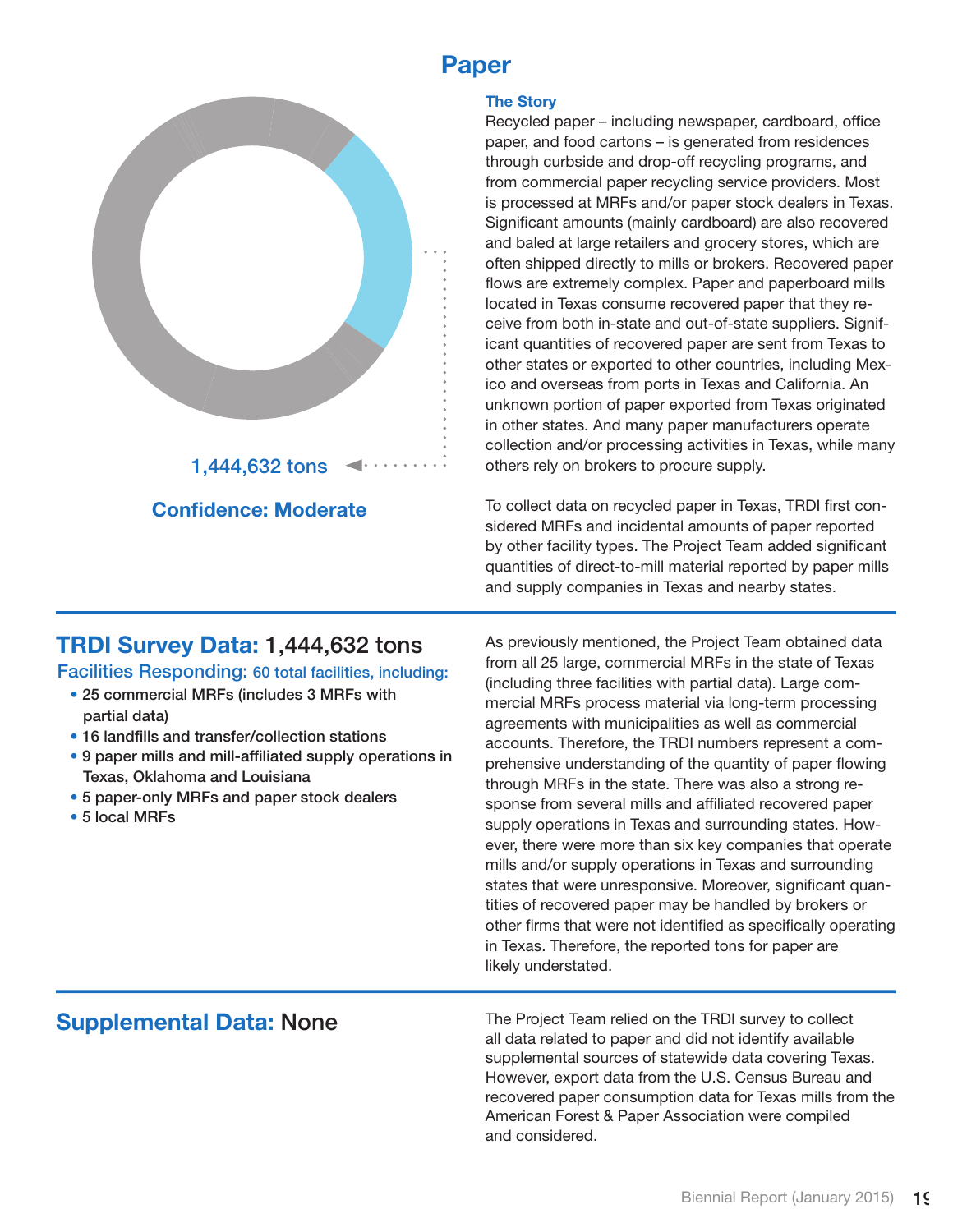## Plastic



## The Story

Much of the recycled plastic in Texas flows through commercial and local MRFs. In addition, there is a small number of plastic reclamation facilities, which provide secondary processing for recycled plastic to further prepare the material for end users. Recycled plastic flows are very complex. Many reclaimers handle a mix of preand post-consumer material, and significant quantities of material flow into and out of Texas, including flows between reclaimers, which often also act as converters (i.e., manufacturers). Therefore, to collect data on the amount of Texas plastic recycled, the Project Team focused on surveying MRFs.

Confidence: Strong

## Facilities Responding: 36 total facilities, including

- 25 commercial MRFs (includes 3 partial responses)
- 7 local MRFs
- 2 plastics reclamation facilities
- 2 landfills

**TRDI Survey Data: 169,216 tons** The Project Team obtained data from 25 large, commercial MRFs in the state of Texas (including three facilities with partial data), with only a small number of small, local MRFs not responding to the survey (17 facilities). Large commercial MRFs process material via longterm processing agreements with municipalities as well as commercial accounts. Therefore, the plastic data presented in this report represents the vast majority of the plastic that is recycled through MRFs in the state.

> The Project Team did survey plastic reclamation facilities; however, lower priority was placed on these facilities since the Project Team determined these facilities primarily process pre-consumer material. There were 10 unresponsive plastic reclamation facilities.

**Supplemental Data: None** The Project Team relied on the TRDI survey to collect all data related to plastic and did not identify available supplemental sources of statewide data covering Texas.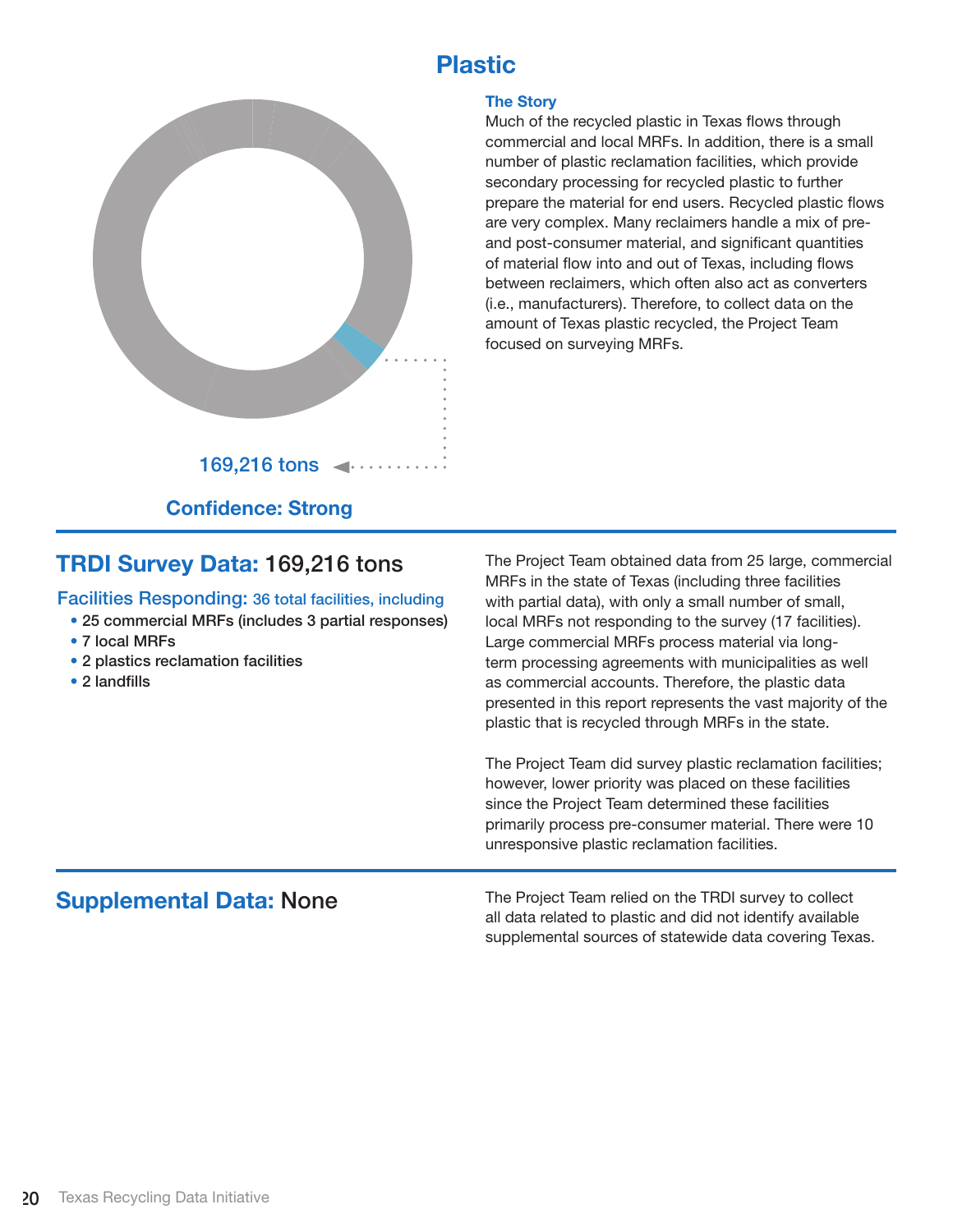## **Biosolids**



## The Story

Wastewater biosolids are managed in a variety of ways in Texas, including landfill disposal as well as composting. Biosolids may be combined with yard trimmings, brush, green waste or other bulking agents to produce nutrient-rich compost. To collect data for biosolids, the Project Team focused on surveying compost/mulch production facilities.

Confidence: Strong

## TRDI Survey Data: 95,291 tons

Facilities Responding: 7 total facilities, including

- 6 compost/mulch production facilities
- 1 landfill-based compost/mulch production facility

The 7 responsive facilities are among the largest municipal composters of biosolids in Texas. Conducting a comprehensive survey of compost/mulch production facilities in Texas is a significant challenge. There is a large number of relatively small facilities, many of which are exempt from regulatory authorizations (e.g., notification, registration or permit). Obtaining the cooperation of these small facilities, which may have limited knowledge of TRDI, is very difficult. There were 81 compost/mulch production facilities that did not respond to the TRDI survey. The Project Team expects that very few of these facilities, if any, process biosolids.

**Supplemental Data: None** The Project Team relied on the TRDI survey to collect all data related to biosolids and did not identify available supplemental sources of statewide data covering Texas.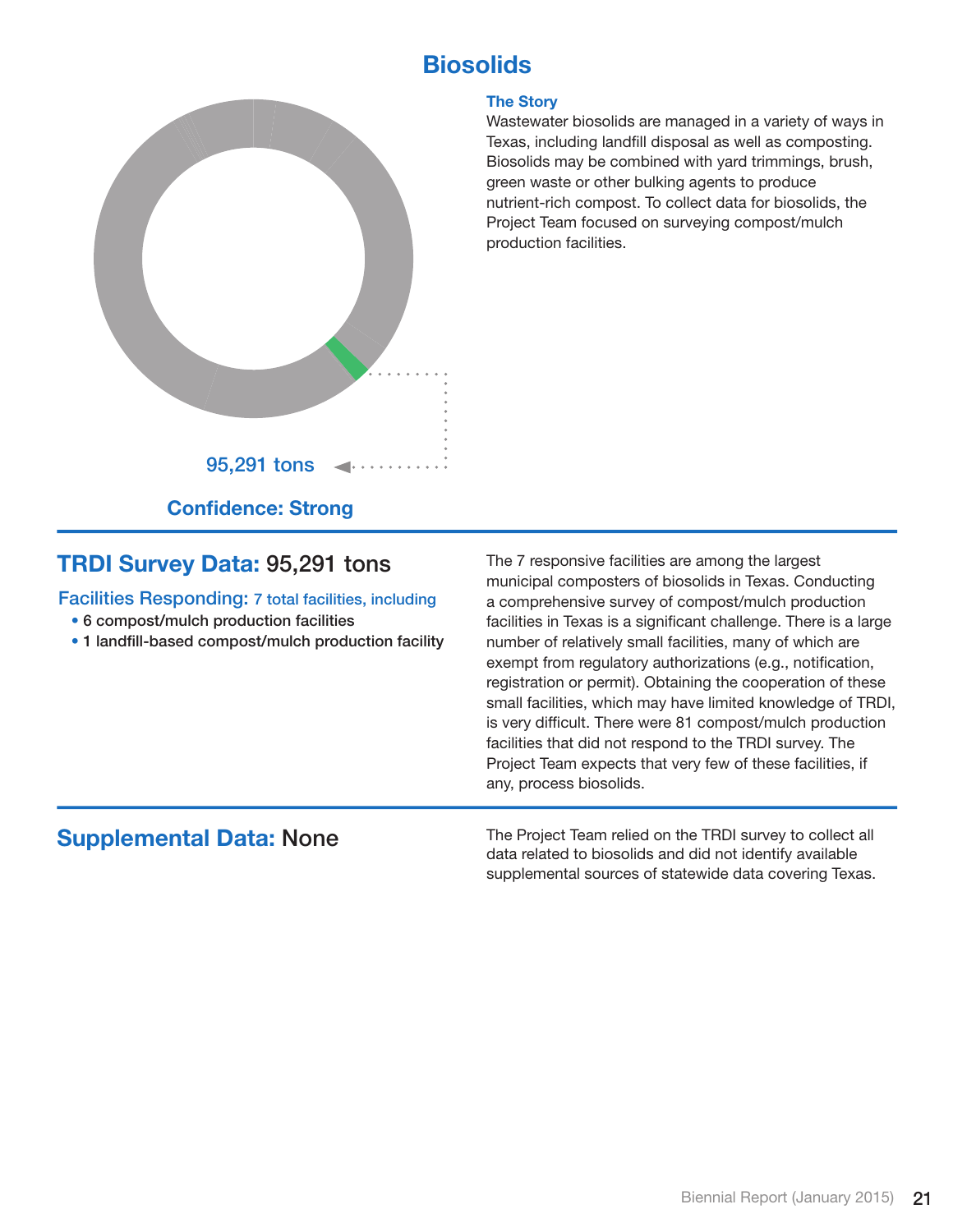## Food and Beverage Materials



## The Story

The primary method to divert discarded food and beverage materials from disposal is through composting. Select municipalities in Texas have developed curbside programs to divert food scraps generated from households. In addition, select food service establishments have developed programs to divert this material. In some cases, agricultural operations and food product manufacturers may divert pre-consumer food and beverage materials via composting. The Project Team asked that compost/ mulch production facilities report this material separately in order to distinguish between MSW and non-MSW material. However, many compost/mulch production facilities were not able to separately report non-MSW materials; therefore, the total number of food and beverage materials reported above does include some non-MSW material.

## Confidence: Strong

Facilities Responding: 6 compost/mulch production facilities

**TRDI Survey Data: 19,768 tons** The responsive facilities represent most of the key compost/mulch production facilities in Texas that compost food and beverage materials. In fact, the Project Team identifed only two unresponsive facilities known to compost food and beverage material.

> As previously discussed under "Biosolids," conducting a comprehensive survey of compost/mulch production facilities in Texas is a significant challenge. There were 81 compost/mulch production facilities that did not respond to the TRDI survey. However, the Project Team expects that very few of these facilities, if any, compost food and beverage materials.

**Supplemental Data: None** The Project Team relied on the TRDI survey to collect all data related to food and beverage materials and did not identify available supplemental sources of statewide data covering Texas.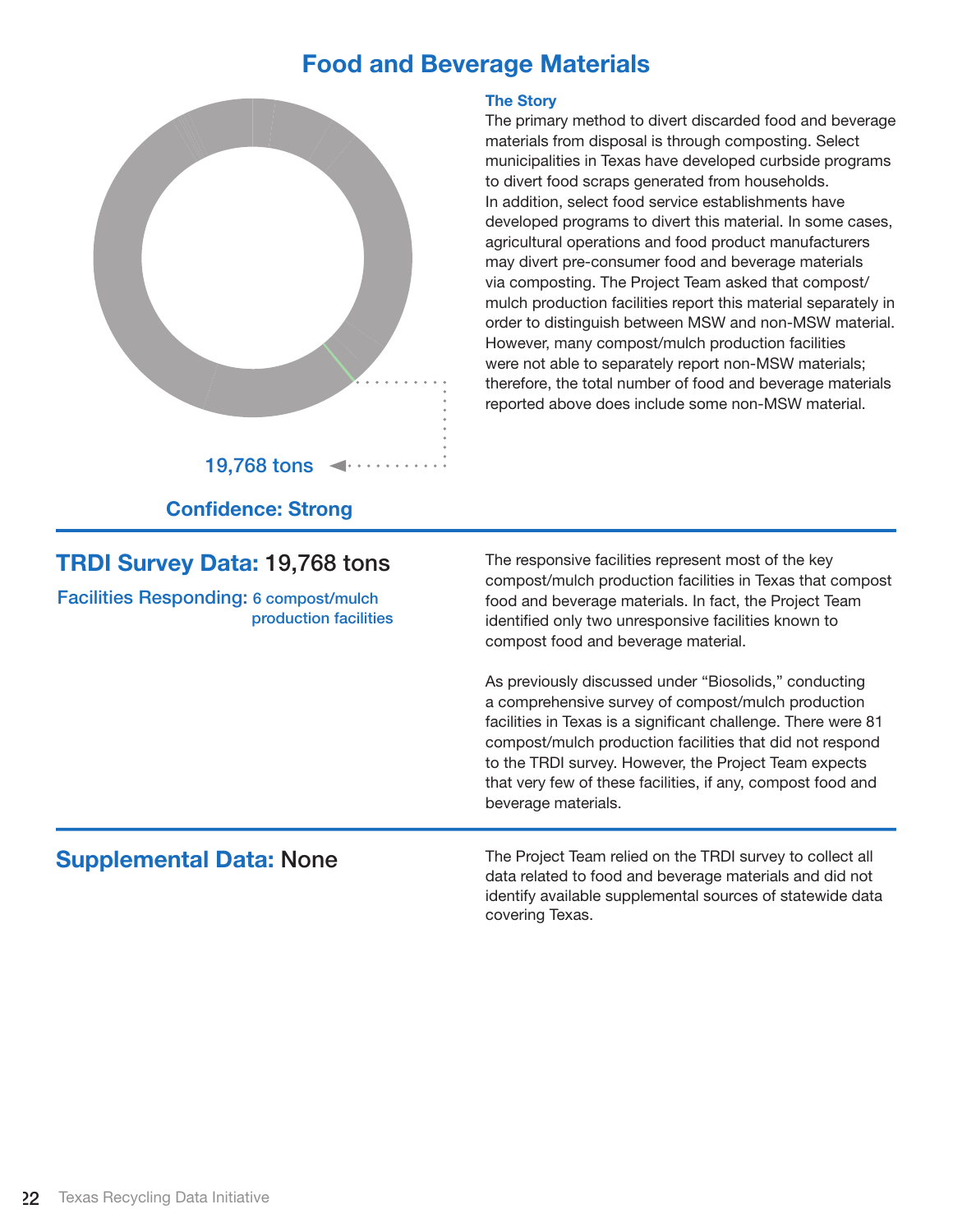## Yard Trimmings, Brush and Green Waste



### The Story

Municipal curbside collection programs, landscape companies, land clearing operations and other entities are generators of yard trimmings, brush and green waste. The primary means of recycling these materials is the production of mulch and compost. Therefore, the Project Team surveyed compost/mulch production facilities to collect data for this material type.

Confidence: Moderate

Facilities Responding: 60 total facilities, including:

- 30 compost/mulch production facilities
- 30 landfill-based compost/mulch production facilities

**TRDI Survey Data:** 970,233 tons The 30 responsive compost/mulch production facilities are among the largest facilities in Texas. Conducting a comprehensive survey of compost/mulch production facilities in Texas is a significant challenge. There is a large number of relatively small facilities, many of which are exempt from regulatory authorizations (e.g., notifcation, registration or permit). Obtaining the cooperation of these very small facilities, which may have limited knowledge of TRDI, is very difficult. There were 81 compost/mulch production facilities that did not respond to the TRDI survey.

**Supplemental Data: None** The Project Team relied on the TRDI survey to collect all data related to yard trimmings, brush and green waste and did not identify available supplemental sources of statewide data covering Texas.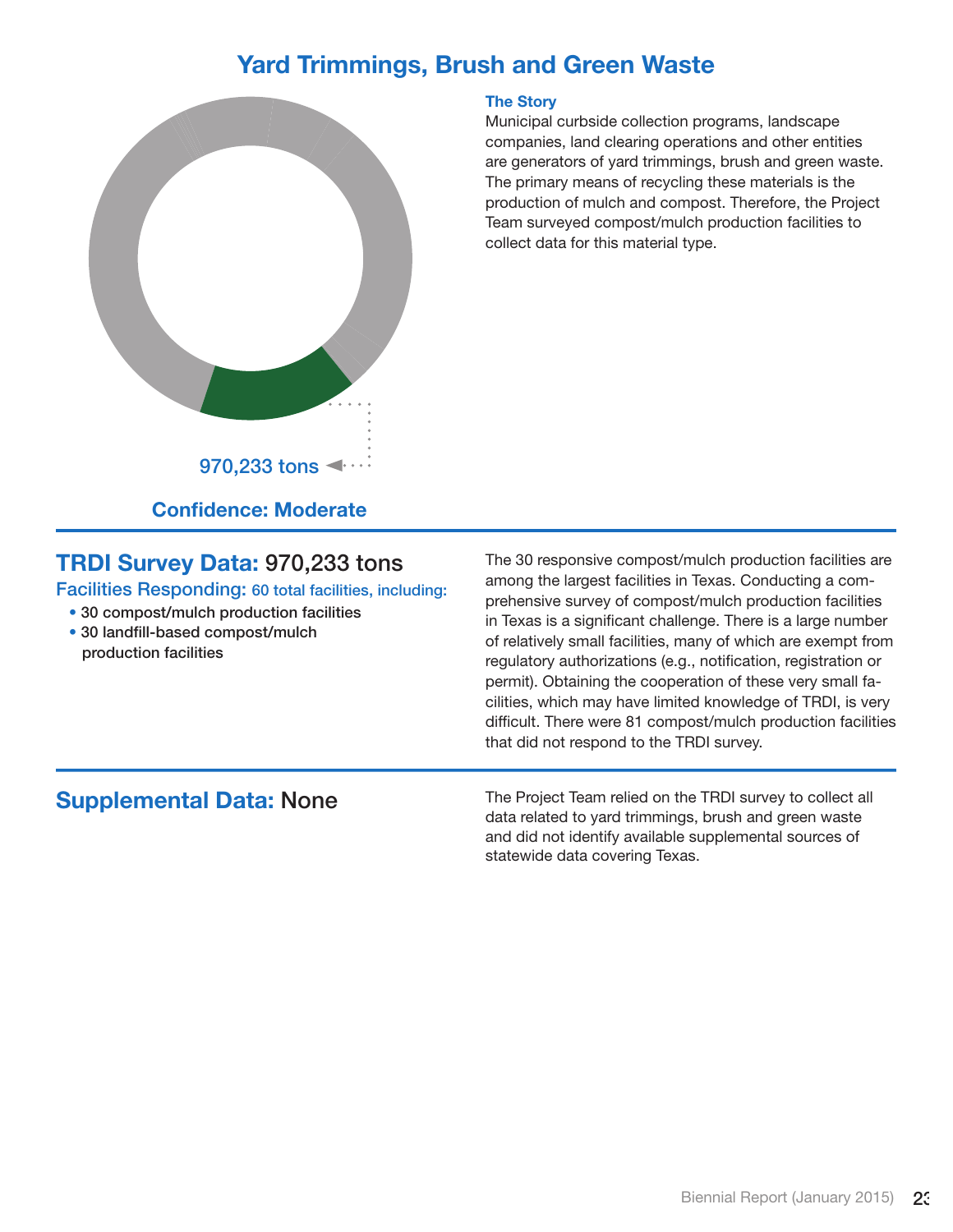## Construction and Demolition Materials



## The Story

C&D materials are generated by new construction, demolition and renovation of residential and commercial buildings. C&D material is primarily processed at facilities that specialize in handling commingled materials generated from these projects. In addition, some landflls have developed on-site recycling operations for this material. To collect data for C&D recycling, the Project Team focused on surveying C&D processing facilities and landflls.

## Confidence: Moderate

Facilities Responding: 18 total facilities, including:

- 11 C&D processing facilities
- 7 landfills and transfer stations

**TRDI Survey Data:** 2,253,598 tons The 18 responsive facilities include many of the larger C&D processing facilities in Texas, as well as recycling activity across different geographic regions. There were 46 unresponsive facilities (representing 33 companies) that did not respond to the TRDI survey, some of which are known by the Project Team to process significant tonnage. Because of the number of key facilities outstanding for this material type, the reported tons for C&D materials is likely understated.

**Supplemental Data: None** The Project Team relied on the TRDI survey to collect all data related to construction and demolition materials and did not identify available supplemental sources of statewide data covering Texas.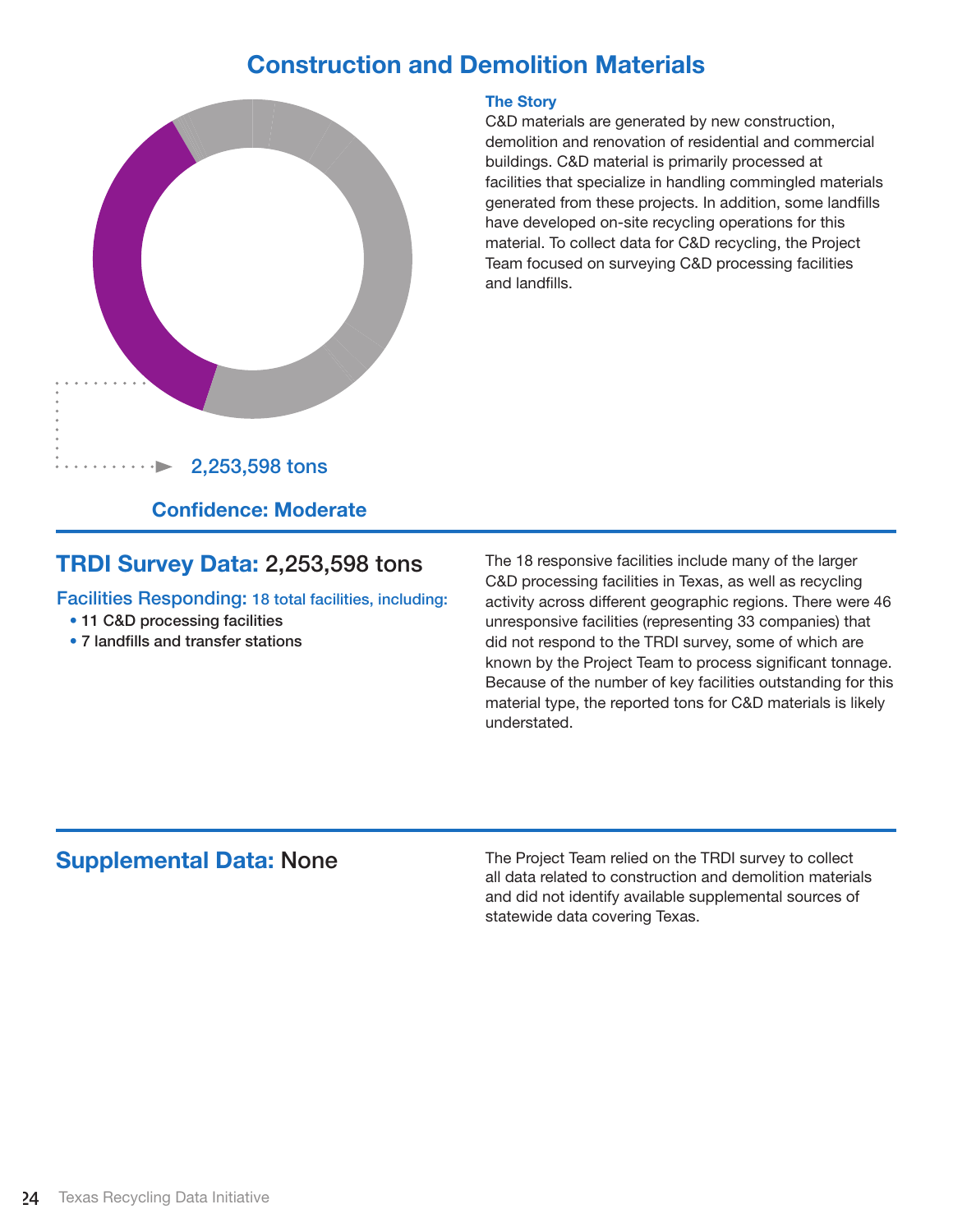## Electronic Materials



Confidence: Moderate

## **TRDI Survey Data: 27,405 tons** There were many strategic and large electronics

Facilities Responding: 29 total facilities, including:

- 17 landfills and municipal collection programs
- 12 electronics processing facilities

### The Story

Electronics materials are processed by facilities that deconstruct, shred, sort, bale and/or otherwise prepare electronics materials to be sold to end users, brokers or exporters. While there are many facilities that actively process electronic materials for recycling, many electronics are refurbished or reused (which was not covered by TRDI). In addition, electronics processors will frequently buy and sell materials to other electronics processors or other processors (such as plastics reclaimers or scrap metal processing facilities). The Project Team focused on surveying electronics processors and was vigilant to prevent double counting for this material. In addition, the Project Team identifed available supplemental data available through TCEQ. All tons for this category were reported in aggregate and not broken down into constituent commodities, such as plastic and metal.

processing facilities that responded to the TRDI survey. However, there were inherent challenges to collecting data from electronics processors. For instance, the total number of facilities was relatively large. In addition, many electronics processing facilities in Texas are part of national or multinational corporations that require corporate-level approval for the release of any data. Many companies were not able to participate because they were unable to obtain corporate approval. There were 83 unresponsive electronics processors. It should be noted that many of these facilities may focus significant efforts on reuse/refurbishment and have minimal recycling data to report.

## Facilities Represented in Data: 70 total facilities, including:

- 36 computer manufacturers
- 34 television manufacturers

Supplemental Data: 19,866 tons The Project Team incorporated data from the Texas Recycles Computers Program. Specifically, this program requires that manufacturers of computers (including desktop and notebook computers, as well as monitors) provide free and convenient recycling options for the products they sell in and into Texas. Manufacturers reported recycling 11,349 tons of electronics in 2013.<sup>11</sup> The

Texas Recycles TVs Program is very similar to the Texas Recycles Computers Program in that it requires manufacturers of televisions to provide recycling options for the products they sell in or into Texas. Manufacturers and retailers reported recycling 8,517 tons of electronics in 2013.12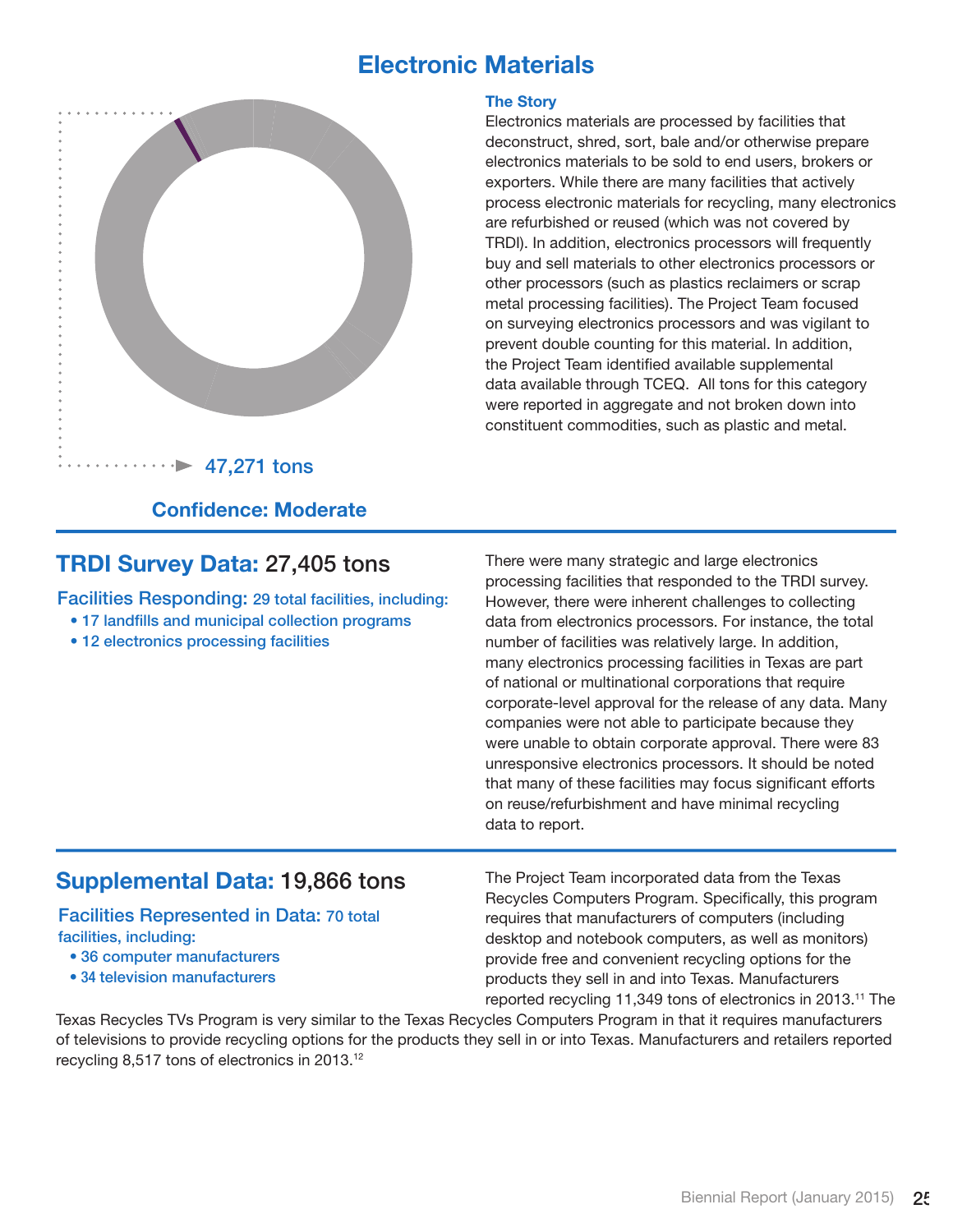## Household Hazardous Waste



## The Story

Management of HHW in Texas is primarily handled by local governments. To collect HHW data, the Project Team focused on surveying HHW collection facilities, most of which are owned and operated by local governments. It should be noted that a significant amount of material collected through HHW collection facilities is reused or appropriately disposed. Combined with the relatively low quantities of material generated, this is a reason that the quantity of material recycled in this category is relatively low compared to other categories.

## Confidence: Moderate

Facilities Responding: 20 total facilities, including:

- 17 HHW collection facilities
- 2 commercial MRFs
- 1 landfill

**TRDI Survey Data:** 2,308 tons The Project Team identified 19 HHW collection facilities that did not respond to the TRDI survey. Some of these facilities are known to handle large quantities of material.

**Supplemental Data: None** The Project Team relied on the TRDI survey to collect all data related to HHW and did not identify available supplemental sources of statewide data covering Texas.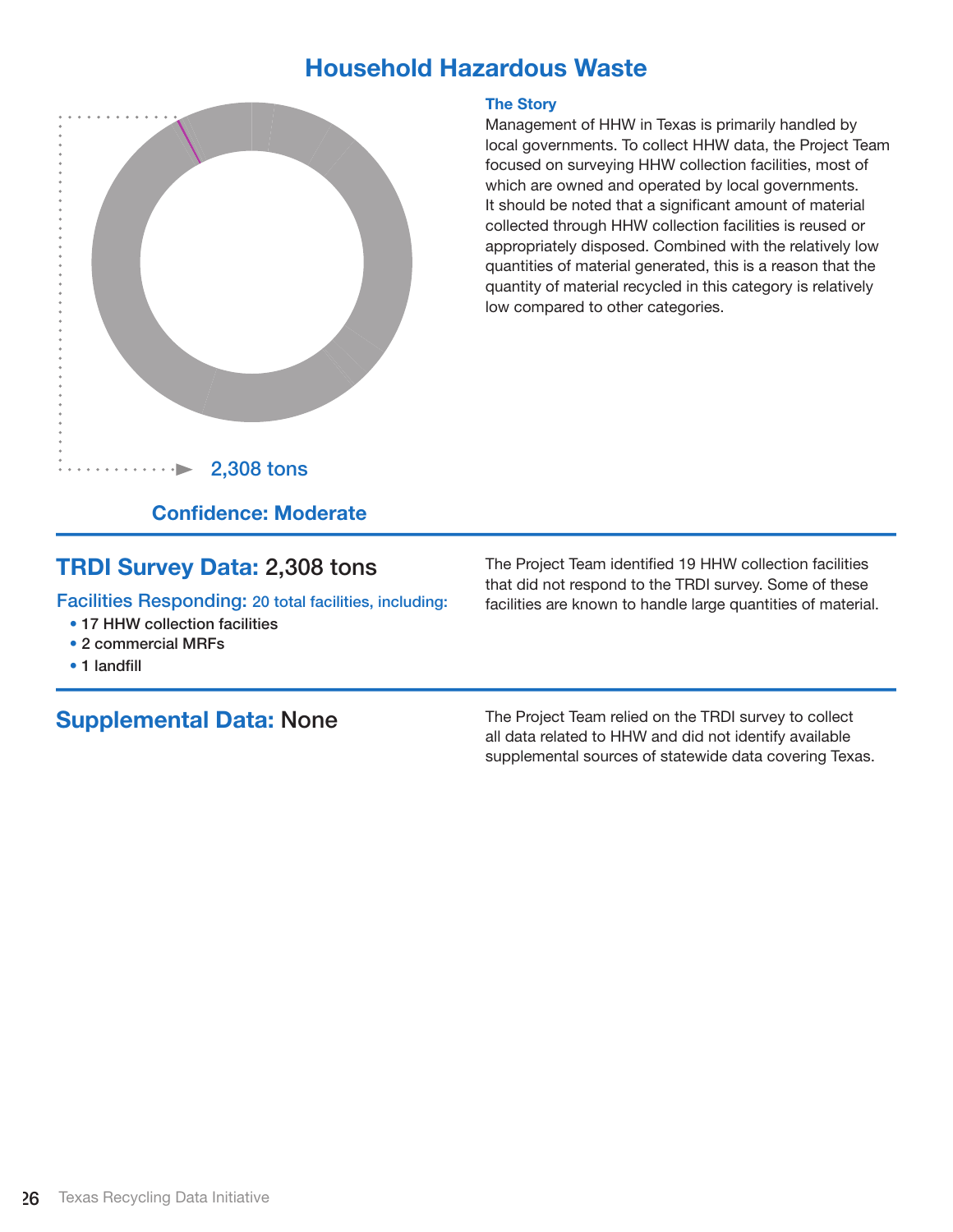## Textiles



Confidence: Strong

## **TRDI Survey Data: 16,852 tons** CARE collects data from carpet recyclers in Texas

## Facilities Responding:

- 3 end product manufacturers (outside of Texas)
- 80 percent of carpet collectors in Texas

## The Story

Textile recycling includes materials such as clothing, footwear, linens and carpet. According to Project Team research, the vast majority of discarded clothing, footwear and linens is donated or otherwise reused. Therefore, the primary material recycled in this category is carpet.

Recycled carpet must be recovered directly by a collector that specializes in recycling carpet. Carpet cannot be commingled with other C&D materials and sorted at C&D processing facility. To collect data on recycled carpet, the Project Team worked with Carpet America Recovery Effort (CARE), a carpet recycling trade organization that aggregates data from carpet collectors in Texas. In addition, the Project Team, along with industry representatives, contacted carpet manufacturing facilities outside of Texas to gather information on direct-to-mill material.

and provided information collected from companies that represent 80 percent of the companies in Texas. In addition, the Project Team received direct-to-mill information from three large carpet manufacturers. Therefore, the numbers presented above include a very complete understanding of carpet recycling in Texas.

**Supplemental Data: None** The Project Team relied on the TRDI survey to collect all data related to textiles and did not identify available supplemental sources of statewide data covering Texas.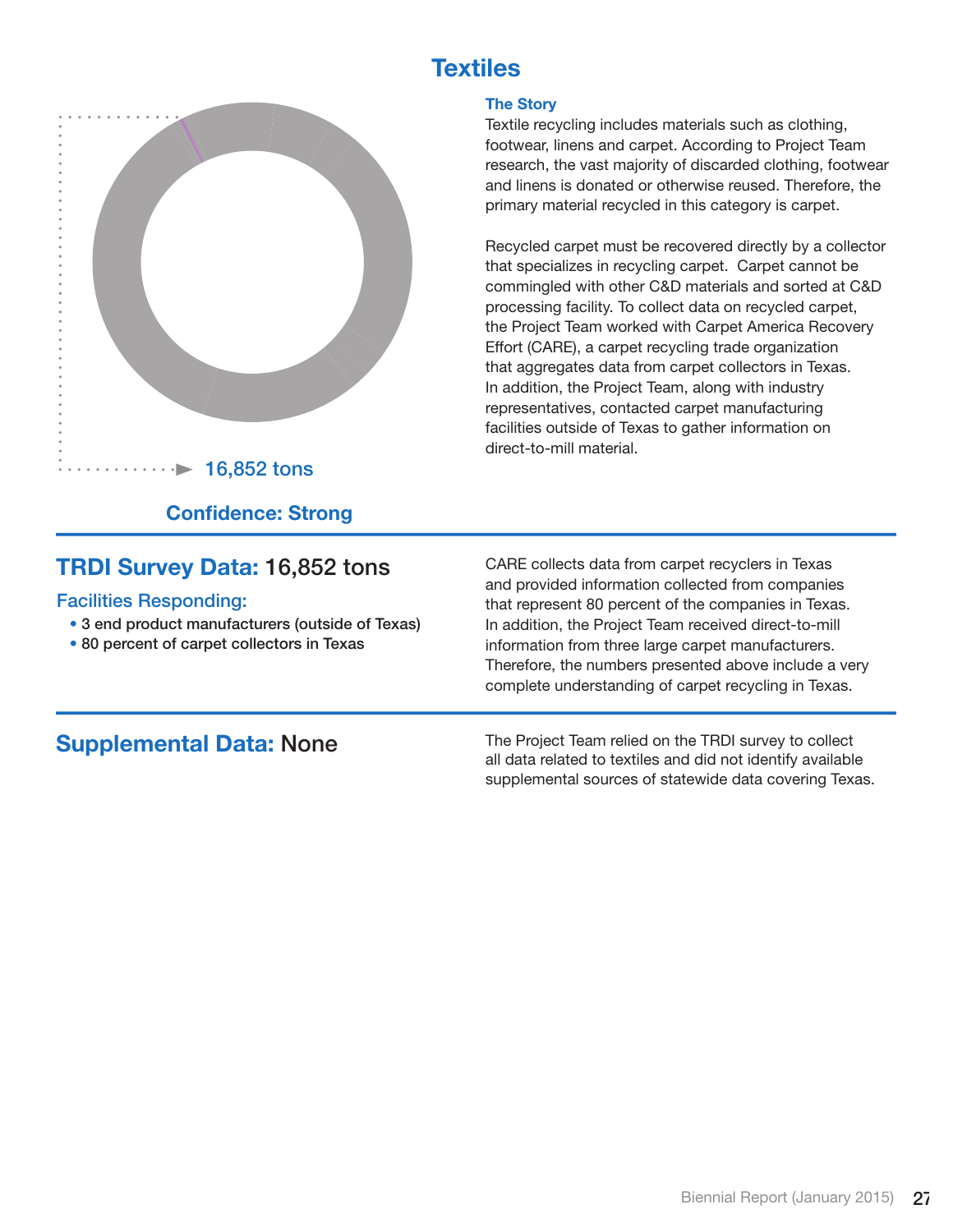## Tires



## The Story

TCEQ regulates the collection, processing, storage, recycling and disposal of approximately 22 million scrap tires annually, in addition to tires stored in stockpiles which may enter the stream at irregular rates. There are many options to divert scrap tires from disposal, including land reclamation projects using tires, beneficial use projects, pyrolysis, and production and use of tire-derived fuel. Although these are acceptable forms of tire management and diversion, they are not considered recycling for the purposes of this study.

The Project Team focused on surveying tire processing facilities to gather information on tire recycling in Texas, along with supplemental information from TCEQ.

Confidence: Strong

Facilities Responding: 33 total facilities, including:

- 31 landfills and transfer/collection stations
- 2 tire processing facilities

## Facilities Represented in Data:

• 53 scrap tire processors/facilities

**TRDI Survey Data:** 27,081 tons The Project Team did not obtain a strong survey response from tire processing facilities. There were seven relatively large tire processing facilities that did not respond. However, the Project Team was able to develop a statewide estimate based on supplemental data.

Supplemental Data: 21,209 tons Under the TCEQ's Scrap Tire Program, registered scrap tire facilities and processors must submit an annual report to TCEQ with the total number of tires that they dispose, recycle or beneficially reuse. Based on information provided in this report, there were an estimated total of 48,890 tons of tires recycled in Texas in 2013 into crumb rubber which, in turn, was used to produce a variety of products. Therefore, approximately 21,209 tons of tires were unaccounted for in the TRDI survey.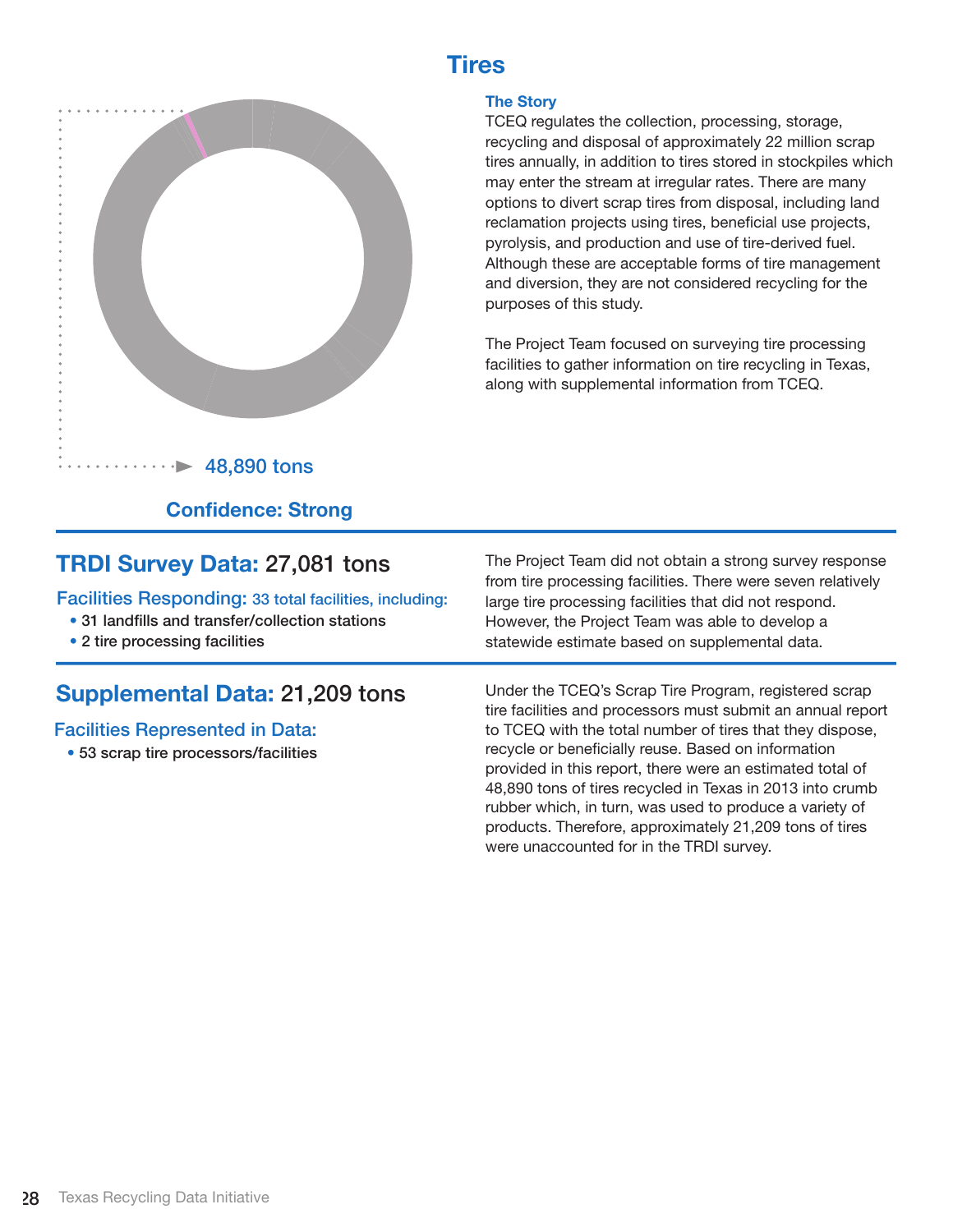## Coal Combustion Products



There are approximately 20 coal-fred power generation facilities in Texas that generate 13 million tons of coal combustion products annually, including fly ash, bottom ash and fue gas desulphurization material. These materials are recycled and used to manufacture a variety of products, including cement, wallboard and other construction materials (i.e., aggregates).

Material marketers handle material generated by power generation facilities. Marketers have processing systems and testing in place to prepare the coal combustion products to be used in manufacturing. Material marketers were targeted for participation in the TRDI survey.

## 1,789,414 tons

Confidence: Moderate

Facilities Responding: 3 material marketers

**TRDI Survey Data: 1,789,414 tons** Approximately half of the material marketers that are active in Texas responded to the TRDI survey.

**Supplemental Data: None** The Project Team relied on the TRDI survey to collect all data related to coal combustion products and did not identify available supplemental sources of statewide data covering Texas.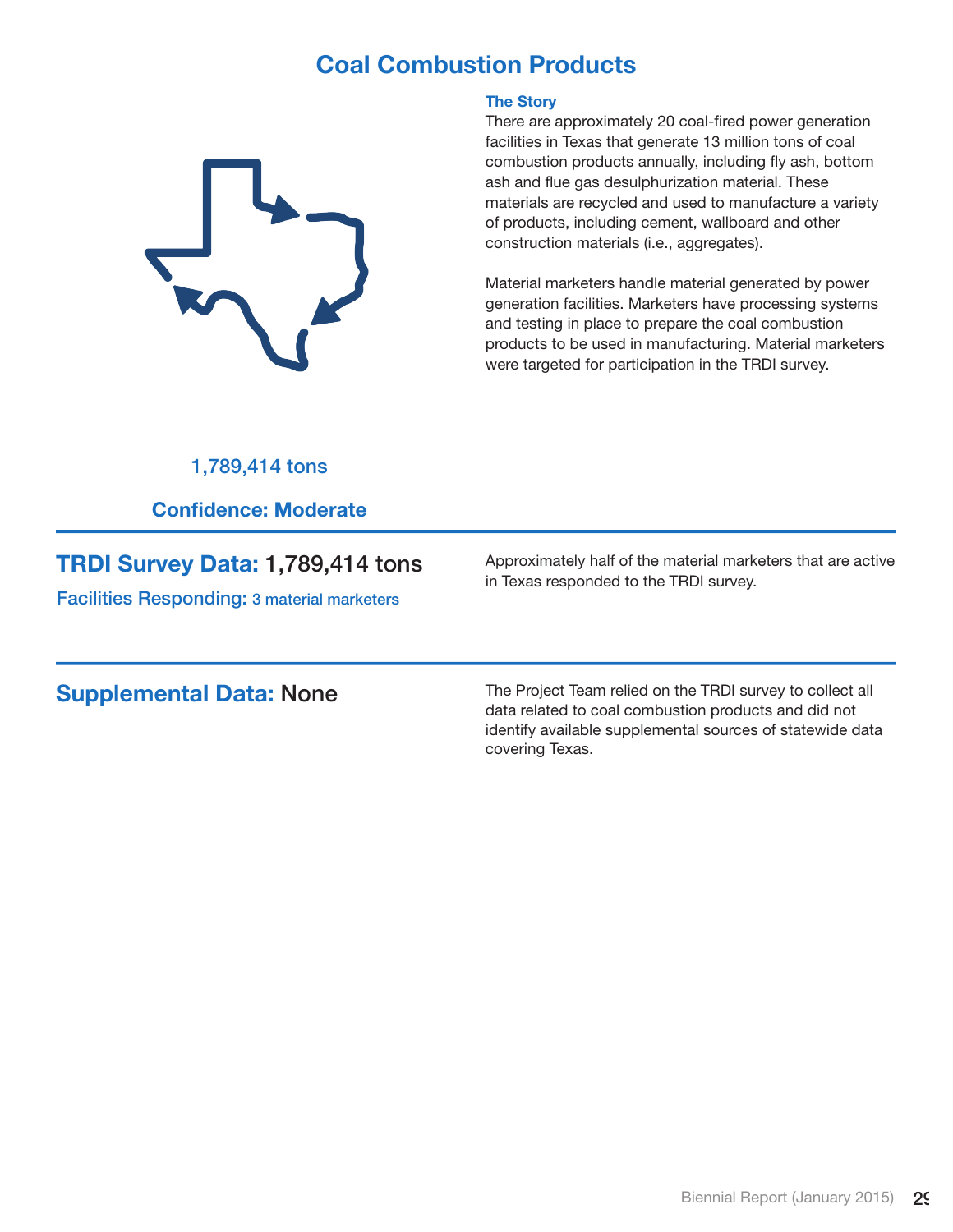# 4 - ECONOMIC IMPACT

## **OVERVIEW**

As an activity that makes use of locally generated raw material resources, recycling creates jobs and benefits local economies. This section provides TRDI's estimates of employment related to processing MSW materials recycled in Texas. Since TRDI's economic impact analysis covers processing activities (but not collection and manufacturing) of the MSW recycling stream (but not non-MSW materials) the corresponding employment estimates are intentionally conservative.

To provide a complete picture, as shown in Table 4.1, this section also describes the results of two other recent recycling economic impact studies that covered a broader scope of scrap materials, industry segments and/or geographic areas than TRDI. In addition to benefits directly attributable to recycling businesses, economic impact analysis also considers indirect benefits (e.g., jobs created by companies providing the goods and services that recycling businesses need to operate) as well as induced benefits (e.g., jobs created when employees of recycling businesses and their suppliers spend their salaries at local businesses). While the specific methods and definitions vary in these economic impact studies, together they clearly illustrate the real and tangible economic benefits

that the recycling industry contributes to the state of Texas and its communities.

Analysts measure the economic benefits of recycling collection, processing, and end use in a variety of ways, but most agree that the processing sector – the engine that converts "waste" into valuable manufacturing feedstock – provides the clearest benefits.

## TRDI ANALYZES STATEWIDE PROCESSOR IMPACTS FOR MSW ONLY

While this TRDI study focused primarily on quantifying the amount of MSW recycled in Texas, survey respondents were also asked to report the number of people employed at their facilities. Based on TRDI survey responses and the number of estimated facilities in Texas, the Project Team projected the total amount of direct, statewide employment at recycling processing facilities. The Project Team used conservative assumptions regarding typical jobs per facility for different types of processors (compost producers and glass beneficiators were included as processors for this analysis) and only focused on the MSW portion of processing facilities (specifically for metals).

| <b>STUDY</b> | <b>TYPES OF MATERIALS</b><br><b>COVERED</b> |         | <b>RECYCLING STAGES COVERED</b> |            |                              | <b>TOTAL NUMBER</b><br>OF DIRECT, |
|--------------|---------------------------------------------|---------|---------------------------------|------------|------------------------------|-----------------------------------|
|              | <b>MSW</b>                                  | Non-MSW | Collection                      | Processing | Manufacturing   INDUCED JOBS | <b>INDIRECT AND</b>               |
| <b>TRDI</b>  |                                             |         |                                 |            |                              | 12,678                            |
| <b>ISRI</b>  |                                             |         |                                 |            |                              | 43,710                            |
| H-GAs        |                                             |         |                                 |            |                              | 16,766                            |

## Table 4.1 Coverage and Employment Results of Recent Recycling Industry Economic Impact Analysis Studies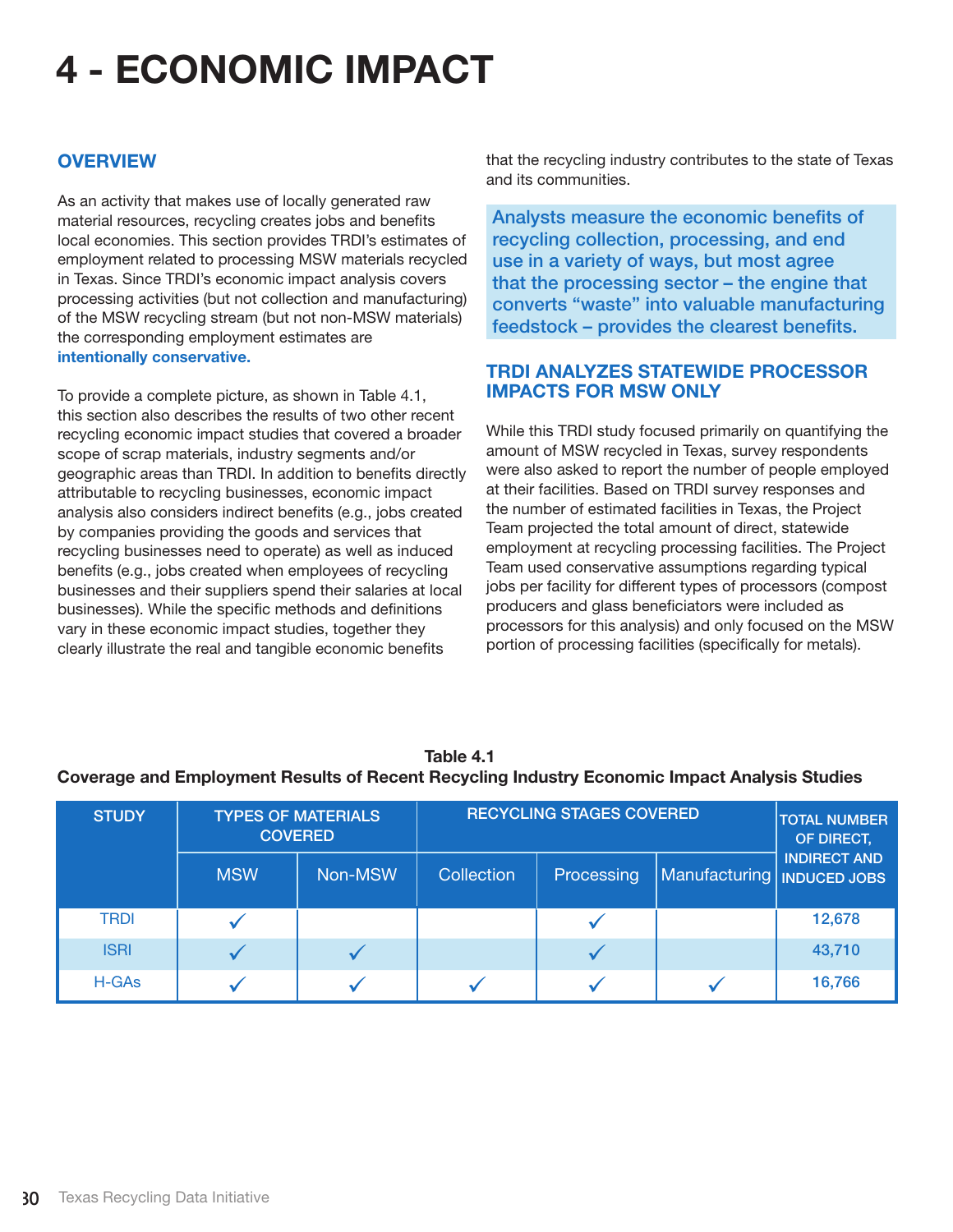As shown in Figure 4.1, TRDI estimates a total of 6,216 direct jobs. Including indirect and induced impacts (using multipliers developed for the H-GAC study), TRDI found that at least 12,678 jobs are supported by Texas MSW recycling processors.

## ISRI STUDY ANALYZES STATEWIDE PROCESSOR IMPACTS INCLUDING NON-MSW SCRAP

In 2014, the Institute for Scrap Recycling Industries (ISRI) completed a recycling economic impact study covering the entire U.S., as well as individual states.<sup>14</sup> The study found that 11,665 people are directly employed at Texas-

based firms that purchase, process and broker scrap materials to be manufactured into new products, and that these firms have a combined payroll of \$867 million and directly contribute more than \$3 billion to the Texas economy. The study covered many materials included in the TRDI study (e.g. metals, paper, electronics, rubber, plastics, glass and textiles). Accounting for indirect and induced impacts, the ISRI study found that Texas recycling frms are responsible for a total of 43,710 jobs paying over \$2.6 billion in wages and contributing over \$8.8 billion to the Texas state economy, while generating \$342.8 million in tax revenues for Texas and its local governments.

Figure 4.1 TRDI Estimate of Jobs Associated with Processing MSW Scrap in Texas





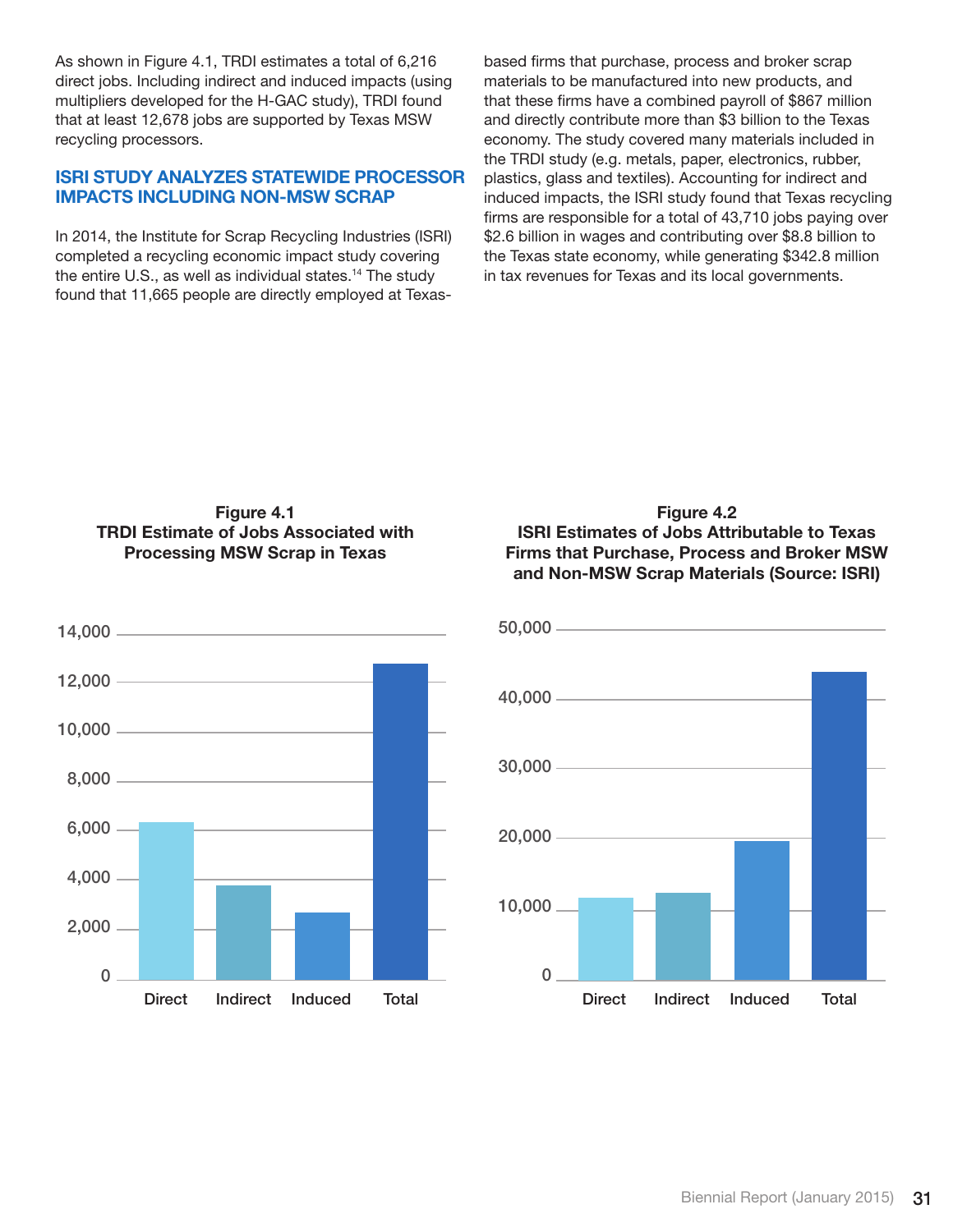## H-GAC STUDY ANALYZES IMPACTS OF A BROADER RANGE OF RECYCLING-RELATED INDUSTRY SECTORS FOR MSW AND NON-MSW MATERIALS

In 2013, the Houston-Galveston Area Council (H-GAC) completed a recycling economic impact study<sup>15</sup> that, while covering only one region of Texas, analyzed a broader range of recycling-related businesses than TRDI or ISRI. The Houston-Galveston region includes 13 counties with a total population of 6.5 million, about a quarter of the state's total population. The study found that frms involved in the supply of recyclables (e.g., collectors and processors) directly employ 5,186 people, and that frms on the demand side (e.g., manufacturers using recycled feedstock to make new products) employ 744 people. All told, when indirect and induced impacts are considered for both the supply and demand side, the recycling industry is responsible for 16,766 jobs with a payroll of over \$1 billion, and with a total contribution to the Houston-Galveston regional economy of over \$1.8 billion.

The study also analyzed two related industries. It found that the reuse and remanufacturing industry directly employs 3,704 people and that, when indirect and induced impacts are included, this industry is responsible for 4,784 jobs with a payroll of over \$154 million, with a total contribution of over \$238 million to the regional economy. And the study found that frms involved in recovering energy from waste directly employ 625 people, and when indirect and induced impacts are included, this industry is responsible for a total of 3,327 jobs with a payroll of over \$285 million and with a contribution of \$632 million to the regional economy.

## Figure 4.3 Estimates of Jobs Attributable to Regional Recycling, Reuse and Energy Recovery Firms in the Houston-Galveston Region (Source: H-GAC)

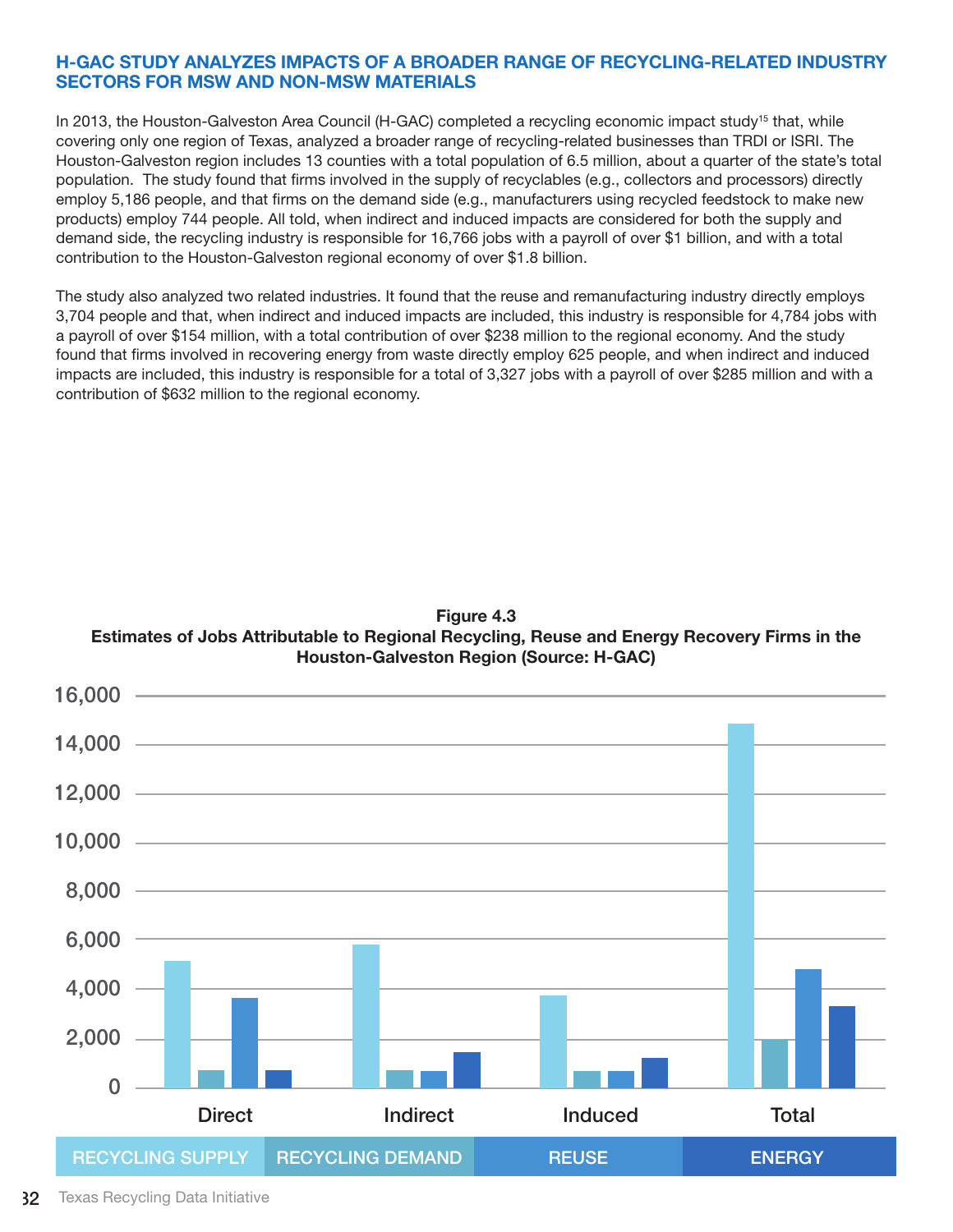This page is intentionally blank.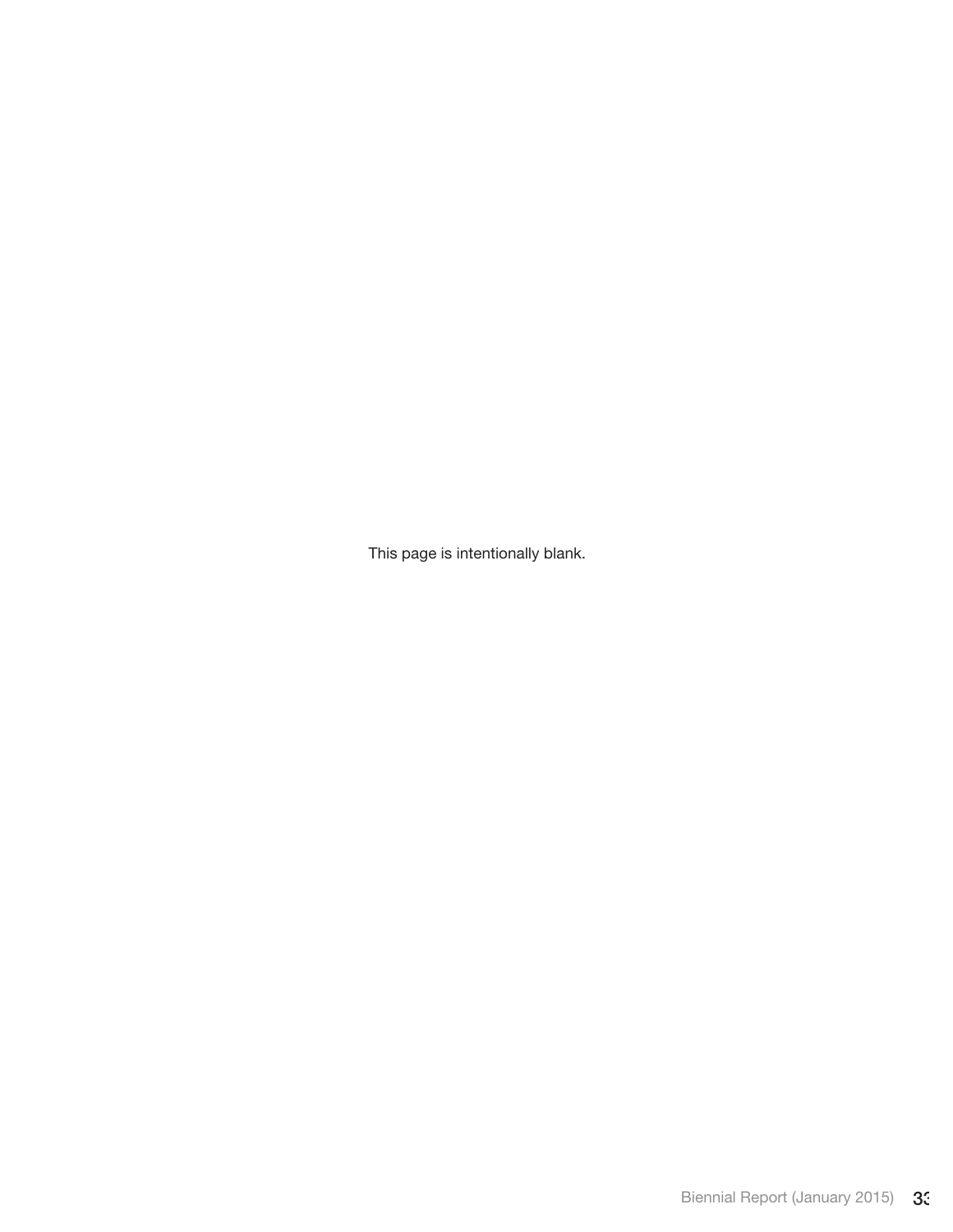# 5 - ACKNOWLEDGEMENTS

## PROGRAM MANAGER

The Program Manager for TRDI is Maia Corbitt, the executive director of the State of Texas Alliance for Recycling (STAR). Ms. Corbitt is the primary coordinator for the TRDI project and Steering Committee.

> Maia Corbitt, Executive Director State of Texas Alliance for Recycling (512) 828-6409 info@recyclingstar.org

## STEERING COMMITTEE MEMBERS

The Steering Committee for TRDI consists of a group of representatives from across the recycling industry that is responsible for providing technical advising, support and direction for TRDI. These members should be commended for spending significant time and effort contributing to the success of this study. The names of participating Steering Committee members are listed below.

| <b>MEMBER</b>           | <b>ORGANIZATION(S) REPRESENTED</b>                                                         |
|-------------------------|--------------------------------------------------------------------------------------------|
| <b>Lisa K. Anderson</b> | <b>National Waste and Recycling Association (NWRA)</b>                                     |
| <b>Tom Baker</b>        | <b>Recycling Council of Texas</b><br><b>Institute of Scrap Recycling Industries (ISRI)</b> |
|                         | <b>Gulf Coast Chapter</b>                                                                  |
| <b>Karen Bandhauer</b>  | <b>Curbside Value Partnership</b>                                                          |
| <b>Diane Barnes</b>     | <b>Texas Commission on Environmental Quality (TCEQ)</b>                                    |
| <b>Renee Bellew</b>     | <b>U.S. EPA Region 6</b>                                                                   |
| <b>Leonard Cherry</b>   | <b>Construction &amp; Demolition Recycling Association (CDRA)</b>                          |
| <b>H.C. Clark</b>       | <b>Municipal Solid Waste Management and Resource Recovery</b>                              |
|                         | <b>Advisory Council (MSWMRRAC)</b>                                                         |
| <b>Maia Corbitt</b>     | <b>State of Texas Alliance for Recycling (STAR)</b>                                        |
| <b>Jim Frey</b>         | <b>Carton Council</b>                                                                      |
| <b>Thomas Holland</b>   | <b>Carpet America Recovery Effort (CARE)</b>                                               |
|                         | <b>Texas Product Stewardship Council (STAR Council)</b>                                    |
| <b>Donald Hardee</b>    | <b>North American Hazardous Materials Management</b>                                       |
|                         | <b>Association (NAHMMA)</b>                                                                |
| <b>Brian Hawkinson</b>  | <b>American Forest &amp; Paper Association (AF&amp;PA)</b>                                 |
| <b>Rachel Hering</b>    | <b>Cooperative Teamwork and Recycling Assistance (CTRA)</b>                                |
| <b>Angelika Kluna</b>   | <b>Electronic Resource Recovery Council</b>                                                |
|                         | (ERRC, STAR Council)                                                                       |
| <b>Jimmy Lambert</b>    | <b>Texas Coal Ash Utilization Group</b>                                                    |
| <b>Carter Mayfield</b>  | <b>Grease Trap/Cooking Oils</b>                                                            |
| <b>Richard McHale</b>   | Lone Star Chapter of the Solid Waste Association of North                                  |
|                         | <b>America (TxSWANA)</b>                                                                   |
| <b>Cheryl Mergo</b>     | <b>Texas Association of Regional Councils (TARC)</b>                                       |
| <b>Ronnie Volkening</b> | <b>Texas Retailers Association</b>                                                         |
| <b>Risa Weinberger</b>  | <b>Texas Compost Council (STAR Council)</b>                                                |
| <b>Jerry Woosley</b>    | <b>Institute of Scrap Recycling Industries (ISRI)</b>                                      |
|                         | <b>Scrap Tire Chapter</b>                                                                  |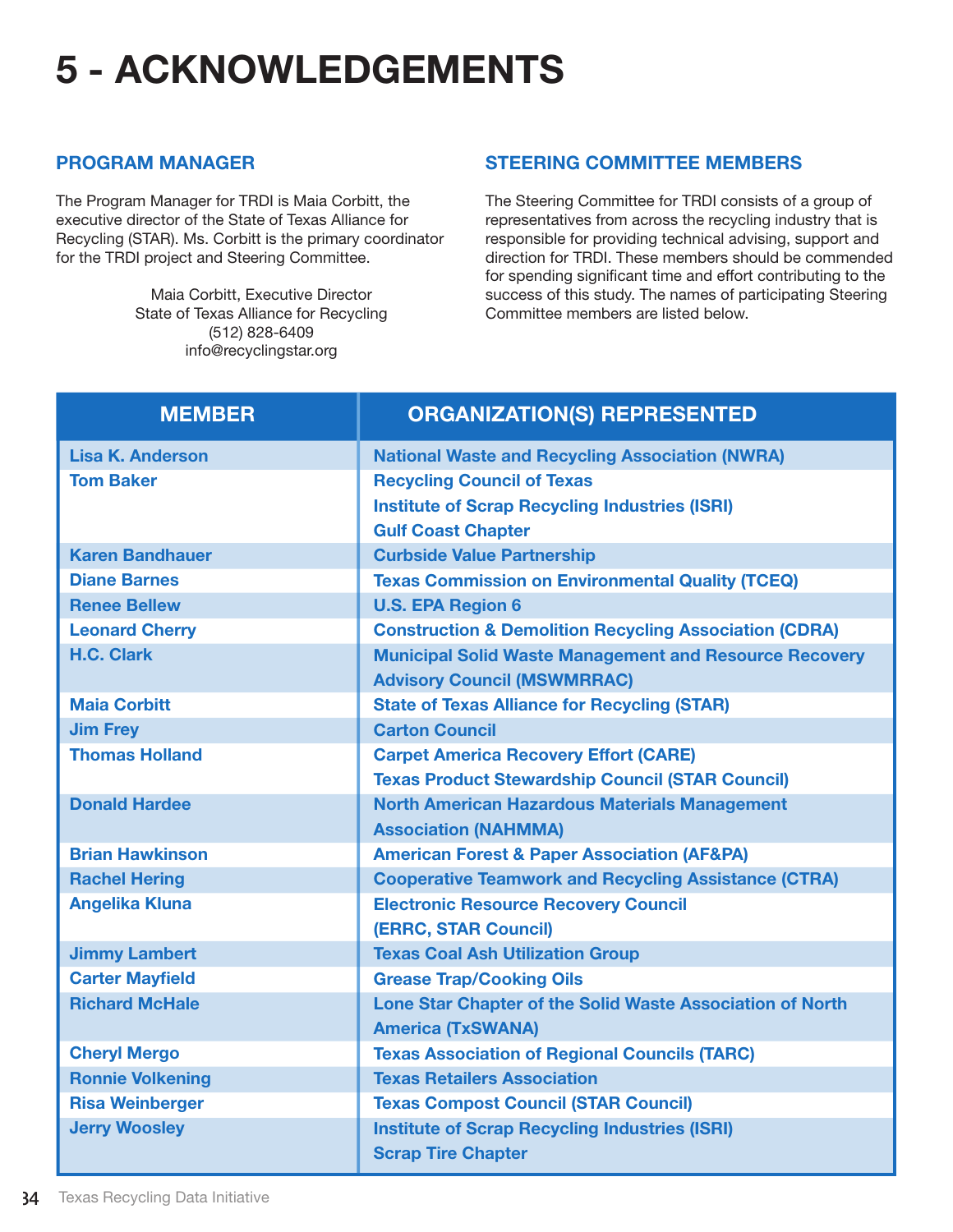## PROJECT TEAM

Scott Pasternak of Burns & McDonnell led the Project Team for TRDI. The Project Team was responsible for developing and conducting the TRDI 2013 survey, analyzing reported information and developing this report. The Project Team also included consultants Katie Wussow and Ed Boisson, Emerge Knowledge, developers of Re-TRAC Connect, and student interns from Texas State University and the University of Texas at Austin.

> Scott Pasternak, Senior Project Manager Burns & McDonnell (512) 872-7141 spasternak@burnsmcd.com

## **CONTRIBUTORS**

TRDI would like to recognize the individuals and organizations that contributed fnancially to the project. The funding for TRDI was provided by a variety of stakeholders from across the recycling industry, refecting the collaborative nature of the project.

## **CONTRIBUTORS**

## Over \$10,000

**TxSWANA STAR** Curbside Value Partnership

## \$5,000-\$10,000

 American Forest & Paper Association Carton Council Construction & Demolition Recycling Association **RecycleBank**  Recycling Council of Texas Society of the Plastics Industry Texas Coal Ash Utilization Group

## \$500-\$4,999

 American Beverage Association Aldrich Family Call2Recycle Cooperative Teamwork & Recycling Assistance Glass Packaging Institute Risa Weinberger & Associates, Inc. Steel Recycling Institute Texas Association of Regional Councils Texas Beverage Association

## PARTICIPANTS

TRDI would like to acknowledge all facilities that provided information for this study. Their participation and cooperation made this study a success.

This section includes a partial list of facilities that responded to the survey.

It should be noted that the list on this section does not constitute a complete listing of facilities that responded to the survey, only those that specifically opted to be acknowledged.

More than half of participants chose not to be acknowledged within this report. The respondents that chose to be acknowledged had the ability to choose the information that is shared here. The information for each facility is shown in the following format.

The list on the next page is organized by Council of Government region. The intent of this organization is for readers of this report to be able to identify recycling facilities in their region.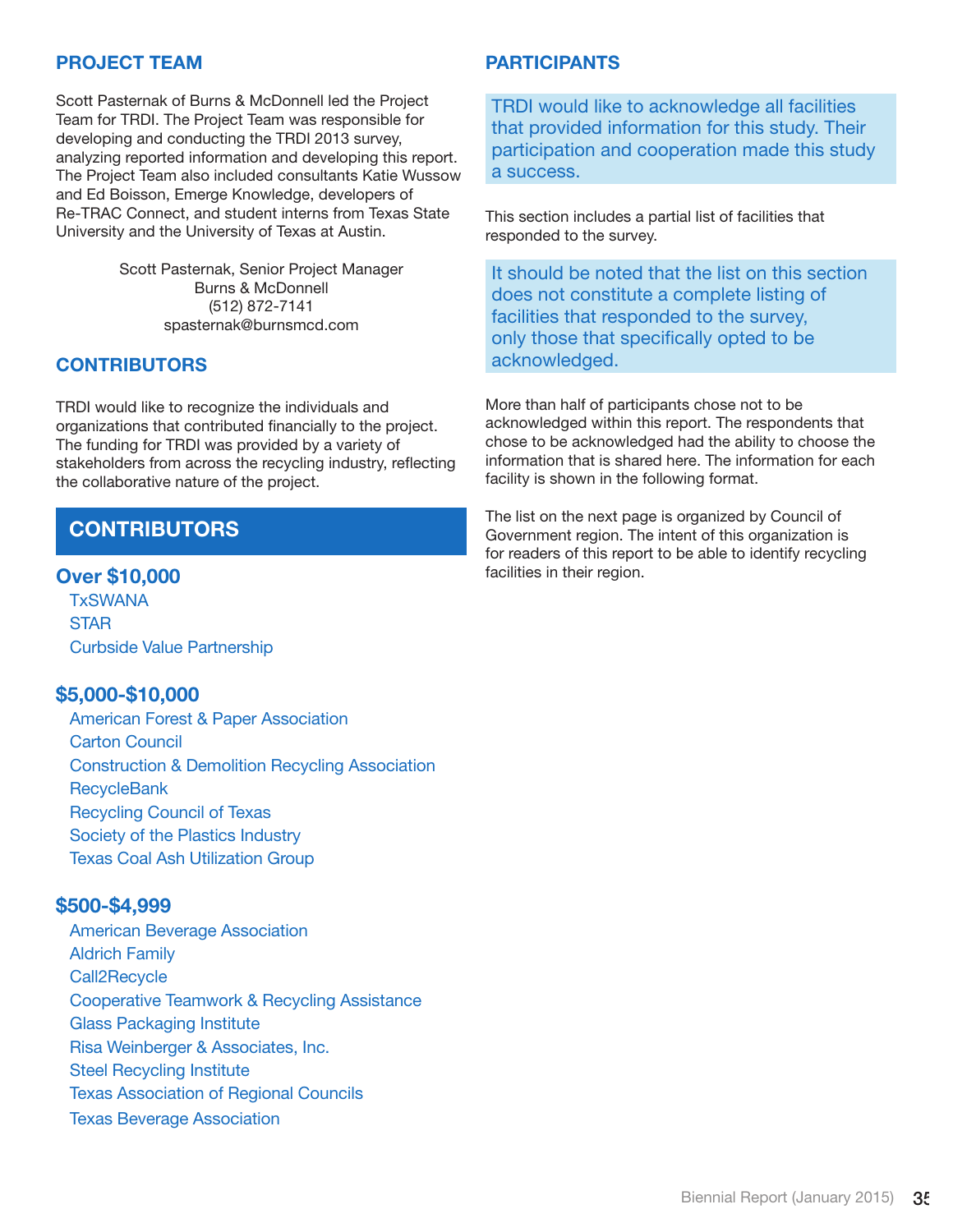# Texas Councils of Government



| <b>Region Name</b>                                  | <b>Number</b>  | <b>Abbreviation</b> |
|-----------------------------------------------------|----------------|---------------------|
| <b>Alamo Area Council of Governments</b>            | 18             | <b>AACOG</b>        |
| <b>Ark-Tex Council of Governments</b>               | 5              | <b>ARK-TEX</b>      |
| <b>Brazos Valley Council of Governments</b>         | 13             | <b>BVCOG</b>        |
| <b>Capital Area Council of Governments</b>          | 12             | <b>CAPCOG</b>       |
| <b>Central Texas Council of Governments</b>         | 23             | <b>CTCOG</b>        |
| <b>Coastal Bend Council of Governments</b>          | 20             | <b>CBCOG</b>        |
| <b>Concho Valley Council of Governments</b>         | 10             | <b>CVCOG</b>        |
| Deep East Texas Council of Governments              | 14             | <b>DETCOG</b>       |
| <b>East Texas Council of Governments</b>            | 6              | <b>ETCOG</b>        |
| <b>Golden Crescent Regional Planning Commission</b> | 17             | <b>GCRPC</b>        |
| <b>Heart of Texas Council of Governments</b>        | 11             | <b>HOTCOG</b>       |
| <b>Houston-Galveston Area Council</b>               | 16             | <b>H-GAC</b>        |
| Lower Rio Grande Valley Development Council         | 21             | <b>LRGVDC</b>       |
| Middle Rio Grande Development Council               | 24             | <b>MRGDC</b>        |
| <b>Nortex Regional Planning Commission</b>          | 3              | <b>NORTEX</b>       |
| North Central Texas Council of Governments          | 4              | <b>NCTCOG</b>       |
| <b>Panhandle Regional Planning Commission</b>       | 1              | <b>PRPC</b>         |
| Permian Basin Regional Planning Commission          | 9              | <b>PBRPC</b>        |
| <b>Rio Grande Council of Governments</b>            | 8              | <b>RGCOG</b>        |
| South East Texas Regional Planning Commission       | 15             | <b>SETRPC</b>       |
| <b>South Plains Association of Governments</b>      | 2              | <b>SPAG</b>         |
| South Texas Development Council                     | 19             | <b>STDC</b>         |
| <b>Texoma Council of Governments</b>                | 22             | <b>TEXOMA</b>       |
| <b>West Central Texas Council of Governments</b>    | $\overline{7}$ | <b>WCTCOG</b>       |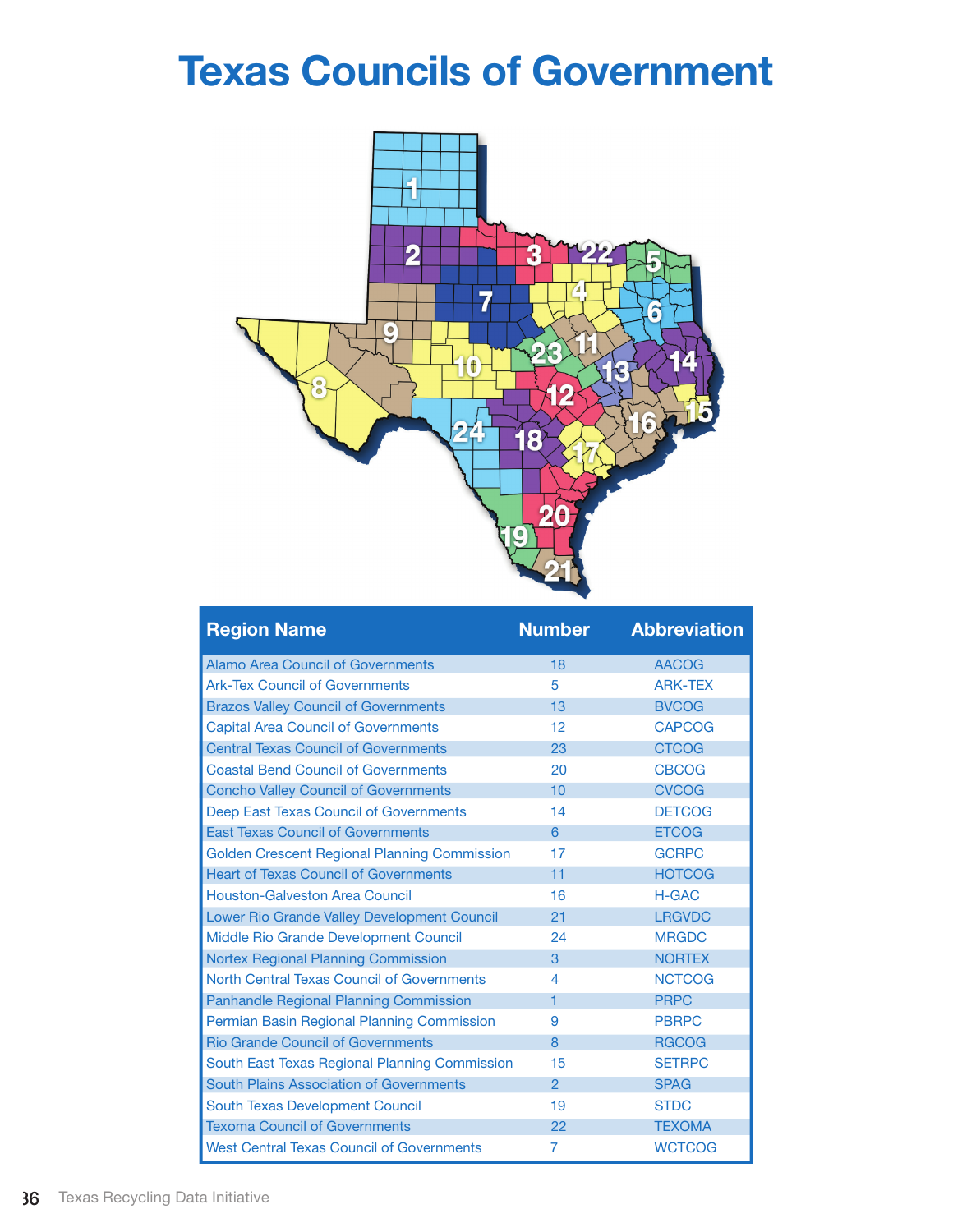### Legend

- **F:** Facility
- **O:** Owner/Operator
- **R:** Recycling Activities
- L: Location
- P: Point of Contact

### Alamo Area Council of Governments

- F: ACCO Waste Paper of San Antonio
- **O:** Republic Services
- **R:** Material Recovery
- L: 400 Probandt St., San Antonio, TX 78204
- **F:** Advanced Technology Recycling
- O: B & K Technology Solutions Inc./Advanced Technology Recycling
- R: Electronics Processing, Scrap Metal Processing
- L: 5914 Business Park, San Antonio, TX 78218
- **F: Bitters Brush Recycling Center**
- O: City of San Antonio
- P: Jackie Carr, Solid Waste District Manager
- **R:** Household Hazardous Waste Collection, Compost/Mulch Production
- L: 1800 E. Bitters Road, San Antonio, TX 78216
- www.sanantonio.gov/swmd/Brush/BrushRecyclingCenters.aspx
- F: CLi360 Inc.
- P: Angelika Kluna, President
- **R:** Electronics Processing
- L: 7417 Reindeer Trail, San Antonio, TX 78328 www.CLi360.com
- F: Culebra HHW Drop-Off Center
- O: City of San Antonio
- P: Jackie Carr, Solid Waste District Manager
- **R:** Electronics Processing, Household Hazardous Waste Collection
- L: 7030 Culebra, San Antonio, TX 78328
- www.sanantonio.gov/swmd/HHW/HHWDropOffs.aspx
- F: Nelson Road Brush Recycling Center
- O: City of San Antonio
- P: Jackie Carr, Solid Waste District Manager
- **R:** Compost/Mulch Production
- L: 8963 Nelson Road, San Antonio, TX 78252
- www.sanantonio.gov/swmd/Brush/BrushRecyclingCenters.aspx

## Ark-Tex Council of Governments

- F: Texarkana Water Utilities Compost Division
- R: Compost/Mulch Production
- L: 4000 S. State Line Ave., Texarkana, TX 75501

## Capital Area Council of Governments

- F: Austin Wood Recycling
- P: Jerome Alder, President
- **R:** Compost/Mulch Production
- L: 9201 Farm to Market Road 812, Austin, TX 78719
- F: Balcones Resources
- P: Kerry Getter, CEO
- **R:** Material Recovery
- L: 9301 Johnny Morris Road, Austin, TX 78744
- **F:** City of Austin, Austin Resource Recovery **R:** Household Hazardous Waste Collection L: 2514 Business Center Drive, Austin, TX 78744 www.austinrecycles.com
- **F:** Ecology Action of Texas
- P: Joaquin Mariel, Executive Director
- **R:** Material Recovery
- L: 707 E. Ninth St., Austin, TX 78701 www.ecology-action.org
- **F: Hornsby Bend Biosolids Management Plant**
- **O:** City of Austin
- R: Compost/Mulch Production
- L: 2210 Farm to Market Road 973, Austin, TX 78725
- F: Kinser Ranch, LLC
- P: Al Kinser, Owner
- R: Compost/Mulch Production
- L: 10701 Kinser Lane, Austin, TX 78736
- www.Kinserranch.com
- **F:** Organics by Gosh
- **P: Philip Gosh**
- R: Compost/Mulch Production
- L: 13602 Farm to Market Road 969, Austin, TX 78724
- **F: Progressive Waste Solutions**
- P: Steve Shannon, Municipal Market Manager
- **R: C&D Processing, Material Recovery**
- L: 9904 Farm to Market Road 812, Austin, TX 78652
- **F:** Resale Resource Corporation
- P: Mark Praus, EQHS Manager
- **R:** Electronics Processing
- L: 10200 McKalla Place, Suite 200, Austin, TX 78758 www.resaleresource.net
- F: San Marcos HHW
- **O:** City of San Marcos
- P: Amy Kirwin, Solid Waste Coordinator
- **R:** Household Hazardous Waste Collection
- L: 630 E. Hopkins St., San Marcos, TX 78666
- F: Williamson County Recycle Center
- O: PA-Jer Co.
- P: Jerry Tidwell
- **R:** Household Hazardous Waste Collection, Scrap Metal Processing
- L: 495 County Road 156, Georgetown, TX 78626 www.mytexashhw.com
- **F:** Wilco Recycling
- **O:** Roundtable Recycling LLC
- **R:** Material Recovery
- L: 9801 Chandler Road, Taylor, TX 76574 www.wilcorecycling.com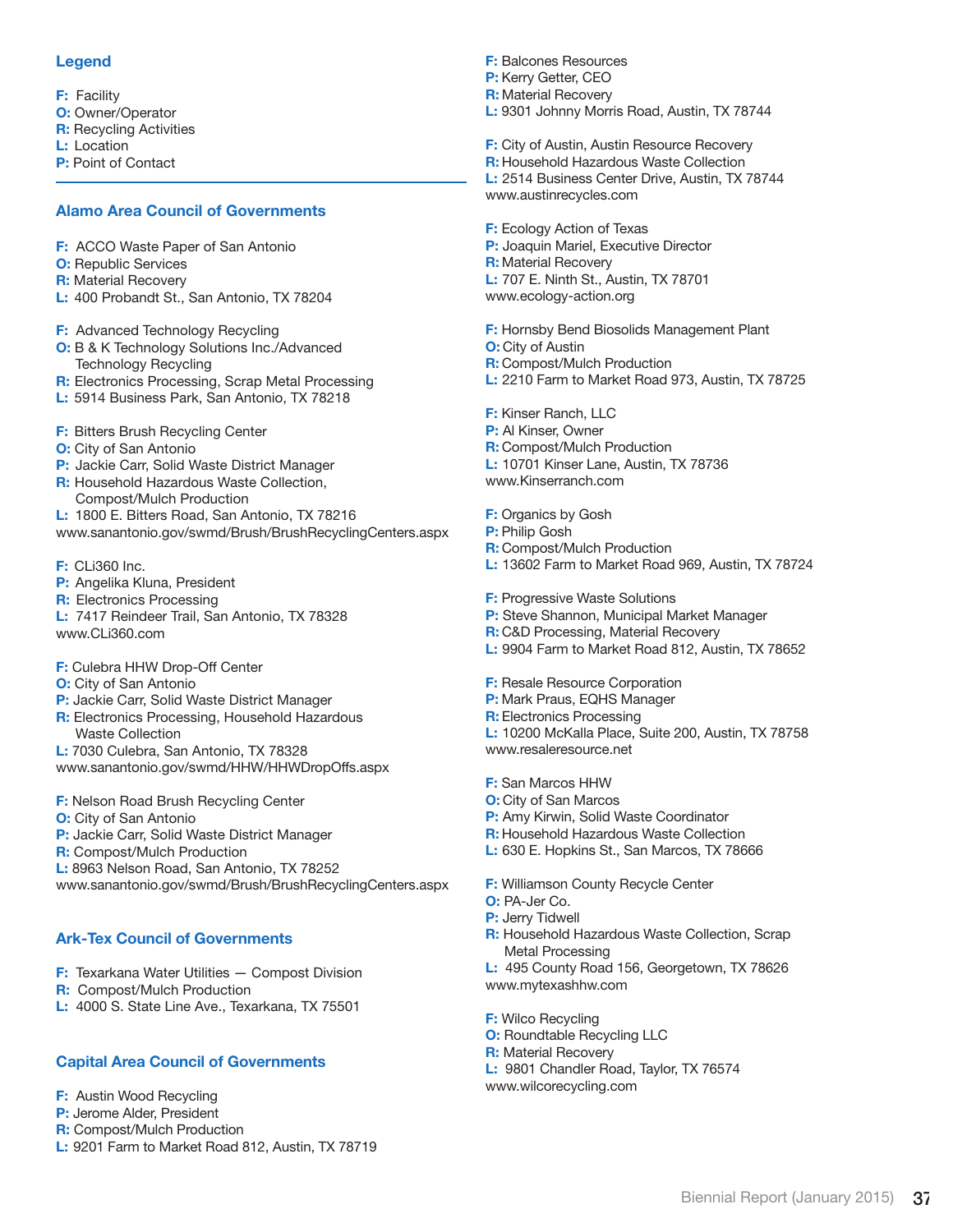### Coastal Bend Council of Governments

- F: Corpus Christi Recyclery
- **O:** Republic Services
- **R:** Material Recovery
- L: 4414 Agnes St., Corpus Christi, TX 78405

### Houston-Galveston Area Council

- **F:** Reterra Plastics LLC
- P: Jason Ball, President
- **R: Plastics Reclamation**
- L: 2103 Lyons Ave., Houston, TX 77020
- **F:** Birch Plastics
- P: Brandon Clary, Vice President
- **R: Plastics Reclamation**
- L: 5957 South Loop East, Houston, TX 77033
- F: CompuCycle Inc.
- P: Clive Hess, Executive Vice President
- R: Electronics Processing, Material Recovery, Scrap Metal Processing
- L: 7700 Kempwood Drive, Houston, TX 77055
- F: Crawford Cherry Companies
- **P:** Leonard Cherry
- R: C&D Processing, Scrap Metal Processing, Other Processing — Asphalt Shingles
- L: 6019 Crawford Road, Houston, TX 77041 www.cherrycompanies.com
- **F:** Fort Bend County Recycling Center
- **O:** Fort Bend County
- P: Jose Ramirez Jr., Recycling/HHW Coordinator
- R: Household Hazardous Waste Collection
- L: 1200 Blume Road, Rosenberg, TX 77471
- F: Hitchcock Cherry Companies
- P: Leonard Cherry
- R: C&D Processing, Scrap Metal Processing, Tire Processing, Other Processing — Asphalt Shingles
- L: 5502 Texas 6, Hitchcock, TX 77563

www.cherrycompanies.com

- F: Holmes Cherry Companies
- P: Leonard Cherry
- R: C&D Processing, Scrap Metal Processing, Other Processing — Asphalt Shingles

L: 4601 Holmes Road, Houston, TX 77033 www.cherrycompanies.com

- **F:** Houston Resource Renewal Center
- **O:** Republic Services
- **R:** Material Recovery
- L: 5757 Oates Road, Houston, TX 77078
- **F:** Katy Hockley Cherry Companies
- **P:** Leonard Cherry
- **R: C&D Processing**
- L: Katy Hockley Road, Cypress, TX 77433 www.cherrycompanies.com
- F: Koeblen Cherry Companies P: Leonard Cherry **R: C&D Processing** L: 6400 Koeblen Road, Richmond, TX 77469 www.cherrycompanies.com
- F: McHard Cherry Companies
- P: Leonard Cherry
- R: C&D Processing, Scrap Metal Processing, Tire Processing, Other Processing — Asphalt Shingles
- L: Farm to Market Road 521, Fresno, TX 77545 www.cherrycompanies.com
- **F:** Montgomery County Precinct 3 Recycling Facility
- **O:** Montgomery County Precinct 3
- P: Justin Fausek, Facility Coordinator
- R: Electronics Processing, Household Hazardous Waste Collection, Material Recovery, Scrap Metal Processing
- L: 1122 Pruitt Road, Spring, TX 77380
- www.precinct3.org/recycling
- F: Nature's Way Resources
- P: John Ferguson
- R: Compost/Mulch Production
- L: 101 Sherbrook Circle, Conroe, TX 77385
- F: Pinafore Cherry Companies
- P: Leonard Cherry
- **R: C&D Processing**
- L: 909 Pinafore Lane, Houston, TX 77039
- www.cherrycompanies.com
- F: Riley Fuzzel Cherry Companies
- P: Leonard Cherry
- **R: C&D Processing**
- L: 5810 Riley Fuzzel Road, Spring, TX 77386 www.cherrycompanies.com
- **F:** The Ground Up
- P: Luis Chamorro, Operations
- **R:** Compost/Mulch Production
- L: 9945 Windfern Road, Houston, TX 77064 www.thegroundup.com
- F: We CAN Recycle Inc.
- O: WCRI
- **R:** Material Recoverv
- L: 723 N. Drennan St., Houston, TX 77003
- www.wecanrecycle.org

### Lower Rio Grande Valley Development Council

- F: City of McAllen Recycling Center
- **O:** City of McAllen
- P: Roberto Trevino Jr., Renewable Resources Manager
- **R:** Material Recovery
- L: 4101 N. Bentsen Road, McAllen, TX 78504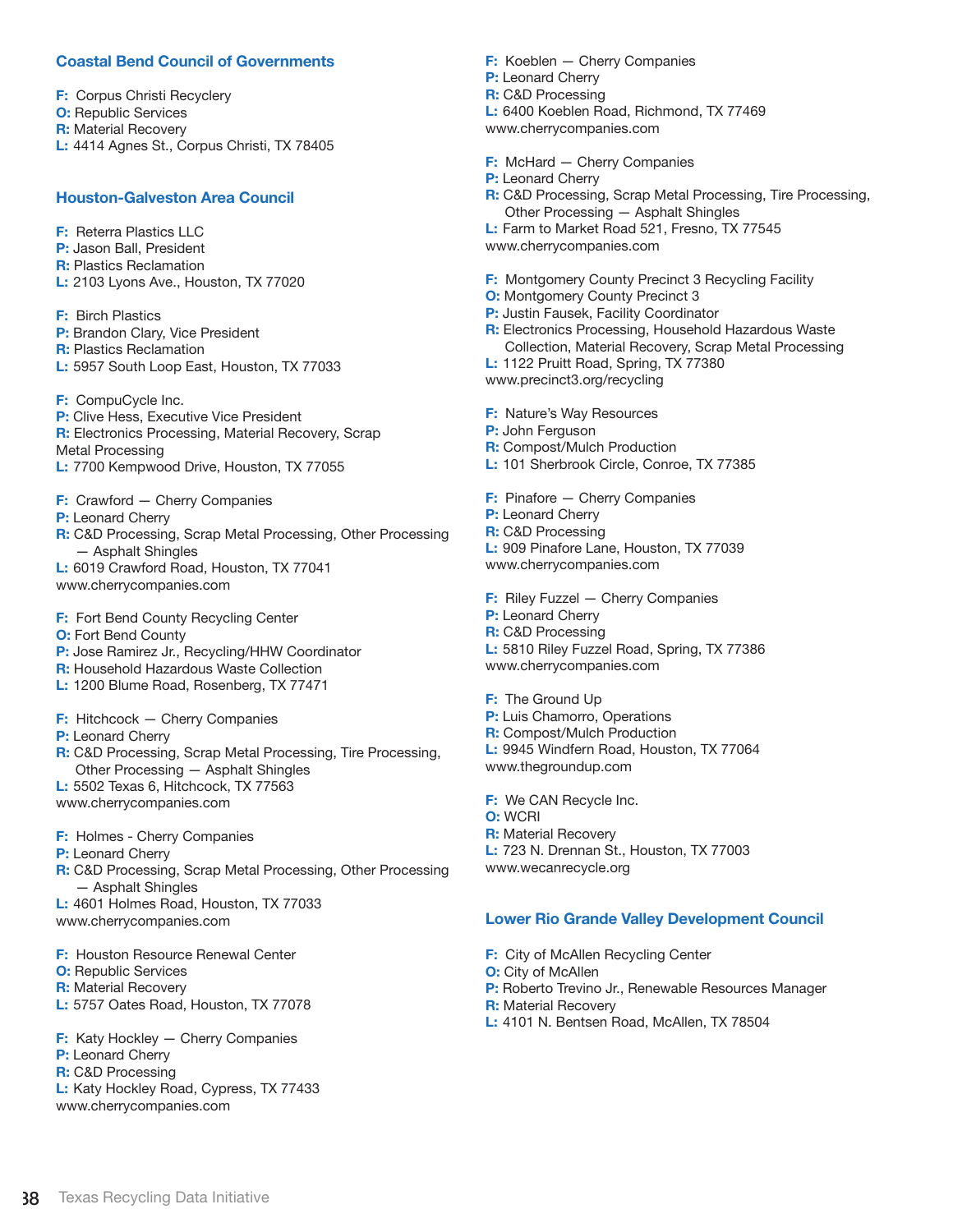### North Central Texas Council of Governments

- **F:** Argus Connection
- O: Argus Partners LLC
- **R:** Electronics Processing
- L: 1111 W. North Carrier Parkway, Grand Prairie, TX 75050
- **F:** Balcones Resources Inc.
- P: Kerry Getter
- **R:** Material Recovery
- L: 13921 Senlac Drive, Farmer's Branch, TX 75234
- **F:** City of Arlington
- P: Lorrie Anderle, Recycling Coordinator
- **R:** Household Hazardous Waste Collection
- L: 101 W. Abram St., Arlington, TX 76010
- **F:** City of Denton Beneficial Reuse
- P: Gayla Wright, Beneficial Reuse Manager
- **R:** Compost/Mulch Production
- L: 1100 S. Mayhill Road, Denton, TX 76208 www.cityofdenton.com/dyno
- 
- F: City of Lewisville Residential Convenience Center
- O: City of Lewisville
- R: Electronics Processing, Household Hazardous Waste Collection, Scrap Metal Processing, Other Processing — Motor Oil, Cooking Oil, Lead Acid Batteries
- L: 330 W. Jones St., Lewisville, TX 75057
- F: Community Waste Disposal
- P: Greg Roemer, President
- **R:** Household Hazardous Waste Collection, Material Recovery
- L: 2010 California Crossing Road, Dallas, TX 75220
- F: Cowtown Excavating Company (Texas Recycled Concrete) P: Dennis W. Hall
- R: C&D Processing, End Product Manufacturing
- L: 10031 Hicks Field Road, Fort Worth, TX 76179
- F: Dlubak Glass
- P: Tom Lassetter, Plant Manager
- **R:** Glass Beneficiation
- L: 400 Mushroom Road, Waxahachie, TX 75165
- F: ECS Refining LLC
- **R:** Electronics Processing
- L: 1515 Big Town Blvd., Mesquite, TX 75149
- **F:** Innovative Electronics Recycling LLC
- **O:** Mike Hinsey/Chase Hinsey
- **P:** Chase Hinsey
- **R:** Electronics Processing
- L: 404 Commerce St., Azle, TX 76020
- **F:** North Texas Recycling Complex
- **O:** Republic Services
- **R:** Material Recovery
- L: 6200 Elliott Reeder Road, Fort Worth, TX 76117
- **F:** Plano Material Recovery Facility
- **O: Republic Services**
- **R:** Material Recovery
- L: 4200 14th St., Plano, TX 75074
- **F:** Pratt Recycling
- **O: Pratt Industries**
- P: John Dunlap, Manager
- **R:** Material Recovery
- L: 1401 S. Mayhill Road, Denton, TX 76208
- F: Rock-Tenn
- **P:** Gregg King
- R: End Product Manufacturing (Pulp, Paper or Paperboard)
- L: 201 Fran Way, Dallas, TX 75203
- **F:** Smurfit Kappa North America Recycling
- **O:** Smurfit Kappa Orange County/Smurfit Kappa North America **Recycling**
- P: Marty Rusk, Vice President
- **R:** Material Recovery, End Product Manufacturing
- L: 18601 Lyndon B. Johnson Freeway, Mesquite, TX 75150 www.smurfitkappa.com
- F: Techway Services Inc.
- **O:** Cathi Coan
- **R:** Electronics Processing, Material Recovery, Scrap Metal Processing
- L: 12280 Valley Branch Lane, Dallas, TX 75234 www.techwayservices.com
- F: Tellus Texas
- O: Tellus Technology Inc.
- P: Sanford Ewing, CEO
- **R:** Tire Processing
- L: 5000 Sterilite Drive, Ennis, TX 75119 www.tellustechinc.com
- **F:** Texas Pure Products
- **O:** City of Plano
- **P:** Sherrian Jones, Operations and Marketing Manager
- R: Compost/Mulch Production
- L: 3820 Sam Rayburn Highway, Melissa, TX 75454 www.texaspureproducts.com

### Panhandle Regional Planning Commission

- **F:** Amarillo Recyclery
- **O:** Republic Services
- **R:** Material Recovery
- L: 803 N. Garfield St., Amarillo, TX 79107

### Permian Basin Regional Planning Commission

- **F:** State Rubber & Environmental Solutions LLC
- **R:** Tire Processing
- L: County Road 220-O, Denver City, TX 79323

### Rio Grande Council of Governments

- F: Tres Pesetas Inc.
- **R:** Tire Processing
- L: 4999 Oleary Drive, El Paso, TX 79938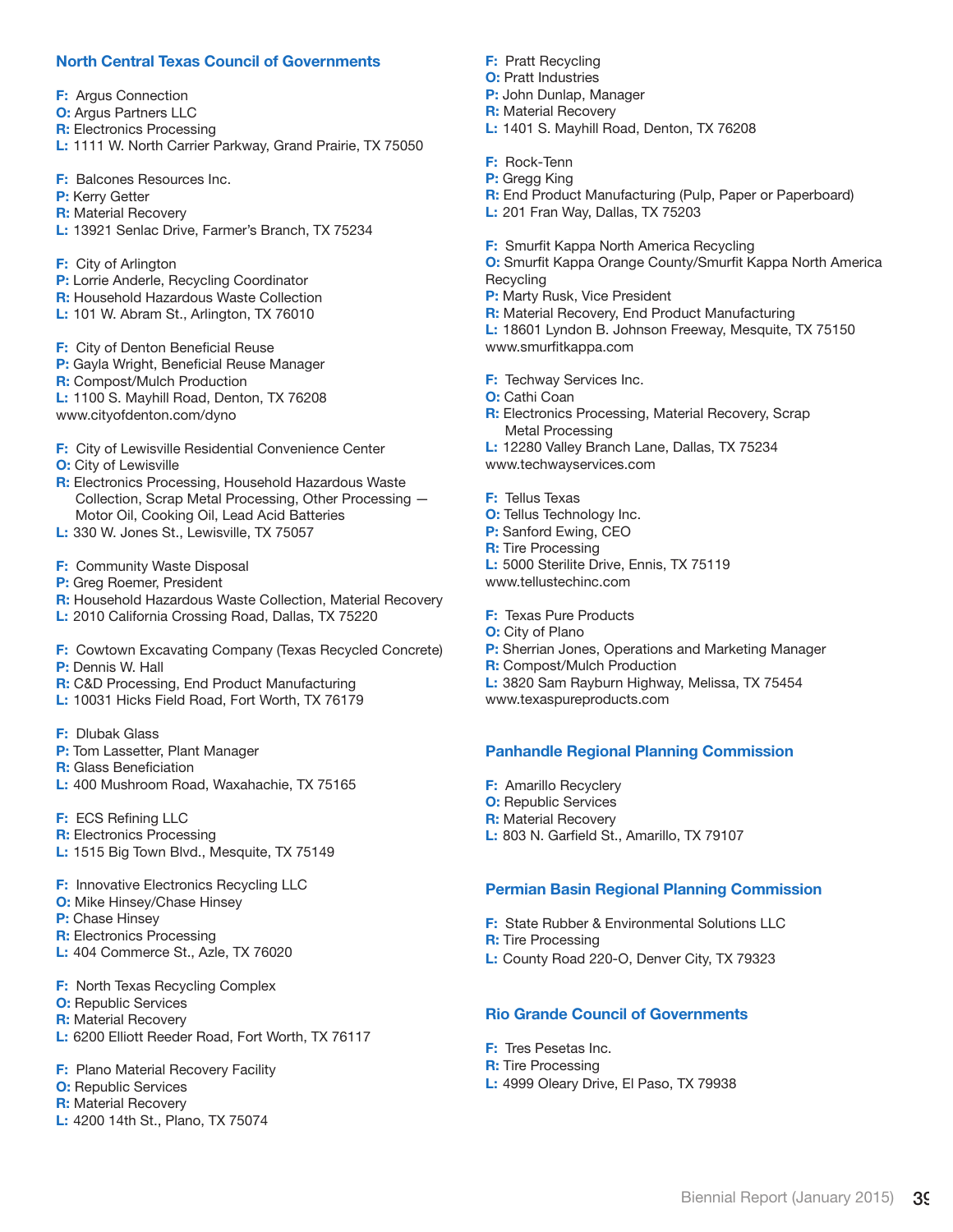### South East Texas Regional Planning Commission

- F: Plessala Enterprises LLC
- P: Evelyn Plessala, President
- R: Other Processing Green Waste and Asphalt Shingles, Compost/Mulch Production, End Product Manufacturing
- L: 5846 Farm to Market Road 105, Orange, TX 77630

### South Plains Association of Governments

- F: American Fibers
- P: Ruben Lopez, Purchasing Director
- **R:** Material Recovery
- L: 2002 Weber Drive, Lubbock, TX 79404

F: City of Lubbock Recycling **O:** City of Lubbock P: Penny Morin R: Household Hazardous Waste Collection L: 1631 84th St., Lubbock, TX 79423 www.mylubbock.us/departmental-websites/departments/solidwaste-management/home

### South Texas Development Council

- F: City of Laredo Material Recovery Facility
- O: City of Laredo/First Recycling
- P: Sylvia Garza, Recycling Program Coordinator
- **R:** Material Recovery
- L: 6912 Highway 359, Laredo, TX 78044
- www.laredosolidwaste.com

### Out of State

- F: Pratt Recycling Shreveport MRF **O: Pratt Industries/Pratt Recycling** P: Joe Cliburn, Plant Manager **R:** Material Recovery
- L: 10451 Richard Pratt Drive, Caspiana, LA 71115 www.prattindustries.com/locations-and-contacts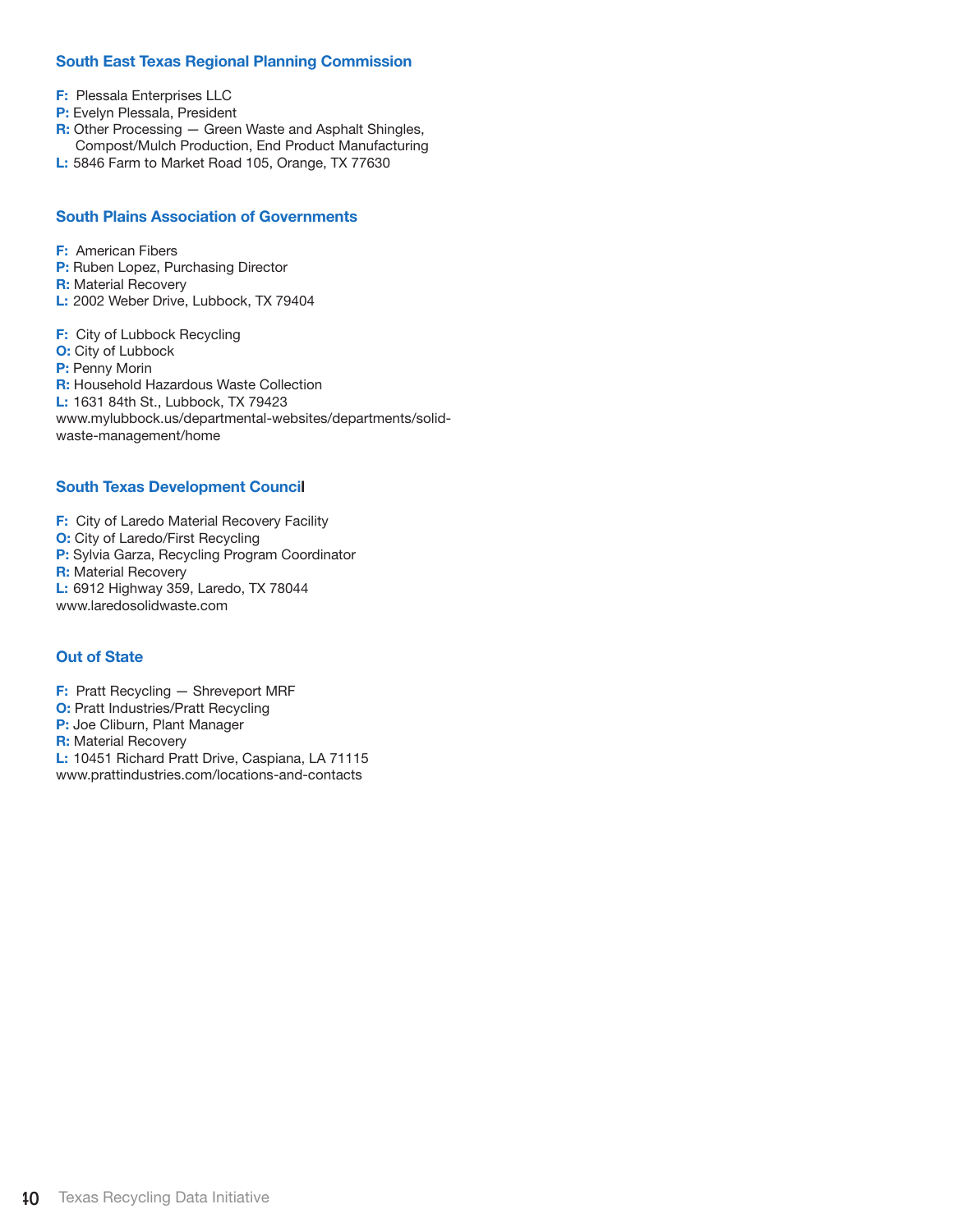## **Citations**

- <sup>1</sup> National Recycling Coalition.
- 2 30 TAC, Chapter 330, Subchapter A.
- 3 30 TAC, Chapter 335, Subchapter A.
- <sup>4</sup> Municipal Solid Waste in Texas: A Year In Review, FY 2013 Data Summary and Analysis, October 2014, Texas Commission on Environmental Quality.
- <sup>5</sup> Nichols, Sara, "Rounding Up Recycling Data," *Resource Recycling* magazine, June 2014.
- <sup>6</sup> Re-TRAC Connect was developed by Emerge Knowledge Design Inc.
- 7 "Municipal Solid Waste in the United States: Facts and Figures (2012)." U.S. Environmental Protection Agency Available online at www.epa.gov/epawaste/nonhaz/municipal/msw99.htm.
- <sup>8</sup> "The ISRI Scrap Yearbook 2014." Institute for Scrap Recycling Industries Inc. 2014.
- 9 "Municipal Solid Waste in the United States: Facts and Figures (2012)." U.S. Environmental Protection Agency. Available online at www.epa.gov/epawaste/nonhaz/municipal/msw99.htm.
- 10 "The ISRI Scrap Yearbook 2014," Institute for Scrap Recycling Industries Inc. 2014.
- <sup>11</sup> Texas Recycles Computers Program: 2013 Report to the Legislature, March 2014, Texas Commission on Environmental Quality.
- $12$  Texas Recycles TVs Program: 2013 Report to the Legislature, March 2014, Texas Commission on Environmental Quality.
- <sup>13</sup> Regional Recycling Rate Benchmarking Study, North Central Texas Council of Governments, August 2011, found online at www.nctcog.org/envir/SEELT/reduction/NCTCOG\_Regional\_Recycling\_Update\_FINAL\_083111.pdf.
- <sup>14</sup> Available online at: www.isri.org/recycling-industry/jobs-in-the-u-s-scrap-recycling-industry/job-study-analysis# VJCsVns3v3Z.
- <sup>15</sup> Available online at: www.h-gac.com/community/waste/management/recycling/workshops/recs\_h-gac%20-economic contribution-report.pdf.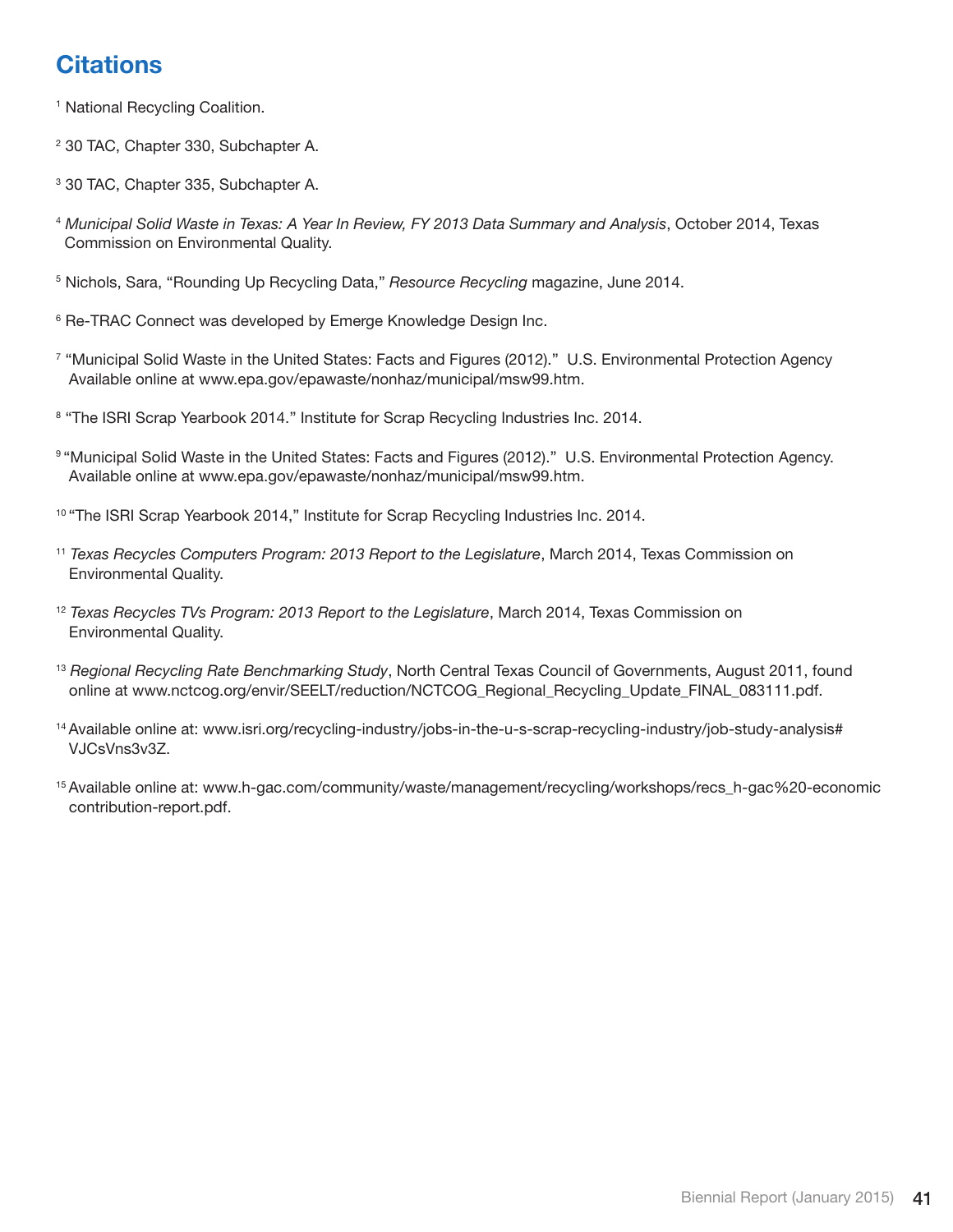This page is intentionally blank.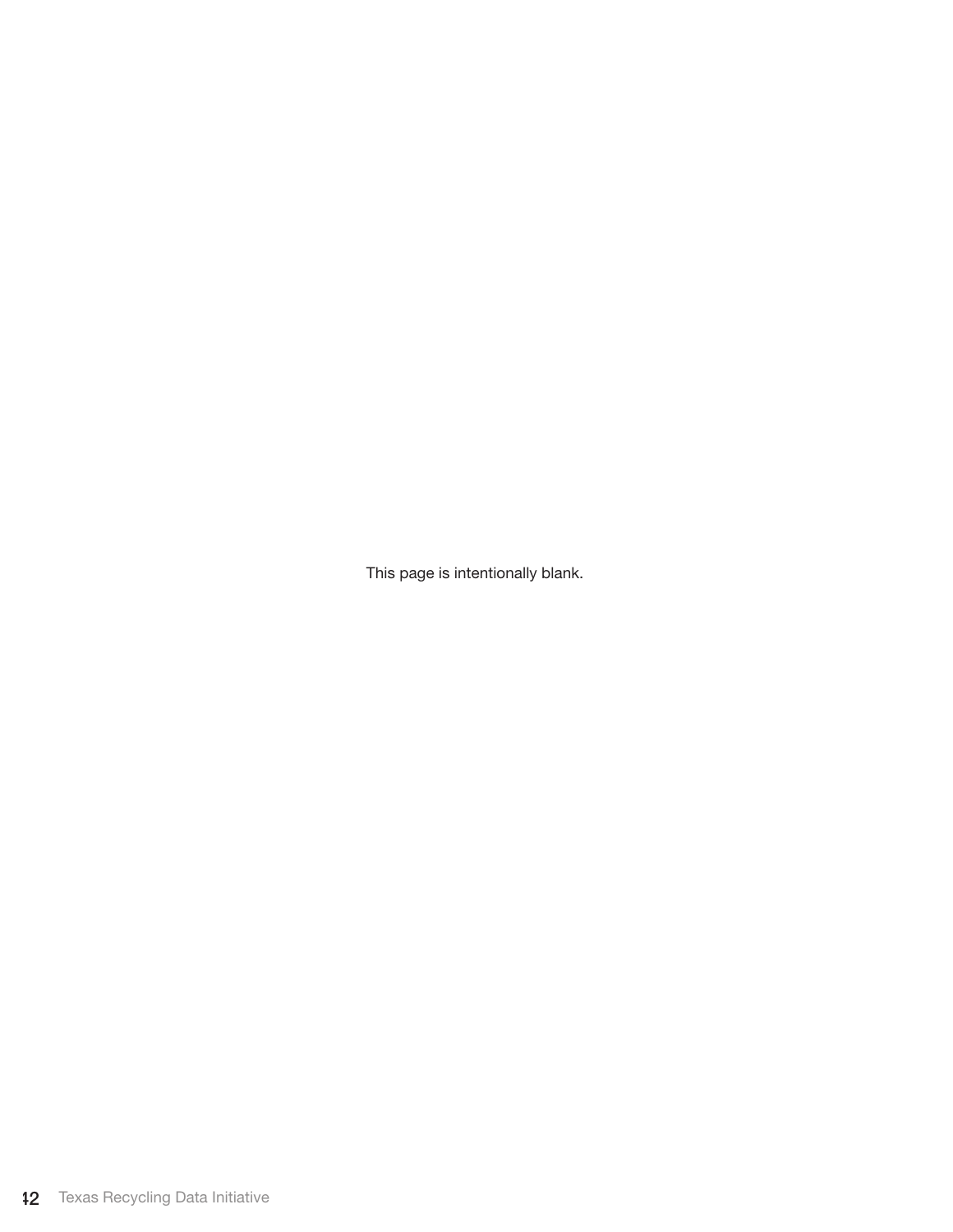This page is intentionally blank.